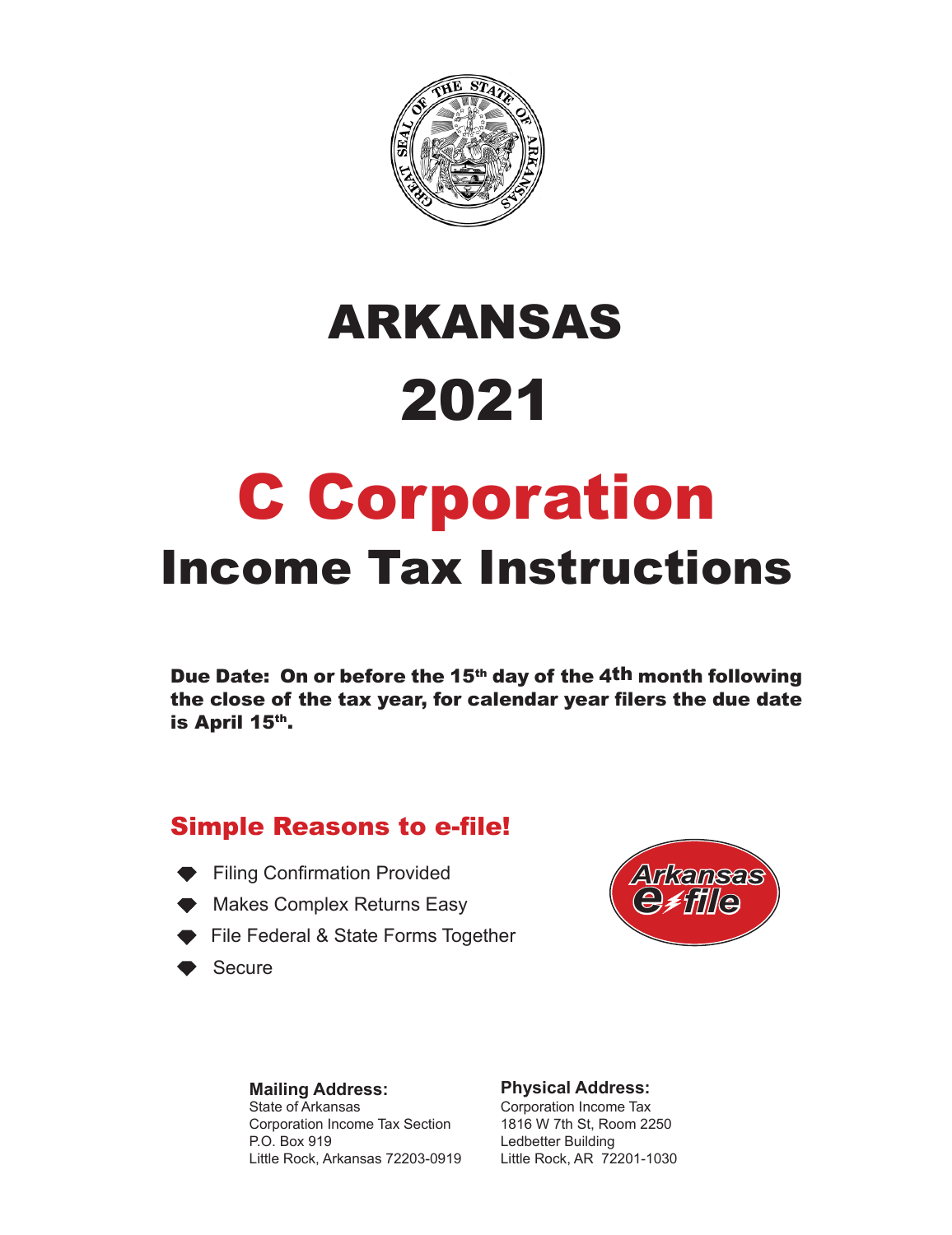# 'AX HELP AND FORMS

## Internet  $\boxed{\square}$

You can access the Department of Finance and Administration's website at www.dfa.arkansas.gov.

- Get current and prior year forms and instructions
- Access latest income tax info and archived news
- Get e-file information

You can e-mail questions to:

corporate.income@dfa.arkansas.gov



Phone

General Information.................................................(501) 682-4775

Representatives are available to assist callers at the number above during normal business hours (Monday through Friday from 8:00 a.m. to 4:30 p.m.) with:

- Taxpayer Assistance Notices Received<br>● Forms Amended Returns
- 

- Amended Returns<br>Payment Information
- Audit and Examination  $\bullet$

Other useful phone numbers:

| Revenue Legal Counsel  (501) 682-7030         |  |
|-----------------------------------------------|--|
| Individual Income Tax  (501) 682-1100         |  |
|                                               |  |
| Problem Resolution and  (501) 682-7751        |  |
| Tax Information Office (Offers In Compromise) |  |

 Internal Revenue Service ............... (800) 829-1040 Social Security Administration ........ (800) 772-1213



# To obtain a booklet or forms you may:

## 1. Access our website at:

ATAP

Arkansas Taxpayer Access Point (ATAP) allows taxpayers or their representatives to log on to a secure site and manage their account online.

Access ATAP at www.atap.arkansas.gov to:

- Make Tax Payments
- Make Estimated Tax Payments
- Make name and address changes
- View account letters

(Registration is not required to make payments or to check refund status.)



 Corporation Income Tax Section P. O. Box 919 Little Rock, AR 72203-0919

Be sure to apply sufficient postage or your return will not be delivered by the U.S. Postal Service.



Representatives are available to assist walk-in taxpayers with corporate income tax questions, but are **not available to prepare your return.**

No appointment is necessary, **but plan to arrive before 4:00 p.m. to allow sufficient time for assistance.**

> The Corporate Income Tax Office is located at: 1816 W. 7th Street, Room 2250 Ledbetter Building, Little Rock, AR 72201

Office hours are Monday through Friday from 8:00 a.m. to 4:30 p.m.

https://www.dfa.arkansas.gov/income-tax/corporation/corporation-forms/

2. Call: (501) 682-4775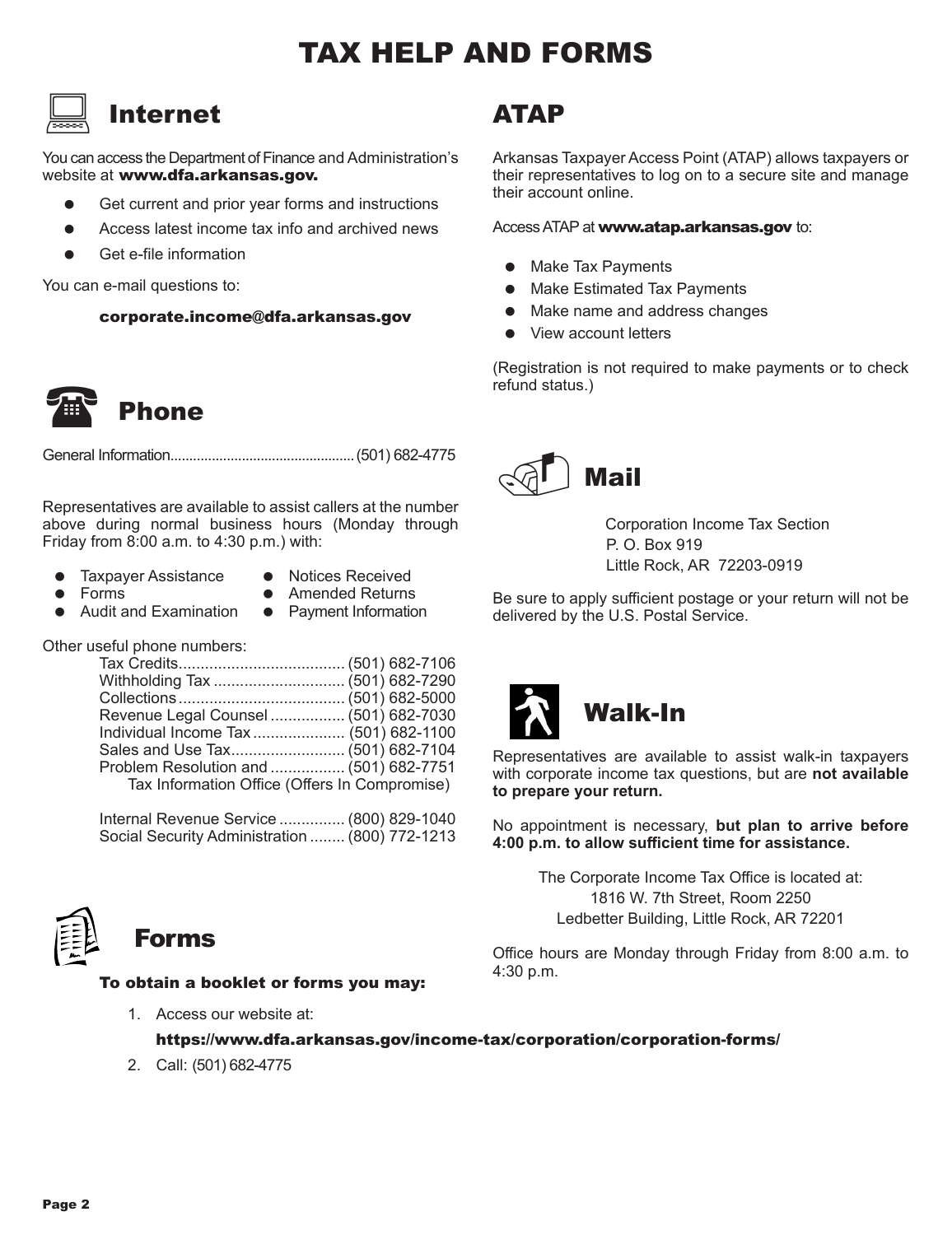# **CONTENTS**

| Instructions:                                                      |  |
|--------------------------------------------------------------------|--|
|                                                                    |  |
|                                                                    |  |
| Income from Sources Within and Without the State Instructions17-22 |  |
|                                                                    |  |
|                                                                    |  |
|                                                                    |  |
|                                                                    |  |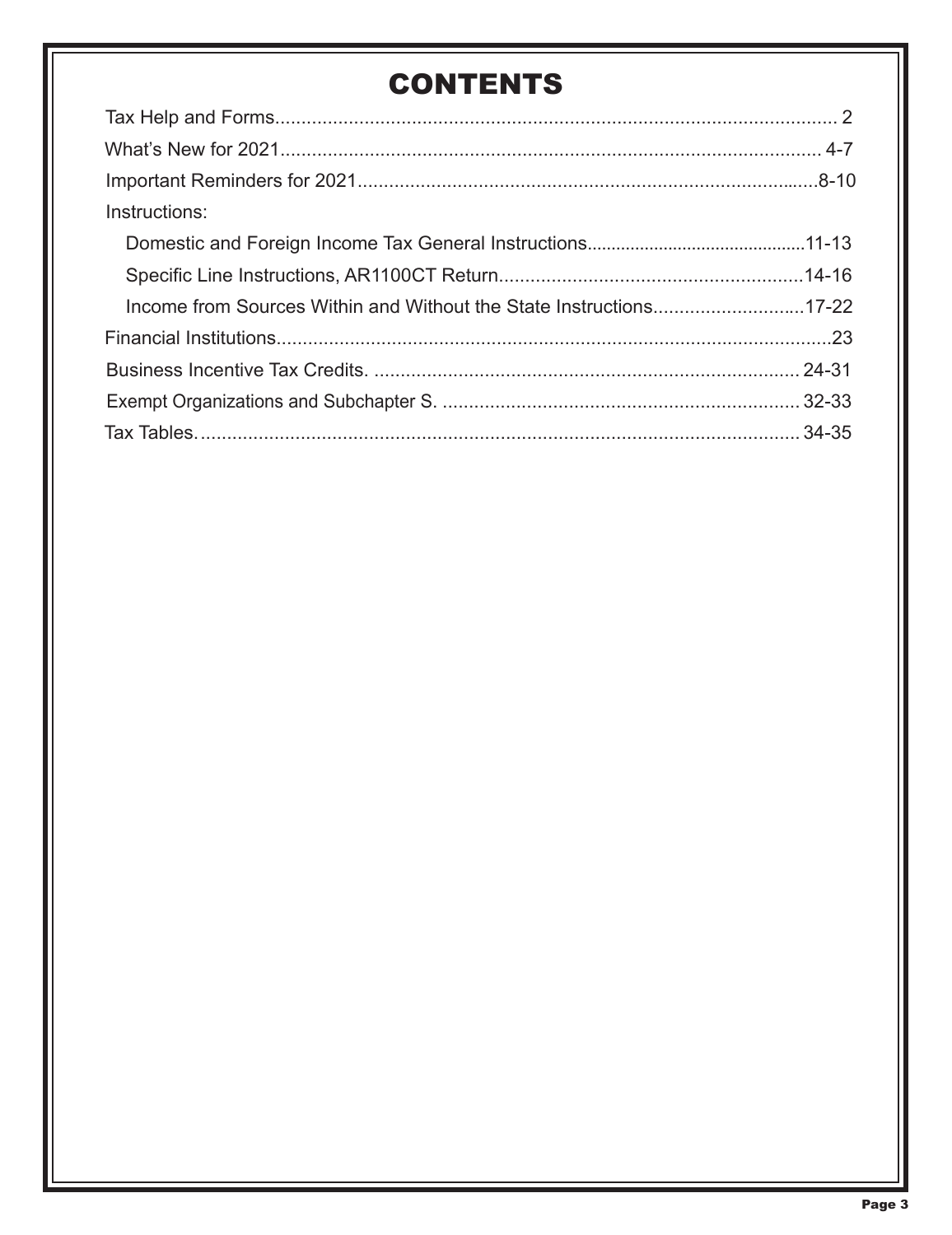# WHAT'S NEW for 2021

**NOTE: The following is a brief description of each Act and is not intended to replace a careful reading of the Act in it's entirety. The Arkansas Legislature enacted numerous changes to the Arkansas Tax Code in 2019. However, many of those changes are not effective until future tax years.** 

#### **Federal Tax Changes adopted in the 2020 Cares Act can only be adopted for Arkansas if the Arkansas Legislature adopts them in the 2021 Legislative Session.**

**Act 822 of 2019** amends Arkansas Code Annotated 26-5-101, Article IV and 26-51-709 through 26-51- 718 to provide for a single sales factor to apportion income from within and without Arkansas for tax years beginning on or after January 1, 2021. For tax years beginning on or after January 1, 2021, all taxpayers with income from sources within and without Arkansas must use a single sales factor to apportion income from Arkansas unless the taxpayer is subject to a special industry apportionment method authorized for;

1.Railroads by Regulation 1.26-51-204,

- 2.Private Railcar Operators by Regulation 2.26-51-204
- 3.Construction Contractors by Regulation 1.26-51-718(d)
- 4.Television and Radio Broadcasting by Regulation 2.26-51-718(d)
- 5.Publishing by Regulation 3.26-51-718(d), and
- 6.Pipelines by Regulation 6.26-51-718(d).

Airlines are required to use sales factor apportionment only under Regulation 4.26-51-718(d) and Bus Lines and Trucking Companies are required to apportion using a mileage factor only under Regulation 5.26-51-718(d) and the mileage should be reported in the sales factor area of Schedule A for Form AR1100CT.

Act 822 also amends Arkansas Code Annotated 26-51-205 to reduce the maximum corporation income tax rate to 6.2% for taxable income that exceeds \$100,000 for tax years beginning on or after January 1, 2021. For tax years beginning on or after January 1, 2022 the maximum tax rate shall be 5.9% for all income exceeding \$25,000. The maximum tax rate for tax years beginning before January 1, 2021 is 6.5% for income exceeding \$100,000.

Act 822 amends Arkansas Code Annotated 26-51-427 to allow net operating losses occurring in tax years beginning on or after January 1, 2020 to carry forward for 8 tax years and losses occurring in tax years beginning on or after January 1, 2021 to carry forward 10 years. Net operating losses that occur in tax years beginning before January 1, 2020 carry forward 5 tax years.

#### **Tax Exemptions for certain Economic and Covid-19 related U.S. Government payments**

Act 95 of 2020 created Arkansas Code Annotated 26-51-316 and exempts from Arkansas income tax payments made to a taxpayer by the United States Department of Agriculture under the Market Facilitation Program authorized by 15 U.S.C. §714c as it existed on January 1, 2020. Expenses for losses related to the receipt of a payment to a taxpayer under the Market Facilitation Program are not deductible or otherwise permitted to offset any other income from the tax year in which the loss or expenses are incurred. Act 95 of 2020 is effective for tax years beginning on or after January 1, 2020.

**Act 248 of 2021** amended Arkansas Code Annotated 26-51-404(b) to add the following exclusions from gross income;

- 1. Title 15 U.S.C. § 626A(i) as in effect on January 1, 2021 exempts sums received under the Paycheck Protection Program of loan forgiveness as included in § 304(b), 276(a) and 276(b) of the Consolidated Incentive Act of 2021, Public Law 116-260.
- 2. Section 277 of the Consolidated Appropriations Act concerning the tax treatment of certain emergency financial aid grants to students.
- 3. Section 278 of the Consolidated Appropriations Act concerning the clarification of the tax treatment of certain loan forgiveness and other business financial assistance. Section 278 includes exemptions for Paycheck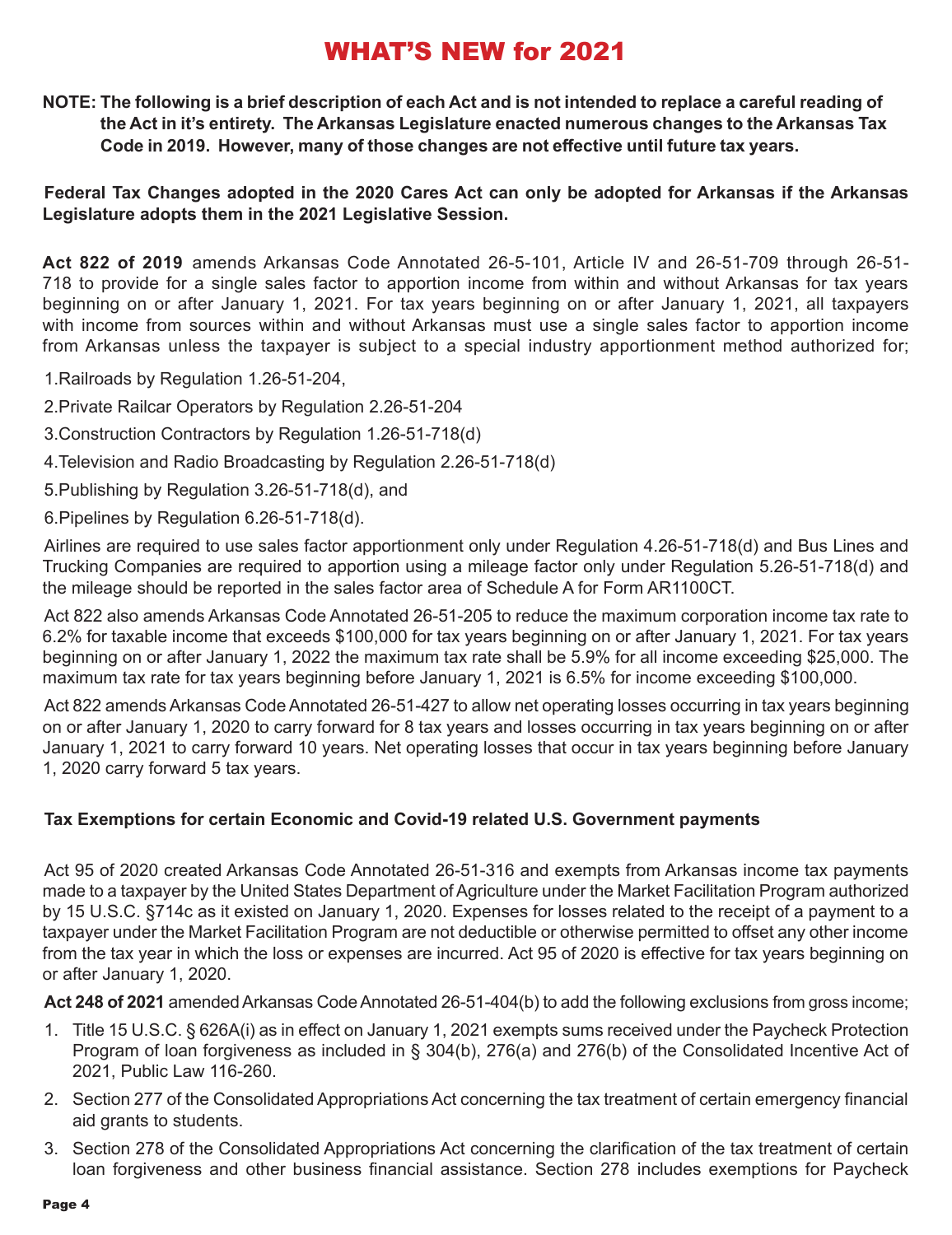Protection Program loan forgiveness under section 1109(d)(2)(d) of the CARES Act, Economic Injury Disaster Loan grants also known as EIDL Grants from the Small Business Administration under section 1110(c) of the Cares Act and section 331 of the Hard-Hit Small Businesses, Nonprofits and Venues Act, Subsidies for certain SBA loan payments described in Section 1112(c) of the Cares Act and Grants for Shuttered Venue Operators under Section 324 of the Hard-Hit Small Businesses, Nonprofits and Venues Act.

4. Payments received under the Coronavirus Food Assistance Program described in 7 C.F.R. Part 9 as it existed on January 19, 2021.

Expenses related to the exclusion of income under Act 248 of 2021 are deductible. Income exempted under Act 248 of 2021 and Act 95 of 2020 must be added back in the calculation of net operating loss as required by Arkansas Code Annotated 26-51-427(2).

There are a number of federal and state financial assistance programs that are not exempt from Arkansas income taxes. Among the assistance programs that are not exempt are any government assistance programs included in the American Rescue Plan Act (ARPA) such as;

1.the Restaurant Revitalization Fund Grants,

- 2.Rural Health Care and Development Grants, USDA loan subsidies,
- 3.EIDL Grants under ARPA,
- 4.PPP loan forgiveness under ARPA,
- 5.Emergency Rental Assistance under ARPA and the Consolidated Appropriations Act,
- 6.Arkansas Ready for Business Grants and

7.any other federal, state or local financial assistance program not specifically exempted by Arkansas law.

#### **Other tax law changes affecting Arkansas Corporation Income Tax**

**Act 143 of 2021** amends Arkansas Code Annotated 26-51-102 to include a definition for tax practitioner and Arkansas Code Annotated 26-51-806 to require a tax practitioner who files federal income tax returns electronically to also file Arkansas returns electronically and allows DFA to waive the requirement if the requirement would cause an undue hardship on the practitioner.

**Act 145 of 2021** amends Arkansas Code Annotated 26-18-705(b) and allows DFA to waive certificate of indebtedness filing fees in addition to the existing authority to waive penalties and interest of a taxpayer under certain circumstances.

**Act 362 of 2021** creates A new Chapter 65 to Arkansas Code Title 26 and creates the Elective Pass-Through Entity Tax for tax years beginning on or after January 1, 2022. Act 362 allows members holding 50% or more of a pass-through entity to elect to have the pass-through entity pay Arkansas income taxes itself instead of passing the income through to the members to pay income tax on their personal income tax returns or on a composite return. Act 362 also amends Arkansas Code Annotated 26-51-404 to exempt income subject to similar taxes in other states from Arkansas income tax for residents and part-year residents for tax years beginning in 2022 and after. The pass-through entity tax election must be made by the extended due date of the income tax return, but may be made at any time prior by registering for the tax on combined registration forms or by completing Form AR362. Form AR362 and vouchers for estimated payments for the Pass-through Entity Tax should be available in January, 2022. The election to be taxed at the entity level and the exemption from income tax of income subject to similar taxes in other states is not available for 2021.

**Act 563 of 2021** amends Arkansas Code Annotated 26-51-1011(c)(1) to allow water conservation projects receiving certificates of tax credit approval on or after January 1, 2017 five years to complete a project instead of the previous three year requirement.

**Act 586 of 2021** creates a new subchapter 11 to Arkansas Code Title 26, Chapter 18 and authorizes an independent Tax Appeals Commission to hear administrative appeals of tax assessments and refund denials made by the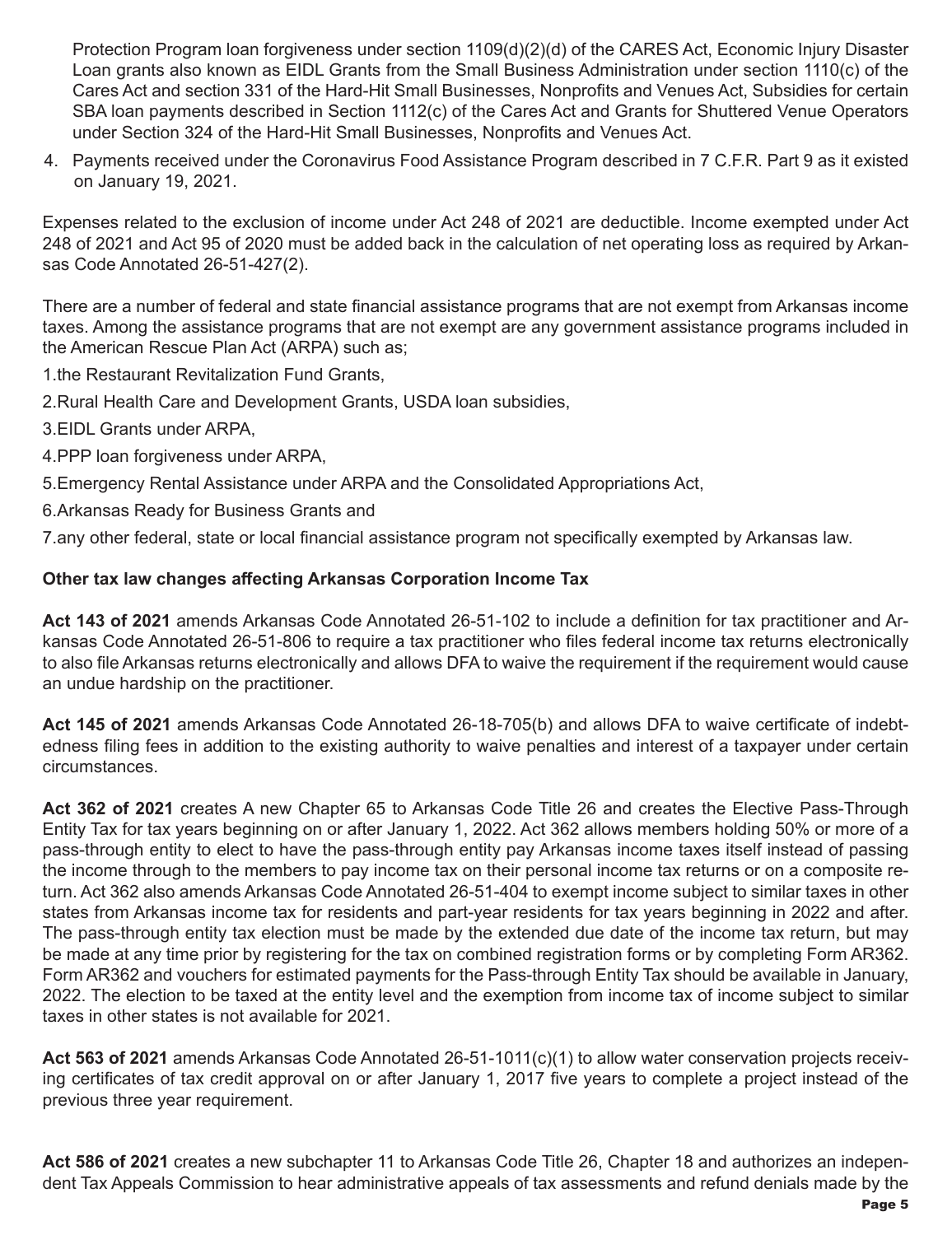Department of Finance and Administration. The Commission will begin accepting and trying tax disputes by January 1, 2023.

**Act 593 of 2021** details the steps in transition to the independent Tax Appeals Commission.

**Act 594 of 2021** creates a new subchapter to Arkansas Code Title 26, Chapter 51 and creates the Arkansas Wood Energy Products and Forest Maintenance Income Tax Credit. The credit is equal to 30% of the cost of qualifying equipment with a minimum investment of \$50 million required in a project approved by the Arkansas Economic Development Commission with a signed economic incentive agreement. Each project must create at least 100 new full-time jobs with an average salary of \$60,000 per year. Up to \$5 million of the credit may be claimed each year and the State of Arkansas may purchase the tax credits at 80% of face value. Unused credits may be carried forward in perpetuity until fully claimed. Act 594 is effective for tax years beginning on or after January 1, 2021.

**Act 628 of 2021** amends Arkansas Code Annotated 15-4-2306(b) by allowing the Arkansas Public Roads Improvements Credit to offset 100% of the tax liability instead of the current 50% for tax years beginning on or after January 1, 2020. The credit is equal to 33% of the taxpayer's contribution to an approved road improvement project.

**Act 629 of 2021** amends Arkansas Code Annotated 26-51-807(a) to allow taxpayers an extension to file of one month after the extended due date for a federal income tax return for tax years beginning on or after January 1, 2021. The one month extended due date does not apply to returns for which a federal extension is not requested and does not extend the original due date. As a reminder all tax payments are due on the original return due date and interest at 10% per annum and failure to pay penalties at 5% per month will be assessed on all taxes unpaid after the original due date which is April 15 for calendar year filers and the 15th day of the fourth month after the end of a tax year that does not end in December.

**Act 718 of 2021** amends Arkansas Code Annotated 26-18-507 to allow the Department of Finance to use a refund due to a taxpayer as payment of an outstanding state tax delinquency of the taxpayer after a final assessment has been issued for the delinquency.

**Act 797 of 2021** amends Arkansas Code Title 15, Chapter 4, and subchapter 20 to allow a rebate or a tax credit for approved film projects. The income tax credit or rebate is equal to 20% of all qualified productions and postproductions costs for an approved project that spends at least \$200,000 in a six month period. An additional 10% of payroll costs for full-time Arkansas residents or veterans or to veteran owned small businesses are allowed for the credit or rebate. The credit is limited to the first \$500,000 of a highly compensated individual's salary. The Arkansas Economic Development Commission shall not approve more than \$4 million in film tax credits in any fiscal year. Credits exceeding the \$4 million annual cap may be approved if the Department of Commerce and the Department of Finance and Administration jointly approve supplemental credits. Unused credits may be carried forward for 5 tax years after the tax year issued and unused credits may be transferred.

**Act 840 of 2021** amends Arkansas Code Annotated 26-51-2204 to increase the annual cap for the Arkansas Historical Rehabilitation Tax Credits approved each year from \$4 million per fiscal year to \$8 million per fiscal year beginning with fiscal year 2022.

**Act 875 of 2021** amends Arkansas Codes Annotated 26-51-1005, 26-51-1007, 26-51-1009 and 26-51-1013 to increase the maximum credits allowed for each water conservation tax credit and increases the carry forward for all water conservation tax credits to 15 years. See the section of this instruction booklet on Business Incentive Credits for the specific changes to each water conservation credit type.

**Act 895 of 2021** amends Arkansas Code Annotated 26-51-506 to create a new Steel Specialty Products Manufacturing Credit equal to 30% of the cost of equipment including installation costs for an approved Arkansas project that invests at least \$200 million and employs at least 150 employees with an average salary of at least \$75,000 per year. The maximum credit that may be claimed each year is \$4 million if the total investment is \$200 million to \$275 million, \$5 million if the investment is \$275 million to \$350 million and \$6.5 million if the investment exceeds \$350 million. The State of Arkansas has the option to purchase these credits each year for 80% of face value. If the State fails to purchase credits the taxpayer or a transferee may carry forward unused credits for 3 tax years.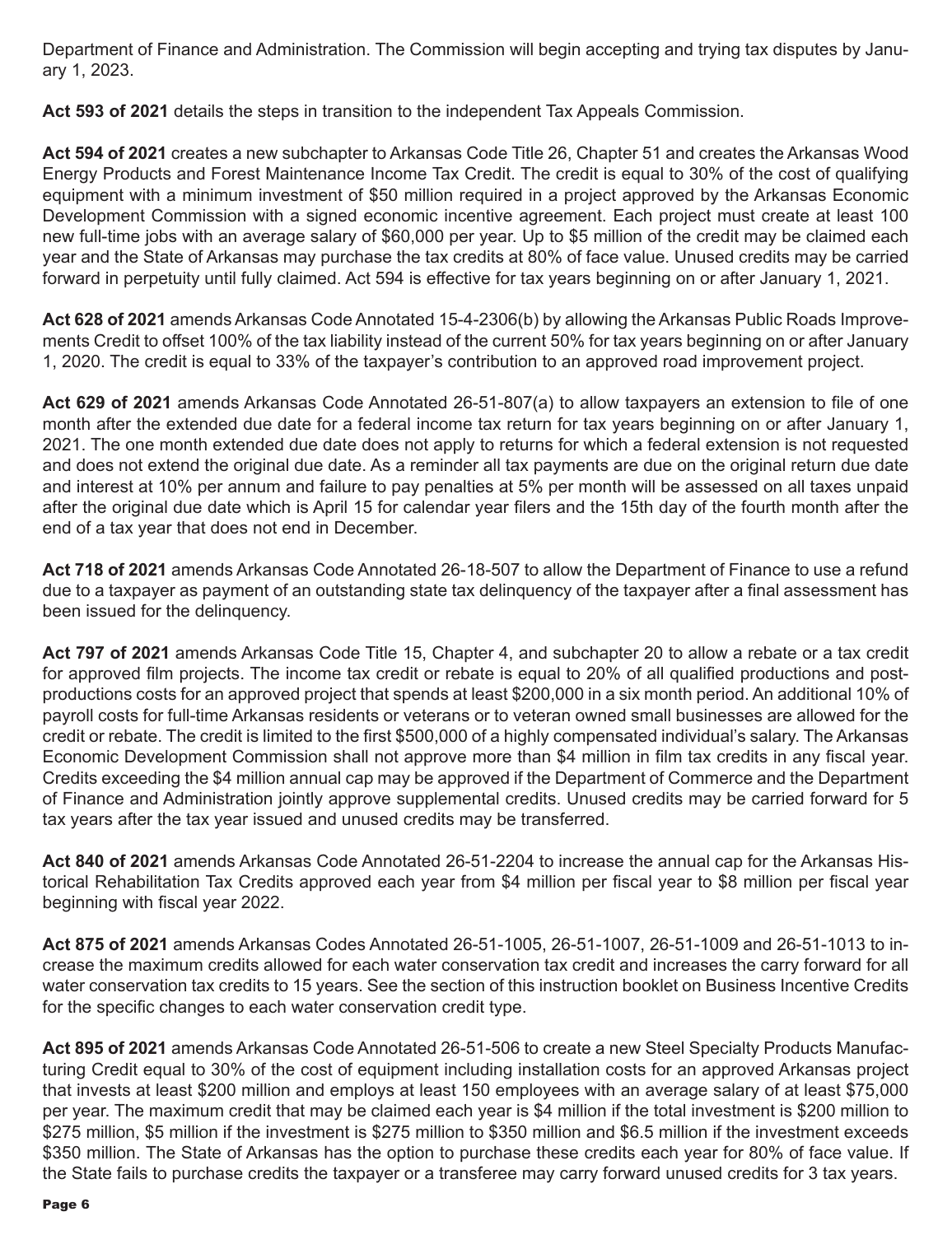**Act 904 of 2021** creates a new subchapter 22 to Arkansas Code Title 26, Chapter 18 and creates the Philanthropic Investment in Arkansas Kids Scholarship Program. The income tax credit is equal to 100% of the contribution to an eligible scholarship granting organization. Total tax credits shall not exceed \$2 million per calendar year and unused credits may be carried forward for 3 tax years. Tax credit applications must be submitted to and approved by the Tax Credits and Special Refunds Section of the Department of Finance & Administration.

**Act 911 of 2021** amends Arkansas Codes Annotated 15-4-2703 and 15-4-2706 to allow project costs for job retention tax credits to be incurred within 6 years from the date the incentive agreement was approved instead of the current 4 years. Credits earned because of costs incurred more than 4 years after the incentive agreement is approved may not be claimed until on or after July 1, 2023 and the maximum credits for each qualified applicant may not exceed \$750,000 per fiscal year.

**Act 967 of 2021** creates a new subchapter to Arkansas Code Title 26 Chapter 51 and creates the Railroad Modernization Tax Credit for Class II and Class III railroad track maintenance. The credit is equal to 50% of railroad track maintenance expenditures up to \$5,000 per track mile. The credit claimed each year may not exceed the tax liability and unused tax credits may be carried forward up to five tax years and may be transferred. Maintenance projects must be approved by the Department of Commerce before expenditures are incurred and the certification of the tax credits shall be issued by the Department of Finance and Administration. Act 967 is effective for tax years beginning on or after January 1, 2021.

**Act 1041 of 2021** repeals the Small Business Entity Tax Pass-Through Act in Arkansas Code Title 4, Chapter 32 and creates the Uniform Limited Liability Company Act in a new Chapter 37 of Arkansas Code Title 4. The Act specifies that a Limited Liability is classified and taxed in the same manner for Arkansas purposes as it is for Federal income tax purposes unless it elects to be taxed under the Elective Pass-Through Entity Tax Act, Act 362 of 2021.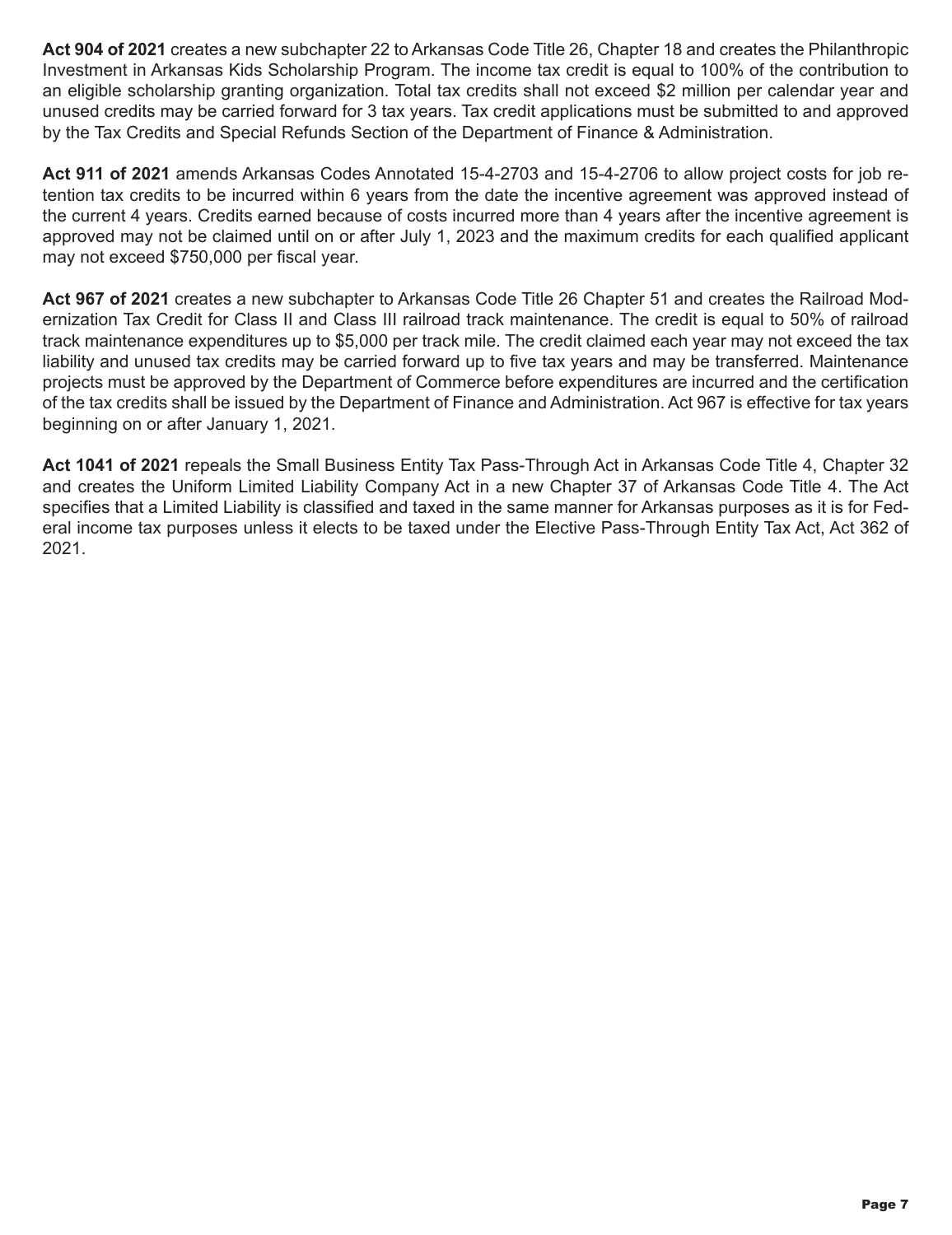# IMPORTANT REMINDERS for 2021

#### **Federal Subchapter S Corporations cannot file Arkansas C Returns**

**Act 434 of 2017** amends **ACA 26-51-409(b)** to require a corporation filing a federal Subchapter S income tax return to file an Arkansas Subchapter S income tax return. **ACA 26-51-413(b)** is repealed. **Federal Subchapter S corporations will no longer be allowed to file Arkansas C corporation income tax returns for tax years beginning on or after January 1, 2018.** 

#### **Multistate Corporations must allocate income from partnerships**

**Act 482 of 2017** amends **ACA 26-51-802(c)** to require that Partnership income be determined for state income tax purposes by using an apportionment method. Partners will continue to allocate partnership income. Effective for tax years beginning on and after January 1, 2018.

#### **Withholding Payments**

Form AR1100-WH corresponds with Line 36 on Form AR1100CT for corporations to report withholding tax paid on their behalf by partnerships and will need to be included with Form AR1100CT. Corporations claiming withholding must attach Form AR1100-WH listing each partnership that withheld tax and a copy of Form AR1099PT from each partnership. The partnership must have filed its annual withholding return of Form AR941PT and paid the tax withheld before credit for the withholding will be allowed.

#### **Withholding Payments as Reported on Form AR941PT**

**Act 760 of 2017** amends **ACA 26-51-919(a)(2)**, **(b)(l)(A)(i)**. **(c)(5)(A)** and **(d)** for the income tax withholding requirements for members or owners of a pass-through entity to require withholding on corporate partners and to allow corporations to participate in composite returns. Effective for tax years beginning on and after January 1, 2018.

#### **Amended Tax Returns**

For tax years beginning on or after January 1, 2010 the AR1100CTX Arkansas Amended Return form was removed. An Arkansas Amended Return will be filed on the Form AR1100CT by checking the appropriate box as filing an Amended Return. Taxpayers should use Form AR1100CTX for tax years 2009 and prior. A copy of the corporation's Federal Amended Return, or IRS audit report, or an explanation for filing the Arkansas Amended Return must be attached to the Form AR1100CT.

#### **Arkansas Form AR1100CT**

To correctly process the Corporation's return it is essential that every applicable line and space on Form AR1100CT and related schedules be typed or printed including tax year, corporation name, address, city, state, zip code, telephone number, FEIN (Federal Employer Identification Number), date of incorporation, NAICS business code used on the federal return, date began business in Arkansas, and filing status (check one box only). If consolidated box 4 is checked, you must also indicate number of entities in Arkansas in the space immediately to the right of Filing Status 4 description.

**Consolidated filers must complete a Form AR1100CT (with Schedule A if applicable) for each corporate entity and a separate Form AR1100CT for the consolidated group.** If Filing Status 4 is checked, do not check any other filing status box. An Arkansas consolidated group with its members having business activity only within Arkansas must check the box for filing Status 4.

To correctly process Corporate Income Tax payments, use the AR1100ESCT for Estimate payments and AR1100CTV for Corporate Income Tax payments. For Composite payments use the AR1000CRES for Estimate payments and AR1000CRV for Composite return tax payments.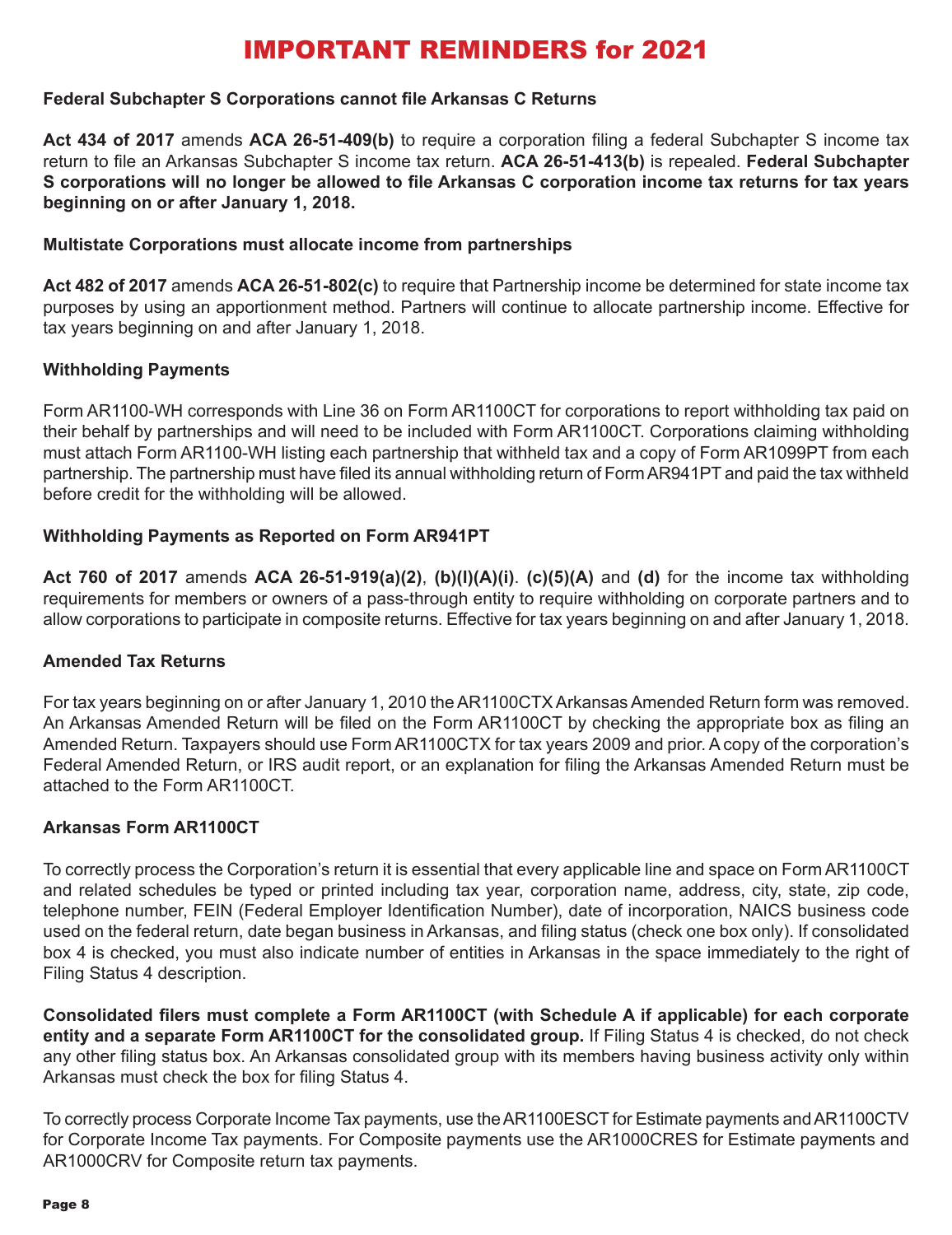#### **ATAP - Arkansas Taxpayer Access Point**

Arkansas Taxpayer Access Point (ATAP) is available for the filing of most Arkansas Corporation Income Tax returns and tax payments. Federal returns and other required schedules must be attached with the ATAP filing or mailed separately to the Corporation Income Tax Section. They may be provided on CD, in PDF, or in paper form. The secure online filing, managing, and payment options of ATAP are available at www.atap.arkansas.gov. Taxpayers and their authorized representatives will be able to view and manage their Corporation Income Tax activity including other tax activity such as Individual Income Tax, Sales Tax. Withholding Tax, and other taxes administered by DFA.

Accountants and attorneys must obtain permission from their clients to access and view their client's accounts. ATAP is a web-based service that will give taxpayers, or their designated representative, online access to their tax accounts, and offers the following services:

Register a business, file a return online, file a return using XML return upload, change a name, change an address, amend a return, make a payment, store banking information for use during payment submission, view tax period financial information (tax, penalty, interest, credits, balance, etc.), view payments received, view recent account activity, and view correspondence from the department.

If you are currently enrolled with our online systems to either make payments or file a return electronically, you will need to sign up in ATAP to take advantage of the enhanced services. To correctly process payments on ATAP, make sure you are choosing the correct type of payment and applying it to the correct tax period.

#### **The Arkansas Corporation Income Tax Return must be organized as follows:**

#### **Other than Filing Status 4 Filers:**

- Arkansas Form AR1100CT (front) (Must be signed on Schedule A, page 2)
- Arkansas Form AR1100CT Schedule A, if applicable
- Arkansas Schedule of Check-Off Contributions, Form AR1100CO if applicable
- Arkansas approved extension, if applicable
- Arkansas Reconciliation Schedule, Form AR1100REC
- Business Incentive Tax Credit Certificates (originals), if any, Schedule AR1100BIC, if applicable
- All other schedules pertaining to the Arkansas return
- Copy of Federal Return with supporting schedules

Corporations with Filing Status 2 must complete Schedule A (Apportionment Schedule).

#### **Filing Status 4 Filers:**

- Arkansas Form AR1100CT (page 1 only) for Group (Must be signed on Schedule A, page 2)
- Arkansas Form AR1100CT for each entity (including parent) within the Group, and Schedule A, if applicable
- Arkansas Schedule of Check-Off Contributions, Form AR1100CO, if applicable
- Arkansas approved extension, if applicable
- Arkansas Reconciliation Schedule, Form AR1100REC
- Business incentive Tax Credit Certificate (original) if any, Form AR1100BIC, if applicable
- All other schedules pertaining to the Arkansas return
- Copy of Federal Return with supporting schedules

Corporations with Filing Status 4 (Consolidated Return) must complete a separate AR1100CT and Schedule A, if applicable, for each member with gross income from sources within Arkansas and consolidate the applicable taxable income on a Consolidated Group AR1100CT and attach a copy of the Federal return. Each member's Arkansas Business Incentive Tax Credit may be combined to reduce the consolidated group's total tax liability without separate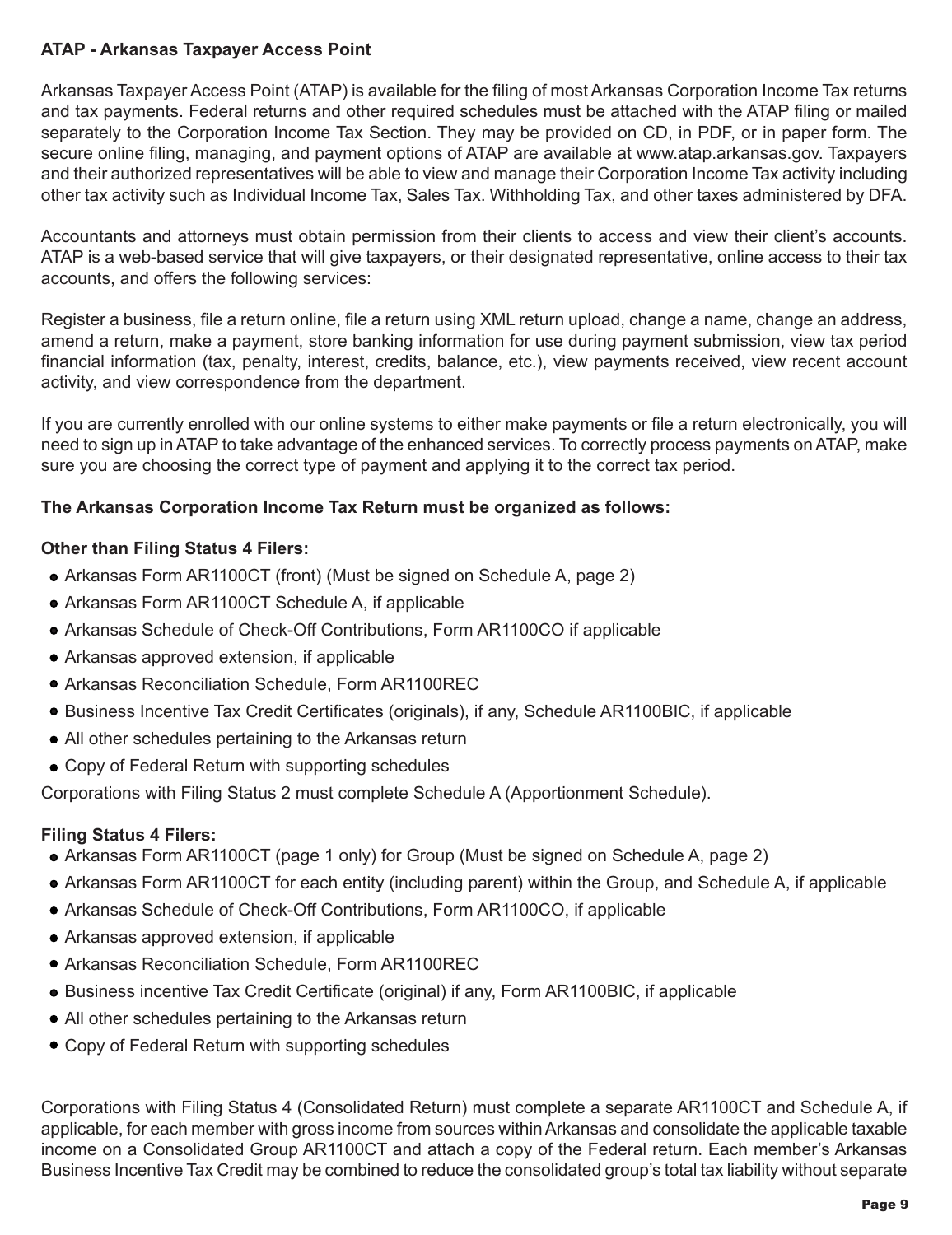entity restrictions, except for the Arkansas Economic Development Credit and ArkPlus Credit. Charitable contribution limits are calculated on a separate corporation basis for consolidated filers.

All percentages used in determining the apportionment factor on Schedule A must be calculated to 6 places to the right of the decimal (example 35.333452%).

#### **Estimated Tax Requirements**

**ACA 26-51-911(c)(1)** and **ACA 26-51-913(a)(2)** adopt federal due dates for making declarations of estimated Arkansas income tax. Arkansas taxpayers are required to file an Estimated Declaration when their liability exceeds \$1,000. The AR1100ESCT, Estimate Payment Vouchers 1 through 4, and Extension Voucher 5 for tax year 2021 are not included in these instructions. You will find them at our website, **www.dfa.arkansas.gov.** Filling the forms out online will automatically fill in the taxpayer information and provide the appropriate scan line needed for proper processing.

To make sure payments are processed correctly, please use the correct payment voucher. Use the AR1100ESCT vouchers for Corporation Income tax payments. For Individual Composite payments use the AR1000CRES vouchers.

**ACA 26-19-106** provides that a corporation with an estimated quarterly income tax liability equal to or greater than \$20,000.00 must pay the estimated quarterly income tax due by electronic funds transfer (Refer to General Instructions). Corporations that underestimate their corporate tax liability must calculate any penalty due as applicable, on Part 2 of Form AR2220, and enter the penalty amount on page 1, Line 45 of Form AR1100CT. Enter the numerical exception from Part 3 in the box on Line 45 if applicable.

If a corporation is required to remit Arkansas estimated corporation income tax payments through the Electronic Funds Transfer (EFT) method, **ACA 26-19-107** authorizes the assessment of an EFT penalty equal to five percent (5%) based on the amount of taxes due. Taxpayers who are required to pay by EFT will be notified in writing by the Department. **The Form EFT-CT is no longer used to register for EFT payments. You will find current instructions at https://www.dfa.arkansas.gov/excise-tax/sales-and-use-tax/electronic-filing-and-paymentoptions/ or by calling Excise Tax at (501) 682-7105.** 

#### **Copy of Federal Return is Required**

**ACA 26-51-806 (d)(1)** requires a completed copy of the corporation's Federal Corporate Income Tax Return, Form 1120, 1120S, or other form, along with all schedules and documents, be attached to the Arkansas "C" Corporation Income Tax Return, Form AR1100CT. The Federal return may be submitted by CD, PDF, TIF format, or attached in paper form.

#### **Signatures and Verification**

The return must be signed by a corporate officer in the space provided on the bottom of Schedule A, page 2 of Form AR1100CT. The return of a foreign corporation having an agent in the State may be sworn to by such agent. If receivers, trustees in bankruptcy, or assignees are operating the property or business of the corporation, such receivers, trustees, or assignees shall sign the return for such corporation under certification. The return must be signed in the space provided on the bottom of Schedule A, page 2 of Form AR1100CT. For consolidated returns, only the group Form AR1100CT, Schedule A, page 2, must be signed. Refer to General Instructions.

**ACA 26-51-804 (b)** provides, the return must be signed by a corporate officer in the space provided on the bottom of Schedule A, page 2 of Form AR1100CT.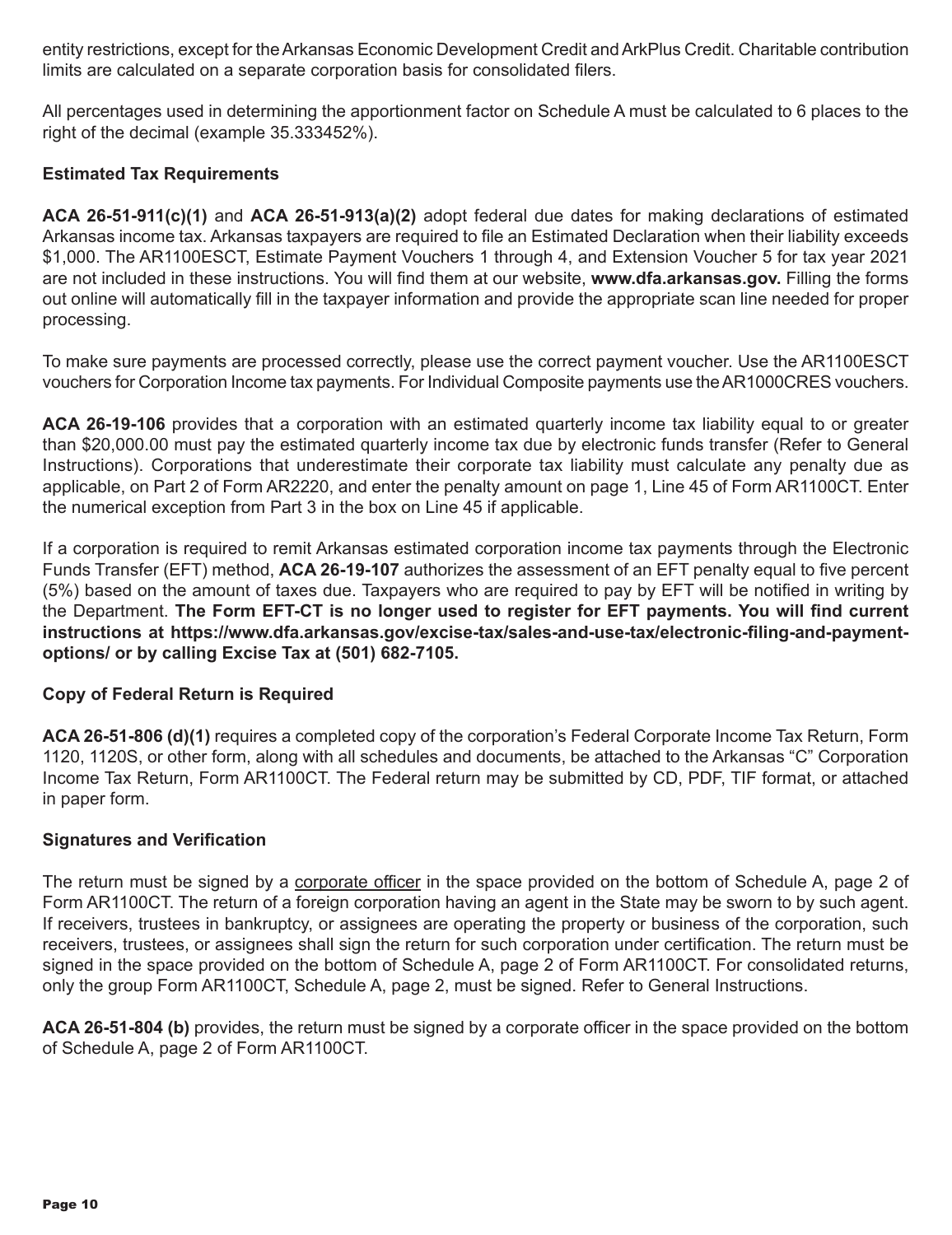# 2021 State of Arkansas Domestic and Foreign Income Tax General Instructions

#### Who Must File

Every corporation organized or registered under the laws of this State, or having income from Arkansas sources as defined in **ACA 26-51-205,** must file an income tax return. Consolidated returns are permitted under certain conditions. D.I.S.C and F.S.C. Corporations are treated as regular business corporations. Business corporations, D.I.S.C, and F.S.C. Corporations should use Arkansas Form AR1100CT. Small business "S" corporations must use Form AR1100S. A pass-through entity filing as an LLC or Partnership, or a pass-through entity electing to file as a corporation, should check the box on Form AR1100CT. **(Refer to ACA 4-32-1313 or ACA 26-51-802.)**

#### **Consolidated Returns**

All corporations that are eligible members of an affiliated group filing a Federal Consolidated corporation income tax return may elect to file an Arkansas Consolidated income tax return. However, only corporations in the affiliated group that have gross income from sources within the State that is subject to Arkansas income tax are eligible to file consolidated income tax returns in Arkansas. An Arkansas consolidated group with its members having business activity only within Arkansas must check the box for Filing Status 4.

In computing Arkansas consolidated taxable income or loss to which the tax rate is applied, the separate net income or loss of each corporation that is entitled to be included in the affiliated group will be included in the consolidated net income or loss to the extent that its net income or loss is separately apportioned or allocated to Arkansas. All corporations in the affiliated group that are eligible to file an Arkansas Consolidated corporation income tax return must consent to, and join in, the filing of the return prior to the last day for filing. The filing of the consolidated return will be considered as consent of each eligible corporation in the affiliated group.

Corporations with Filing Status 4 (Consolidated Return) must complete a separate Form AR1100CT reflecting taxable income before intercompany eliminations and adjustments, and Schedule A, if multistate, for each member with gross income from sources within Arkansas. Each member's separate net income or loss must be consolidated on a group Form AR1100CT beginning on Line 30. Schedule A should not be completed for the consolidated group, but must be included for signature by a corporate officer.

**A complete copy of the Federal return must be attached**. **A schedule listing each intercompany transaction and adjustment, identifying the entity by FEIN to which it applies must be submitted if this information is not clearly shown on the Federal return.**

#### Time For Filing

**Arkansas adopted a new due date for Corporate Income tax returns for tax years beginning on or after January 1, 2016.** Arkansas Corporate Income Tax Returns are now due the  $15<sup>th</sup>$  day of the  $4<sup>th</sup>$  month following the end of the tax year. This includes short tax years. Cooperative Association returns are due on or before the 15<sup>th</sup> day of the 9<sup>th</sup> month following the close of the tax year. Exempt organizations are due on the  $15<sup>th</sup>$ day of the 5<sup>th</sup> month.

#### **Extensions of Time for Filing**

If you have received an automatic Federal extension (Form 7004), the time for filing your Arkansas Corporation Income Tax Return shall be extended until 30 days after the due date of your federal return. When filing the Arkansas Form AR1100CT, check the box at the top indicating that the Federal Extension Form 7004 **and/ or** Arkansas Extension Form AR1155 has been filed and file the Arkansas return on or before the extended due date. It is no longer necessary to include a copy of the Federal Form 7004. To request an initial Arkansas extension of 180 days from the original Arkansas return due date **or** an Arkansas extension of 60 days beyond the automatic federal extension due date, complete and mail Arkansas Form AR1155 by the federal extended due date or, if applicable, the Arkansas extended due date to the Corporation Income Tax Section. **If you have an automatic federal extension and do not want to request an additional 60 day Arkansas extension, you do not fill out the Form AR1155. Extensions using Form AR1155 are only available for the filing of original returns.** Approved Arkansas extension(s) must be attached to the Arkansas income tax return when it is filed. Submit payment with the AR1155 Voucher that is attached to the form **only** if you are requesting an Arkansas Extension, unless paying by EFT method.

**Act 629 of 2021** amends Arkansas Code Annotated 26- 51- 807(a) to allow taxpayers an extension to file of one month after the extended due date for a federal income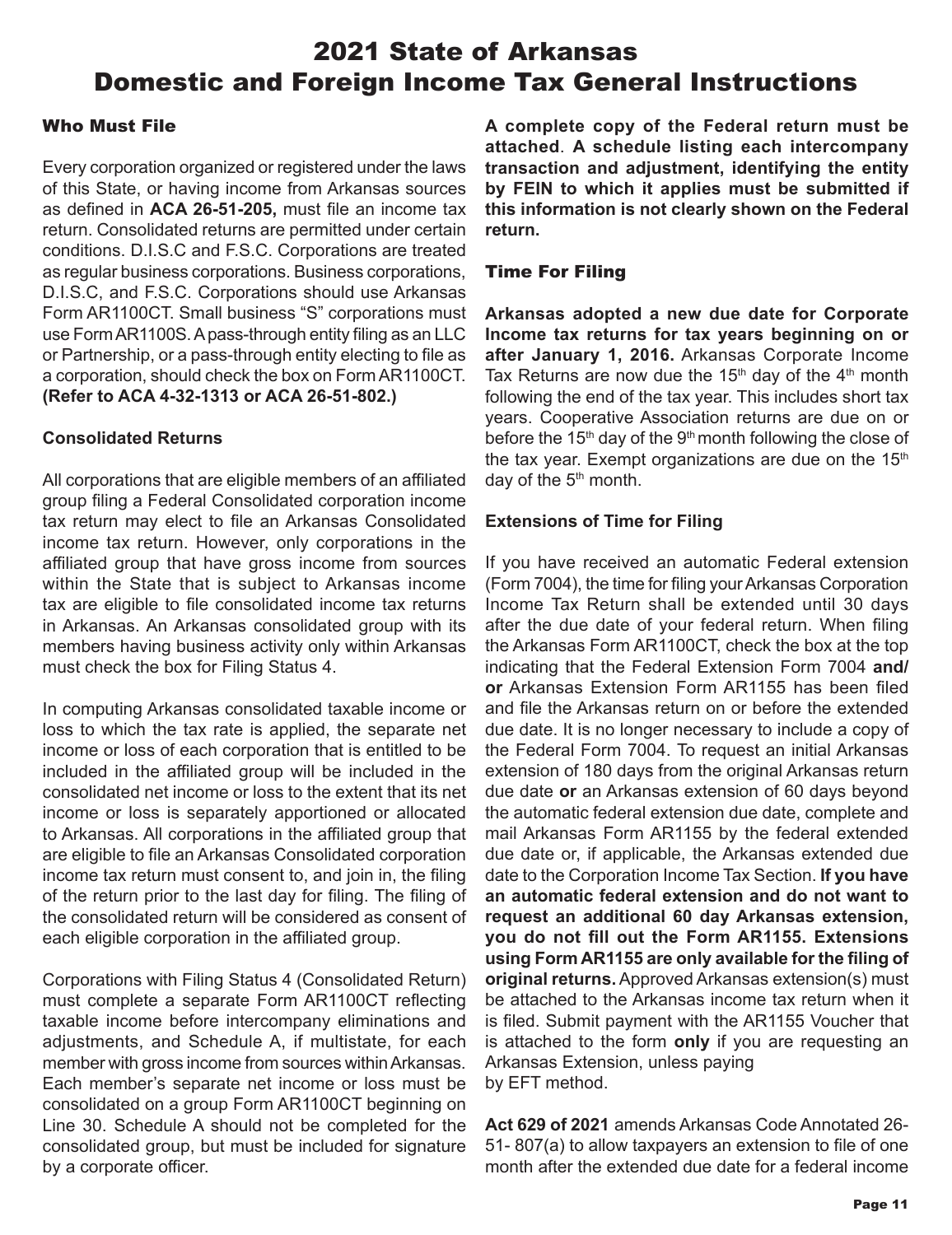tax return for tax years beginning on or after January 1, 2021. To obtain the one-month additional extension to file the return, attach a copy of the requesting document to the corresponding state income tax return. The one month extended due date does not apply to returns for which a federal extension is not requested and does not extend the original due date. As a reminder all tax payments are due on the original return due date and interest at 10% per annum and failure to pay penalties at 5% per month will be assessed on all taxes unpaid after the original due date which is April 15 for calendar year filers and the 15th day of the fourth month after the end of a tax year that does not end in December.

#### **Amended Returns**

For tax years beginning on or after January 1, 2010 the AR1100CTX Arkansas Amended Return form was removed. An Arkansas Amended Return will be filed on the AR1100CT by checking the appropriate box as filing an Amended Return. Taxpayers should use AR1100CTX for tax years 2009 and prior. A copy of the corporation's Federal Amended Return, or IRS audit report, or an explanation for filing the Arkansas Amended Return must be attached to the AR1100CT. Arkansas amended returns must be filed within three (3) years from date of filing the original return, or two (2) years from date of payment of tax on the original return, whichever is later, except when required to report the final results of an IRS audit. Refund requests must be filed on the amended return. Attach schedules and an explanation for filing the Arkansas amended return to the AR1100CT. If multistate, attach amended apportionment schedule. If consolidated, attach separate company amended AR1100CT with amended apportionment schedule, if applicable. Interest at 10% per annum will be computed on a daily rate of .00027397 from the original return due date to date amended return is filed and the tax is paid.

#### **Report of Change in Federal Taxable Income**

An agreed Revenue Agent's Report (RAR) must be reported on an amended return using the appropriate Form AR1100CT or AR1100CTX (refer to Amended Return instructions). The RAR must be reported to this State within 180 days after the receipt of the RAR or supplemental report reflecting correct net income of taxpayer. **ACA 26-18-306(b)(1-3)** states that a refund shall not be paid if the amended return is filed on or after the 181<sup>st</sup> day following receipt of the notice from the IRS. Any additional tax and interest must be paid with the amended return or a refund must be requested on an amended return if applicable. Statute of limitations will remain open for three (3) years for assessment of tax if a taxpayer fails to disclose Federal Revenue Agent's Report.

#### **Period Covered**

A taxpayer must calculate their Arkansas income tax liability using the same income year for Arkansas income tax purposes as used for Federal income tax purposes **(ACA 26-51-402)**. **Arkansas Regulation 1.26-51- 102(17)(B)** states, A fractional part of a year (short tax year) means a period of less than twelve (12) months. If a short tax year ends on or before the  $15<sup>th</sup>$  day of the month, then the short tax year shall be deemed to have ended on the last day of the previous month. If a short tax year ends on or after the  $16<sup>th</sup>$  of the month, then the short tax year shall be deemed to have ended on the last day of the current month.

#### **Filing Declaration of Estimated Income Tax**

Every taxpayer who can expect to owe Arkansas income tax in excess of \$1,000 must make a declaration and the timely pay the estimated tax in equal installments. The declaration shall be filed with the commissioner on or before the 15<sup>th</sup> day of the  $4<sup>th</sup>$  month of the tax year of the taxpayer. Taxpayers, whose income from farming for the tax year can reasonably be expected to amount to at least two-thirds (2/3) of the total gross income from all sources for the tax year, may file such declaration and pay the estimated tax on or before the 15<sup>th</sup> day of the 2<sup>nd</sup> month after the close of the tax year or the taxpayer may file an income tax return and pay the tax on or before the 15<sup>th</sup> day of the 4<sup>th</sup> month after the close of the tax year. To avoid penalty, all other taxpayers must pay quarterly estimates on or before the 15<sup>th</sup> day of the 4<sup>th</sup> month, 6<sup>th</sup> month,  $9<sup>th</sup>$  month and 12<sup>th</sup> month of the tax year. The Form AR1100ESCT, Estimate payment vouchers 1 through 4 and Extension payment voucher 5 are not included in these instructions. Filling out the forms on our website, **www.dfa.arkansas.gov**, will automatically fill in the taxpayer information and provide the appropriate scan line needed for proper processing.

Corporations may remit estimated and extension corporation income tax payments through ATAP (Refer to **www.atap.arkansas.gov** for instructions).

If the Director determines that a corporation's estimated quarterly Arkansas income tax liability exceeds \$20,000.00, the corporation is required to pay the estimated quarterly income tax payments due by electronic funds transfer (EFT). The EFT must be made no later than the day before each quarterly due date. If the corporation timely pays the estimated quarterly income tax payments by EFT, the corporation is not required to file a quarterly estimated income tax voucher. If a taxpayer is required to submit estimate payments by EFT, a letter will be sent by DFA notifying the taxpayer of the requirement.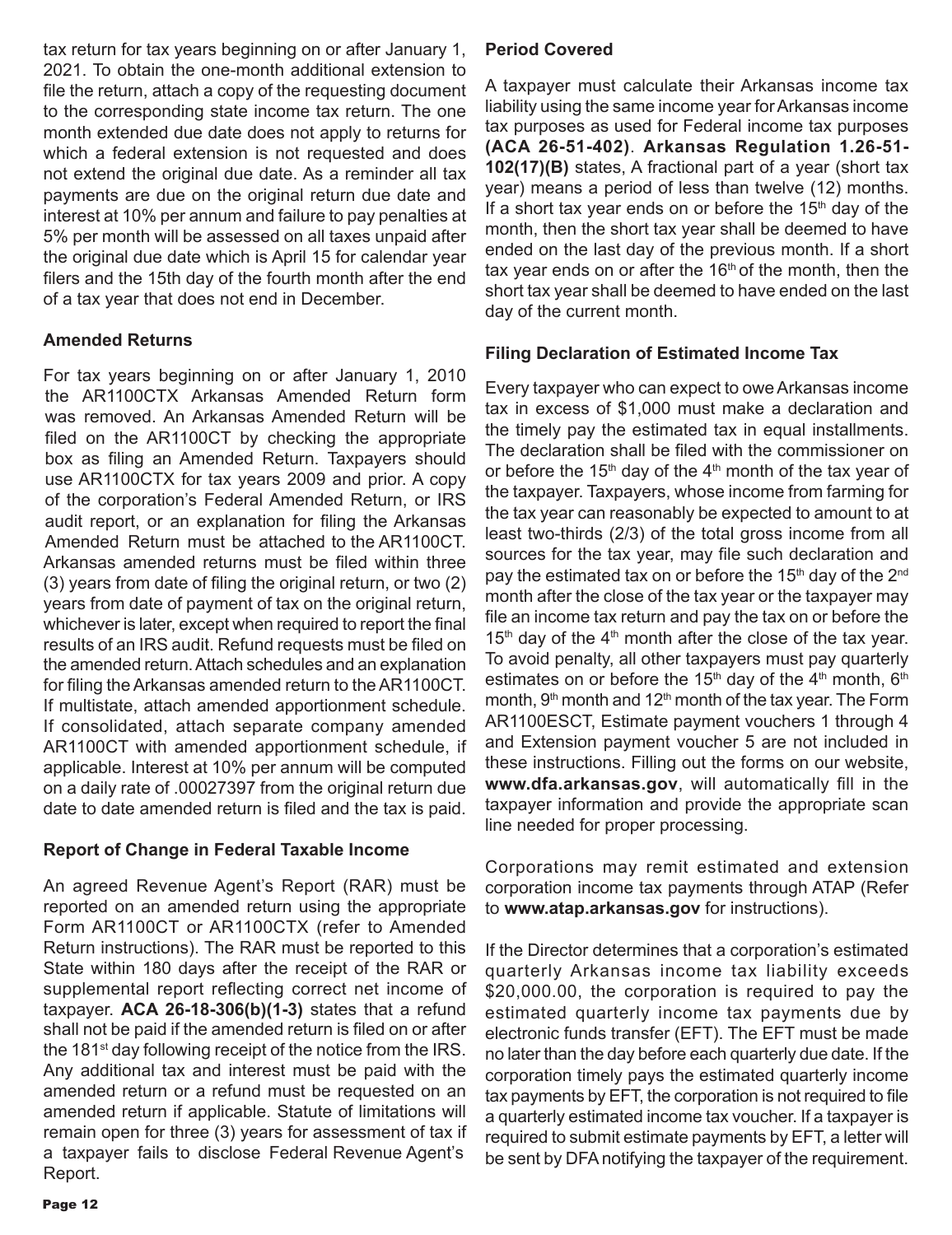#### **Accounting Methods**

A taxpayer must calculate their Arkansas income tax liability using the same accounting method for Arkansas income tax purposes as used for Federal income tax purposes. If a corporation changes its accounting method, attach a copy of any certification or approval received from the Internal Revenue Service authorizing the change of accounting method to the corporation's Arkansas return.**(ACA 26-51-401)**.

#### **Payment of Taxes**

The tax should be paid by attaching to the return a check or money order payable to the order of "Department of Finance & Administration." Enclose proper payment voucher with all remittance checks and write the corporation's FEIN or CIT account ID number and the tax year on the check. Payments with returns **may not** be made by EFT. Tax due on returns may be paid through ATAP. (Refer to www.atap.arkansas.gov.) To avoid interest and/or penalty the tax must be paid in full by the original return due date, which is the 15<sup>th</sup> day of the  $4<sup>th</sup>$  month after the close of the corporation's tax year. **An approved federal and/or state extension, which allows the corporation's return to be filed on or before the approved extended due date, does not extend the time period to pay the tax due in full.** Interest and/or penalty will be assessed on any tax due paid after the original return due date as referenced above. Payments with a return should include the AR1100CTV payment voucher for Corporation Income tax payments and the AR1000CRV for Individual Income tax.

#### **Penalties and Interest**

The following penalties shall be imposed: (**ACA 26-18-208**)

- Failure to file timely 5% per month not to exceed 35%.
- Failure to make timely remittance 5% per month not to exceed 35%.
- Underestimate penalty 10% of the amount of the underestimate.
- Failure to file return \$50.00.
- Failure to make required EFT payment 5% of the tax due.
- Incomplete electronic payment -10% of the amount of the draft or \$20.00, whichever is greater.
- Failure to Comply \$50.00.

If any part of any deficiency or tax liability is due to negligence or intentional disregard of rules and

regulations, a penalty of 10% of the total amount shall be added. Any part of any deficiency determined to be due to fraud shall be subject to a 50% penalty. Interest at the rate of 10% per annum shall be assessed on all tax deficiencies. **Interest will be computed using a daily**  rate of .00027397 from the 15<sup>th</sup> day of the 4<sup>th</sup> month **after the close of the tax year until the date the tax is paid.**

#### **Balance Sheets**

The balance sheet submitted with the return should be prepared from the books and should agree therewith. If there are any differences between current year beginning and prior year ending balance sheets, submit a schedule of reconciliation with the return. All corporations engaged in an interstate and intrastate trade or business and reporting to the Surface Transportation Board, or to any national, state, municipal or other public officer, may submit copies of their balance sheet, prescribed by said Board, national, state or municipal authorities, as of the beginning and end of the taxable year.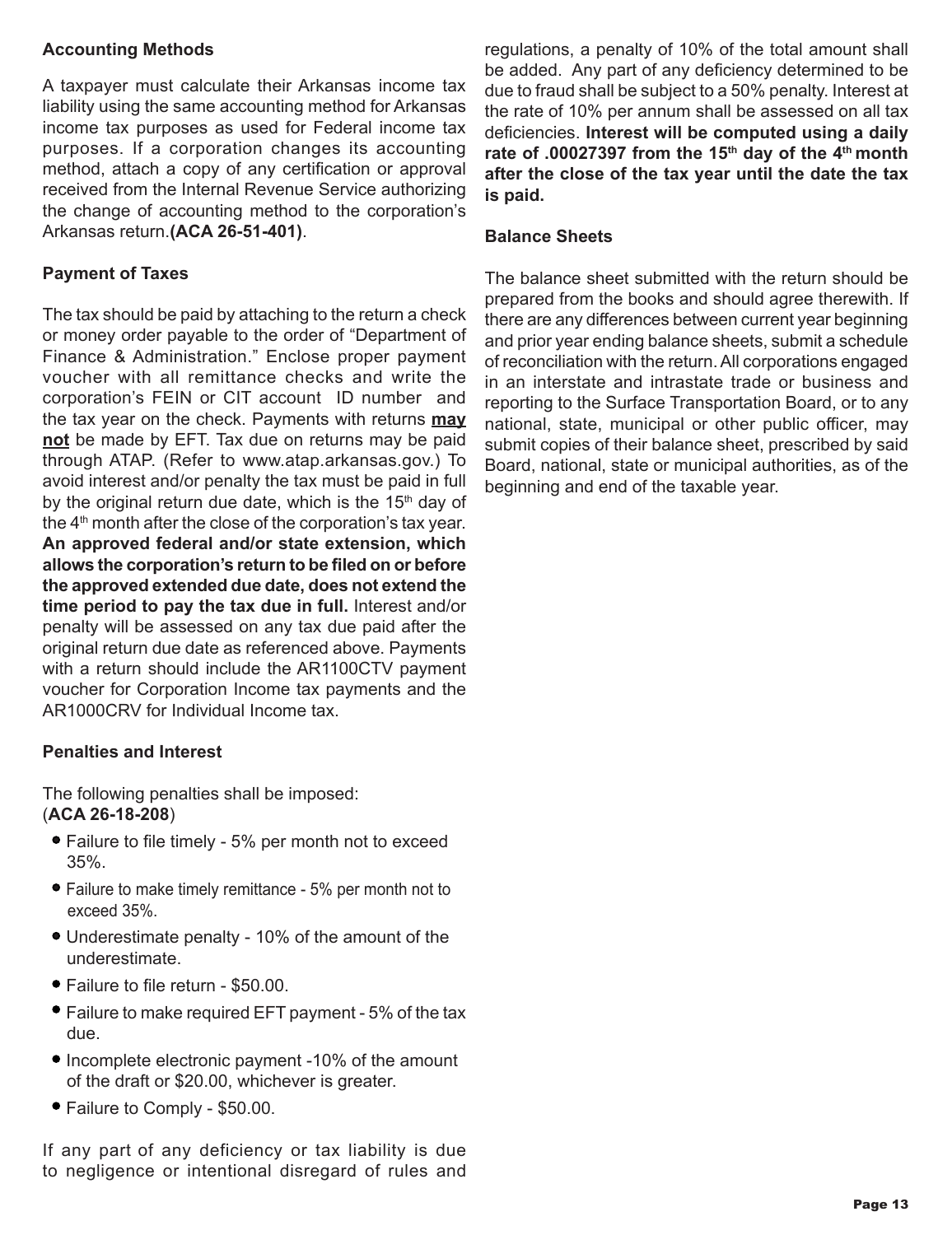### General Instructions **Specific Line Instructions for Page 1 of AR1100CT Return**

#### **Type Return**

Whether the C Corporation is filing an Initial Return (first time filing), an Amended Return (making changes to an original return), a Final Return (going out of business), or filing as a Cooperative Association, clearly mark the AR1100CT by checking the applicable box at the top of the form.

#### **Income**

**Line 7-Gross Sales:** Enter the gross sales, less goods returned, and any allowances or discounts from the sale price.

**Line 8-Less Cost of Goods Sold:** Enter the cost of goods sold. If the production, purchase, or sale of merchandise is an income producing factor in the trade or business, inventories of merchandise on hand should be taken at the beginning and end of the taxable year, which may be valued at cost or market, whichever is lower. Fully explain the method used. In case the inventories reported on the return do not agree with those shown on the balance sheet, attach a statement explaining how the difference occurred.

**Line 9-Gross Profit:** Enter the gross profit which is obtained by deducting Line 8 from Line 7.

**Line 10-Dividends:** Enter taxable dividends only. Dividends from 80% or greater directly owned subsidiaries are exempt.

**Line 11-Taxable Interest:** Enter interest income taxable in Arkansas. Enter amounts received or credited as interest to the corporation during the tax year on bank deposits, C.D.'s, notes, mortgages, corporation bonds, taxable U.S. interest, and all other interest including interest on out-of-state municipal bonds (out-of-state municipal bonds are taxable in Arkansas). **Attach schedule to the Arkansas return identifying each U.S. Agency or political subdivision of Arkansas and Schedule AR1100REC to reconcile amounts received that are not included as taxable interest on the Arkansas return.**

**Line 12-Gross Rents/Gross Royalties:** Enter all gross rents and royalties. Attach schedule showing amounts received from rents and royalties separately, if not shown separately on federal return. The schedule should reconcile Arkansas and federal rents and royalties.

**Line 13-Gains or Losses:** Enter the total net gain or loss. Capital loss is reported in the tax year in which it is incurred. Gains and Losses must be adjusted to indicate any difference in Arkansas and federal basis. **ACA 26-51- 460** adopts Internal Revenue Code Section 1400Z-2 as in effect on January 1, 2018 for tax years beginning on or after January 1, 2018 regarding opportunity zones. To claim an exemption for capital gains as a result of the sale of property located in an opportunity zone for Arkansas income tax purposes, the property must be located in an opportunity zone located in Arkansas. Opportunity zone gains for property located in other states are taxable in Arkansas.

**Line 14-Other Income:** Enter all other taxable income for which no place is provided on the return. The holder of the ownership interest in a Financial Asset Securitization Investment Trust (FASIT) must list the net income from prohibited transactions on this line. Attach schedule explaining all items included.

**Line 15-Total Income:** Enter the net amount of Lines 9 through 14 inclusive.

#### **Deductions**

**Line 16-Compensation of Officers/Other Salaries and Wages:** Enter the compensation of all officers and employees, in whatever form paid. Attach a schedule showing amounts paid to officers and employees separately, if not shown separately on the federal return. The schedule should reconcile Arkansas and Federal compensation of officers and employees.

**Line 17-Repairs:** Enter the amount of repair costs for business property.

**Line 18-Bad Debts:** Enter debts which have been definitely ascertained to be worthless and have been charged off within the year. The Reserve Method for computing and deducting bad debts on receivables may be used only by small banks and thrift institutions. A debt previously charged off as bad, if subsequently collected, must be reported as income for the year in which collected

**Line 19-Rent on Business Property:** Enter rent paid for business property.

**Line 20-Taxes:** Enter taxes paid or accrued during the taxable year. Do not include Arkansas or federal income taxes or taxes assessed against local benefits tending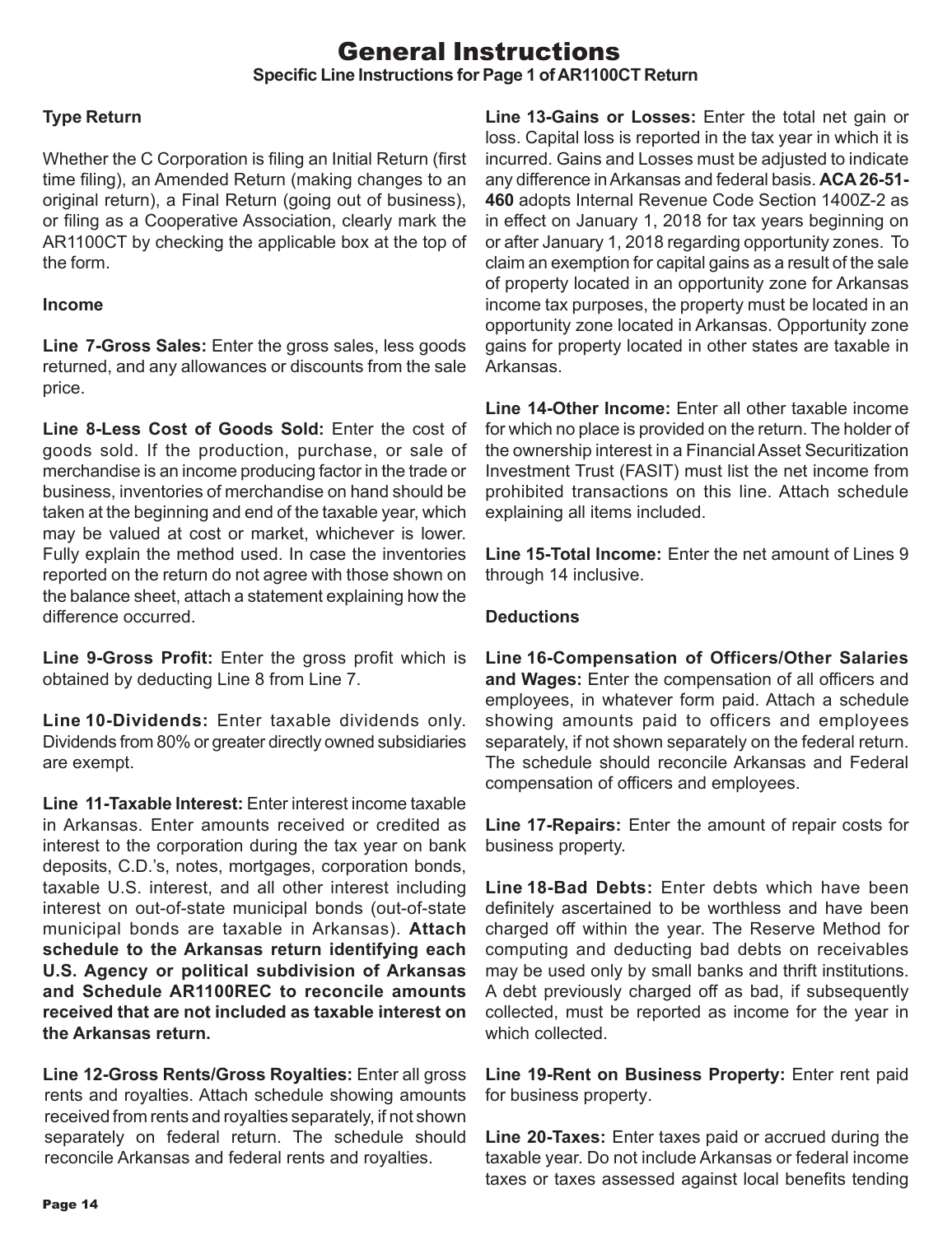to increase the value of the property assessed. **Attach Schedule AR1100REC to the AR1100CT to reconcile federal and Arkansas taxes.**

**Line 21-Interest:** Enter interest paid on business indebtedness.

**Line 22-Contributions:** Enter the Arkansas allowable amount for charitable contributions. Title 26 U.S.C.170 as in effect on January 1, 2019, regarding deductions for charitable contributions, is adopted for the purpose of computing Arkansas income tax liability with the exception of the carryforward period. A five (5) year carryforward period is allowed and is carried over separately from the NOL. No carryback of contributions is allowed. The Arkansas contribution deduction allowable will be calculated using Arkansas taxable income rather than Federal taxable income. The contribution limits are calculated on a separate corporation basis for consolidated filers. **(ACA 26-51-419)(a)(1)**

**Line 23-Depreciation:** Enter depreciation expense claimed. **ACA 26-51-428** did not adopt the bonus depreciation provisions contained in Internal Revenue Code 168(k). The following IRC Codes were adopted: Sections 167,168(a)-(j) of the IRS Code of 1986 as in effect on January 1, 2019, and Section 179 as in effect on January 1, 2009 for property purchased in tax years beginning or after January 1, 2014. For tax years beginning on or after January 1, 2011, the Arkansas Section 179 expense election is \$25,000 with phase out beginning at \$200,000. **Attach Arkansas Schedule AR1100REC to the AR1100CT to reconcile Federal and Arkansas depreciation.**

**Line 24-Depletion:** Enter depletion claimed. Arkansas allows Federal depletion allowances as in effect January 1, 2019. In computing the depletion allowance deduction allowed for oil and gas wells, the depletion deduction shall be controlled by the provisions of IRC Section 613A as in effect on January 1, 2019.

**Line 25-Advertising:** Enter amount for business advertising.

**Line 26-Other Deductions:** Enter other deductions authorized by law. Attach schedule explaining all items included. Pension Profit Sharing and Employee Benefits deductions remain valid deductions. Those lines were removed from Form AR1100CT to allow other modifications.

**Line 27-Total Deductions:** Enter the total of Lines 16 through 26 inclusive.

#### **Note: Expenses of Earning Tax Exempt Income**

**ACA 26-51-431(c)** provides that no deductions shall be allowed for interest on indebtedness incurred or continued to purchase or carry obligations the interest on which is wholly exempt from the taxes imposed by Arkansas law; expenses otherwise allowable as deductions which are related to tax exempt income other than interest; expenses otherwise allowable as deductions which are related to non-business income.

Example a: (interest expense):

| avg. non-tax assets | disallowed                     |
|---------------------|--------------------------------|
| avg. total assets   | $X$ interest expense = expense |

Example b: (non-business income):

% X non-bus. inc. = disallowed expense

Taxpayer must justify % used and submit schedule. State may increase % if justification can be made.

**Line 28-Taxable Income Before Net Operating Losses:** Enter the amount from subtracting Line 27 from Line 15.

**Line 29-Net Operating Losses:** Enter on line 29, or Schedule A, Part C, Line 3, net operating losses being claimed, but do not exceed net taxable income on the return. Losses must be carried forward under the following conditions:*(Attach AR1100NOL form)*

- (A)Net operating losses must be carried over to the next succeeding taxable period and annually thereafter for a total period of eight (8) tax periods succeeding the year of such net operating loss or until such net operating loss has been exhausted or absorbed by the taxable income of any succeeding year, whichever is earlier if the loss occurred in a tax year beginning in 2020, NOL occurring in tax years beginning before 2020 will carryforward 5 tax years; NOL occurring in tax years beginning in 2021 or later will carry forward 10 tax years.
- (B)For computing the amount of NOL that will be allowed for carryforward purposes, there shall be added to gross income all nontaxable income, not required to be reported as gross income by law, less any related expenses which will otherwise be nondeductible. Multistate tax filers must follow above procedures and apportion NOL by the apportionment formula for year of loss, applying the Arkansas percentage factor for the year of loss against total apportionable loss for that year. Failure to provide a complete schedule of net operating losses (with the return) may result in disallowance of any NOL claimed.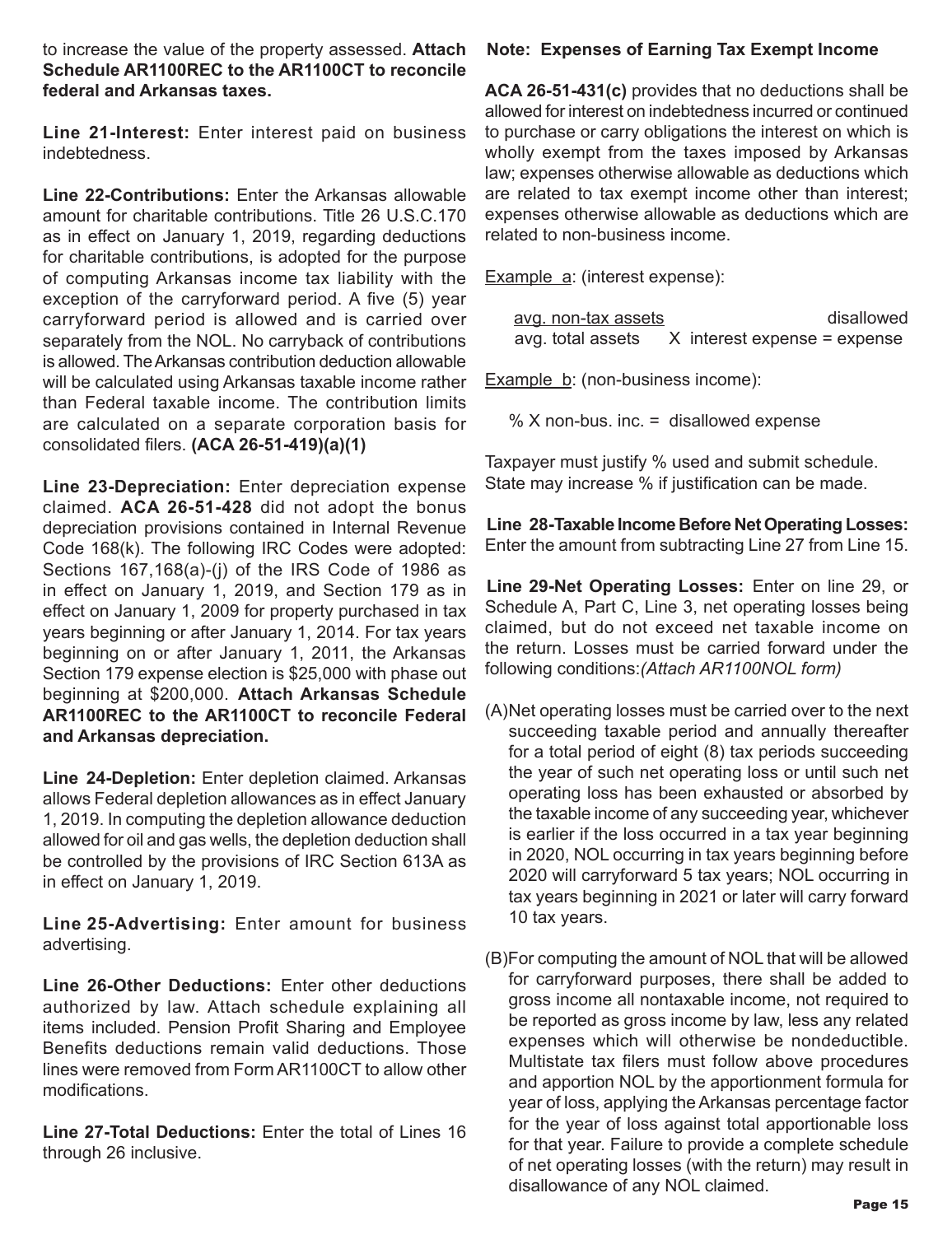Carryback of NOL is not allowed. Contributions are not to be added to NOL and carried forward.

Net operating losses of a corporation which merges into another corporation will be allowed under the following conditions:

- (1) The acquiring corporation must own at least 80% of the acquired corporation's voting stock, **and**
- (2) Assets of the merged corporation must earn sufficient profits in the post-merger period to absorb the carryover losses claimed by the surviving corporation.

 Attach schedules of proof and computations to the return on which any NOL is being carried forward.

**Line 30-Net Taxable Income:** Enter the amount of taxable income (Line 28 less Line 29 or Schedule A Line C4 on page 2). (If Amended Return box checked,enter amended net taxable income).

**Line 31-Tax from Table:** Enter Tax from Table (pages 32-33).

**Line 32-Business Incentive Credits:** Enter Business Incentive Credits. Attach AR1100BIC and original certificates.

**Line 33-Tax Liability:** Enter Tax Liability. (If Amended Return box checked, enter amended tax liability.) (Line 31 less Line 32)

**Line 34-Estimated Tax Paid:** Enter Estimated Tax paid, including estimate carryforward from prior year.

**Line 35-Payment with Extension Request:** Enter payment made with extension request.

**Line 36-Withholding Payment:** Enter amount of withholding from a partnership, if applicable, attach Form AR1100-WH and AR1099PT.

**Line 37-Amended Return Only:** Enter Net tax paid as a positive number on previous return(s) for this tax year. If the net tax return of the previous return(s) resulted in a refund or increased overpayment carried forward, enter the net amounts as a negative number in brackets or parenthesis.

**Line 38-Overpayment:** Enter Overpayment amount (Line 34 plus Line 35 plus Line 36; plus or minus Line 37, less line 33).

**Line 39-Amount Applied to 2022 Estimated Tax:** Enter amount applied to 2022 estimated tax.

**Line 40-Amount Applied to Check Off Contributions:** Enter amount applied to Check Off Contributions; attach AR1100CO.

**Line 41-Amount to be Refunded:** Enter amount to be refunded (Line 38 less Lines 39 and 40).

**Line 42-Tax Due:** Enter the tax due (Line 33 less Line 34 and 35; and Line 36 plus or minus Line 37).

**Line 43-Interest on Tax Due:** Enter the interest on tax due.

**Line 44-Penalty for Late Filing or Payment:** Enter the penalty for late filing or payment amount.

**Line 45-Penalty for Underpayment of Estimated Tax:** Enter the penalty for underpayment of Estimated tax, attach AR2220 and enter exception checked in Part 3.

**Line 46-Amount Due:** Enter the amount due (add Lines 42 through 45).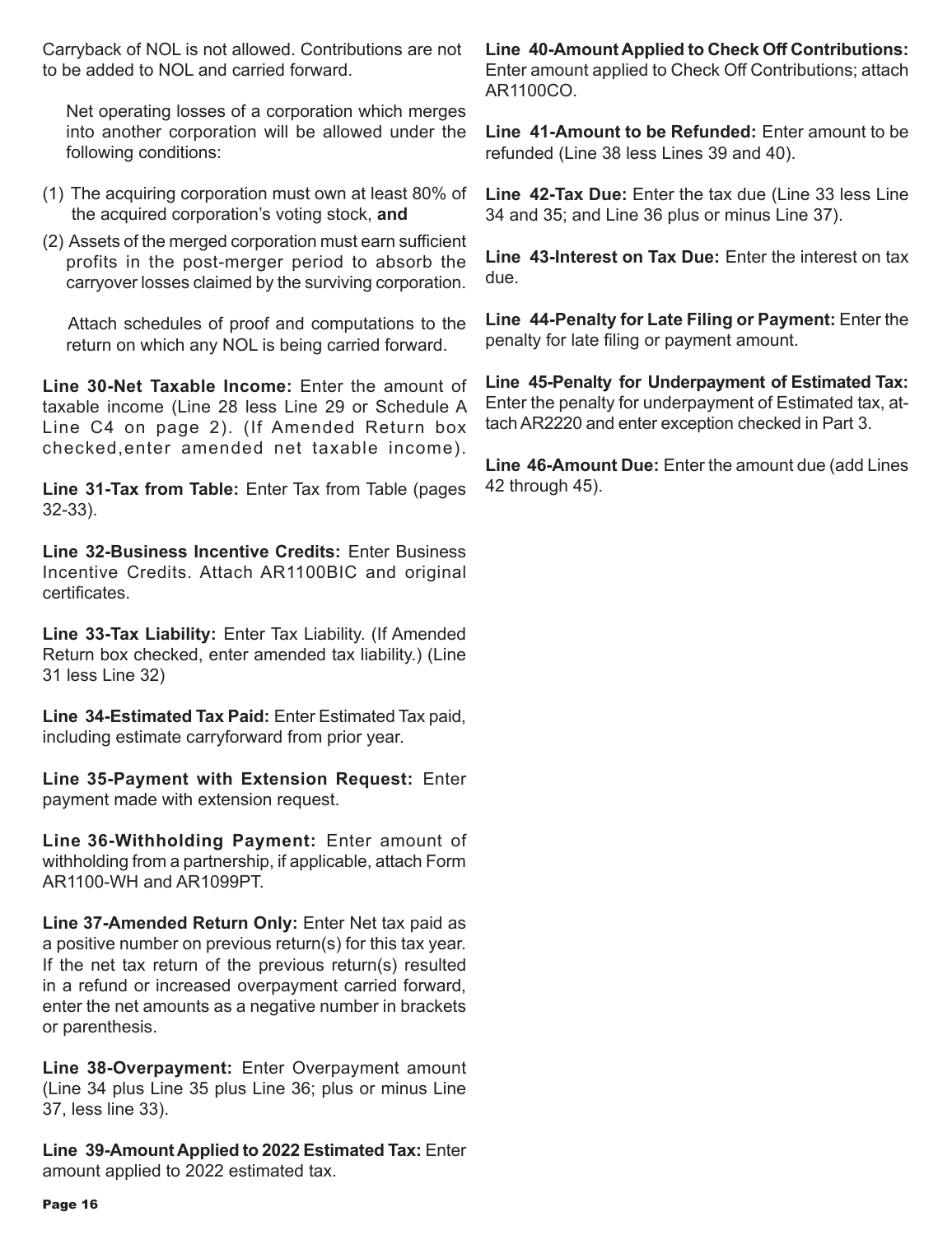## General Instructions For Taxpayers with Income from Sources Within and Without the State

Multistate corporations should complete lines 30-46 of page 1, and Schedule A on page 2 of Form AR1100CT. Multistate corporations should not complete lines 7-29 of Form AR1100CT. **For tax years beginning on or after January 1, 2021, all multistate corporations should use the single sales factor only, unless they are required to use a three factor or other apportionment formula under the special industry apportionment regulations.**

Business Income is defined in **ACA 26-51-701(a)** as income arising from transactions and activity in the regular course of the taxpayer's trade or business and includes income from tangible and intangible property if the acquisition, management, and disposition of the property constitute integral parts of the taxpayer's trade or business operations. In essence, all income which arises from the conduct of trade or business operations of a taxpayer is business income. Income of any type or class and from any source is business income if it arises from transactions and activity occurring in the regular course of a trade or business. In general, all transactions and activities of the taxpayer's economic enterprise as a whole constitute the taxpayer's trade or business and will be considered "Business Income", unless otherwise excluded by Arkansas law. **ACA 26-51-701(e)** defines Nonbusiness income as all income other than business income.

#### **Unitary Determination of Intangible Income**

Interest, dividends (less than 80% directly owned), rents, royalties, gains, and losses from multistate corporations are apportionable to Arkansas if a unitary business relationship exists between the intangible income and the State of Arkansas. Generally, a unitary business relationship will exist when an activity conducted in one state benefits and is benefited by an activity conducted in another state.

#### **Apportionment Formula**

In general, taxpayers with income derived from activities both within and without the State are required to apportion Business Income and allocate the Nonbusiness and Partnership income using the following factors: **For tax years beginning on or after January 1, 2021, all multistate corporations should use the single sales factor only unless they are required to use a three factor apportionment formula under the special industry apportionment regulations.**

Financial Institutions must use the single sales factor as outlined in Arkansas Codes Annotated 26-51- 1403. Construction companies, pipelines, publishing companies, railroads, and TV and radio broadcasters must utilize the three factor double weighted sales factor apportionment method with factor modifications. Requirements for apportionment formulas of the businesses listed in this paragraph (except for financial institutions) are contained in the Arkansas Corporation Income Tax Regulations which may be obtained from **www.dfa.arkansas.gov/income-tax/corporation/.**

#### **Change of Method**

Prior approval Required Before Deviation From the Allocation and Apportionment Method: If the allocation and apportionment provisions as set out above do not fairly represent the extent of the taxpayer's business activity in this State, the taxpayer may petition for, or the Commissioner of Revenue, Department of Finance and Administration may require in respect to all or any part of the taxpayer's business activity, if reasonable:

- A) Separate accounting
- B) The inclusion of one or more additional factors which will fairly represent the taxpayer's business activity in this State,
- **or**
- C) The employment of any other method to effectuate an equitable allocation and apportionment of the tax payer's income.

To "petition for" and approved by DFA shall mean a formal written request submitted and approved prior to the filing of a return.

#### **Schedule A-Apportionment of Income for Multistate Corporation**

Enter the FEIN in the box provided.

#### **Part A - Income To Apportion**

**Line 1: Enter federal taxable income before any adjustments, net operating losses, or special deductions from Line 28 of the federal Form 1120.** If federal Form 1120 is not filed, use the appropriate line from the federal form that is filed that reflects taxable income before adjustments, net operating loss, and special deductions.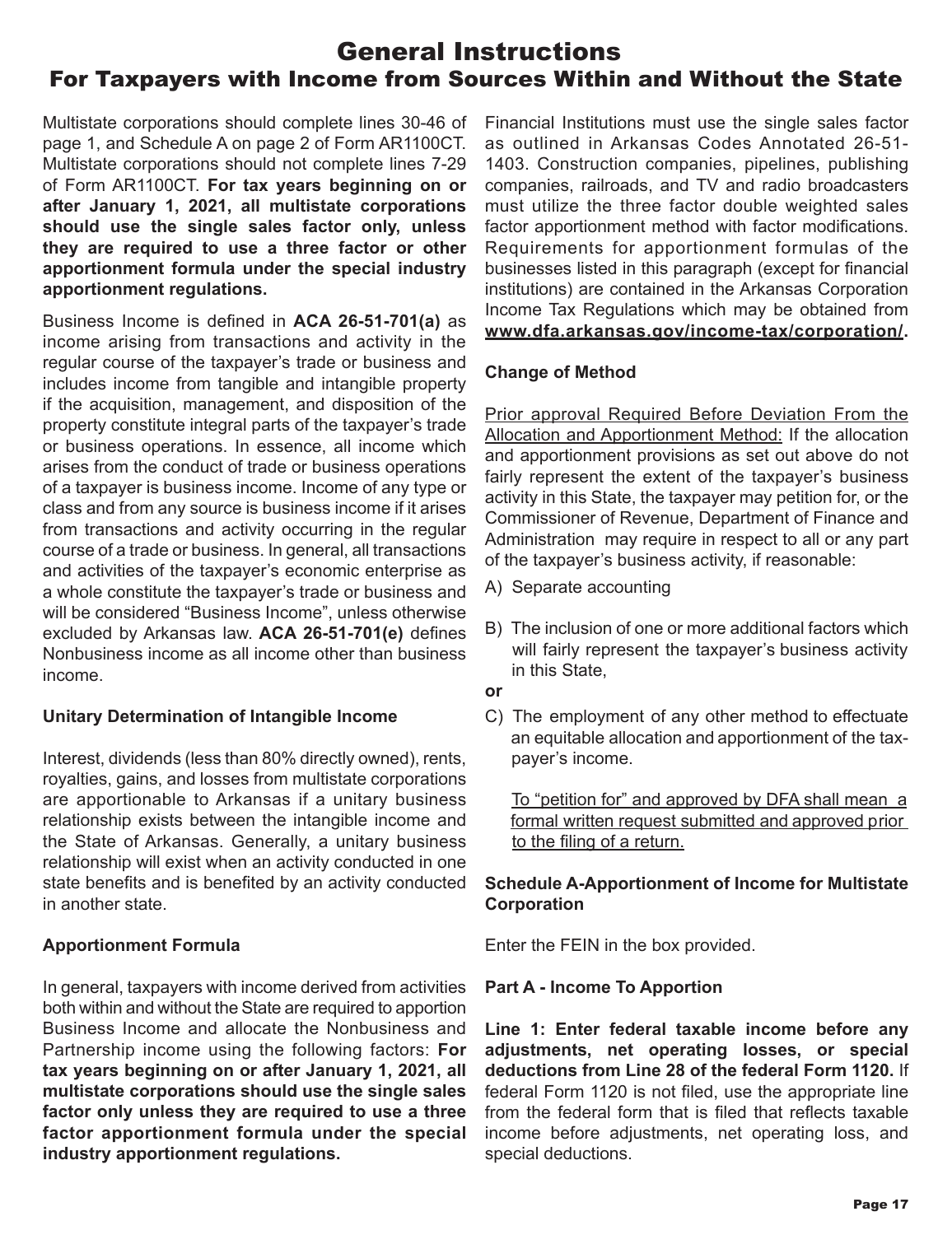**Line 2: Enter any Add Adjustments.** Examples Include: Arkansas Corporation Income Taxes Deducted,Bonus Depreciation, Federal Charitable Contributions, and Partnership Loss. (Attach detailed schedule)

**Line 3: Enter any Deduct Adjustments.** Examples include: Arkansas Depreciation, Arkansas Charitable Contributions, Partnership Income. (Attach detailed schedule)

**Line 4: Enter Arkansas Total Apportionable Income.** Line 1 + Total Amount from Line 2 - Total Amount from Line 3 = Line 4, Total Arkansas Apportionable Income.

**Note: Lines 2 and 3 are for reporting any adjustments to taxable income that result in differences between Federal and Arkansas tax laws. The examples listed above are not intended as an all-inclusive list of required adjustments.**

#### **Part B - Apportionment Factor**

Column A is for Amounts in Arkansas; Column B is the Total Everywhere; Column C is the Percentage of Column  $(A) \div (B)$ . Calculate all percentages to six (6) places beyond whole percentages. Example 26.123456%

**Property Factor: The property factor is only to be used if the taxpayer is subject to a special industry regulation that requires a modified three factor apportionment method.** The property factor is a fraction, the numerator is the average value of the taxpayer's real and tangible personal property owned or rented and used in this State during the tax period, and the denominator is the average value of all the taxpayer's real and tangible personal property owned or rented and used during the tax period. **Please refer to the special industry apportionment regulations for any modifications required.** 

#### **Line 1: Enter Property Used in Business**

**Line a: Tangible Assets Used in Business and Inventories.**

- (a1) Enter the amount at the beginning of the year in both Column A and Column B.
- (a2) Enter the amount at the end of the year in both Column A and Column B.
- (a3) Enter total amounts: *(Add Lines a1 and a2) in both Columns.*
- (a4) Enter Average of Tangible Assets: *(Line 3 ÷ 2) in both Columns.*

**Line b: Enter Rental Property:** *(8 times annual rent Column A and B.)*

**Line c: Enter Total Property in both Columns: (Add Lines a.4)** and b).

In Column C, calculate the Arkansas percent by dividing the amount on Line c, Column A by the amount on Line c, Column B.

**Payroll Factor: The payroll factor is only to be used if the taxpayer is subject to a special industry regulation that requires a modified three factor apportionment method.** The payroll factor is a fraction, the numerator of which is the total amount paid in this State during the tax period by the taxpayer for compensation and the denominator of which is the total compensation paid everywhere during the tax period. The payroll factor shall include only that compensation which is included in the computation of the apportionable income tax base for the taxable year. **(ACA 26-51-713 and ACA 26-51- 1405)** 

Column A is total compensation paid within Arkansas; Column B is total compensation paid everywhere during the tax year; Column C is the percentage of Column (A) *÷ (*B).

#### **Line 2: Enter Salaries, Wages, Commissions and Other Compensation Related to the Production of Business Income.**

**Sales/Receipts Factor:** The receipts factor is a fraction, the numerator of which is the total sales of the taxpayer in this State during the tax period, and the denominator of which is the total sales of the taxpayer everywhere during the tax period. The method of calculating receipts for purposes of the denominator is the same as the method used in determining receipts for purposes of the numerator. The receipts factor shall include only those receipts which constitute business income and are included in the computation of the apportionable income base for the taxable year. Arkansas requires receipts to be gross receipts instead of net receipts.

#### **Line 3: Sales/Receipt**

**(a) Enter Destination Shipped from Within Arkansas:**  Sale of property that is delivered or shipped by a seller located in Arkansas to a purchaser located in Arkansas.

#### **(b) Enter Destination Shipped from Without Arkansas:**

Sale of property that is delivered or shipped to a purchaser located in Arkansas regardless of the f.o.b. point or other conditions of the sale.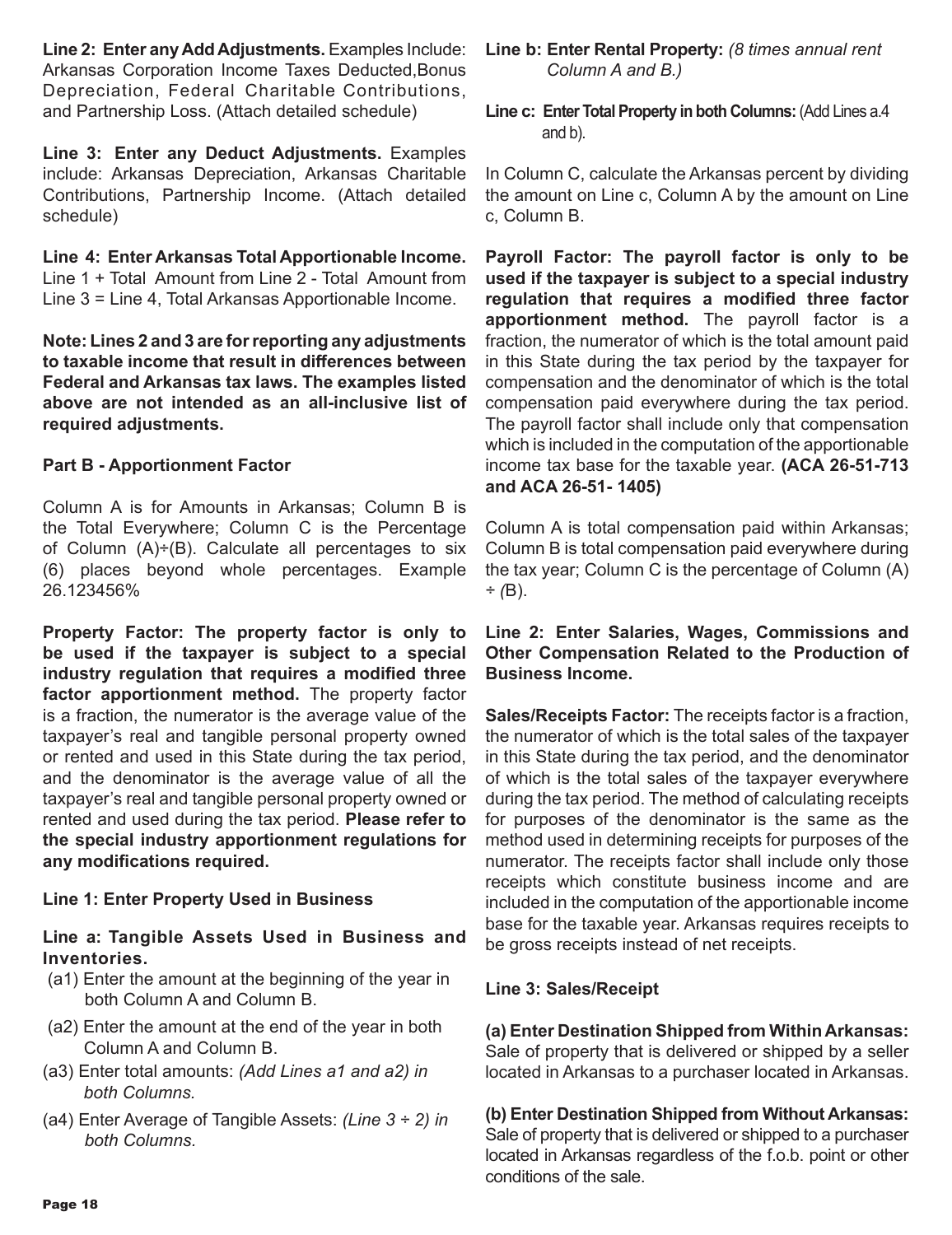**(c) Enter Origin Shipped from Within Arkansas to U.S.Govt.:** Gross receipts from sales of tangible personal property to the United States Government are in this state if the property is shipped from an office, store, warehouse, factory, or other place of storage in this state and the purchaser is the U.S. Government.

**(d) Enter Origin Shipped from Within Arkansas to Other Non-Taxable Jurisdictions:** Sales of property that is shipped from an office, store, warehouse, factory or other place of storage in Arkansas to a taxpayer that is not taxable in the state of the purchaser.

**(e) Enter Other Gross Receipts:** Includes items such as interest income, other income, proceeds from sales of assets, rental income. *(Attach schedule)*

Gross receipts from transactions other than sales of tangible personal property are attributed to Arkansas if: 1) The income producing activity is performed entirely within Arkansas or, 2) If the income producing activity is performed both inside and outside of Arkansas, the income reportable to Arkansas is determined by calculating the property, payroll, and sales factor excluding sales from transactions other than the sale of tangible personal property and applying the resulting percentage to the Arkansas sales factor numerator for gross receipts from transactions other than sales of tangible personal property.

**(f) Enter Total Sales/Receipts:** (Add Lines 3a through 3e). Divide Line 3f in Column A by Line 3f in Column B to arrive at the percentage for Line 3f in Column C.

**(g) Enter Double Weighted: Applies only to corporations reporting under the three factor special industry regulations. Corporations using a single sales factor apportionment or a single factor apportionment method for special industries do not double weight sales.**

**Line 4: Enter Sum of Percentages:** Add Column C, Lines 1c, 2a and 3g.

**Line 5: Enter Percentage Attributable to Arkansas:** Line 4 divided by the Double Weighted Factor. For Part B, Line 5, divide Line 4 by number of entries other than zero which you make on Part B, Column B, Lines (1c), (2a), and (3f). In Part B, Column C, Line (3f), counts as two (2) entries, only if using double weighted factor. **For corporations using the sales factor only or a single factor apportionment method under the special industry regulations, enter the percentage on Line 3 F, Column C.** 

#### **Part C - Arkansas Taxable Income**

**Line 1: Enter Income Apportioned to Arkansas.** (Part A, Line 4) x (Part B, Line 5, Column C).

**Line 2: Enter Direct Income Allocated to Arkansas:**  Include non-business income and partnership income/ loss that are sourced to Arkansas. **Arkansas Regulation 1.26-51-802(b)** requires corporations to directly allocate partnership Arkansas income or loss to Arkansas rather than including partnership income and apportionment factors in the corporation's apportionment formula. Multistate corporations with partnership income should deduct all partnership income on Part A, Line 3 (Deduct Adjustments). Partnership losses should be added on Part A, Line 2 (Add Adjustments). The corporation's Arkansas partnership income or loss should then be entered on Part C, Line 2 Add: Direct Income Allocated to Arkansas line. Attach Forms AR K-1 and if claiming withholding, attach Forms AR1099PT.

**Line 3: Enter only the amount of Apportioned NOL**  available or the amount needed to absorb the total of Lines 1 and 2 on Part C. (*Attach Form AR1100NOL).*

Example: Line C1=\$1000 + Line C2=\$500 NOL available is \$5000; Line C3 will only show \$1500

#### **Line 4: Enter Total Income Taxable to Arkansas:**

Total of Lines C1 and C2, and subtract C3. (Enter here and on Line 30, page 1)

#### **Special Industry Apportionment Rules**

Arkansas Regulations require taxpayers primarily engaged in certain industries to apportion income using a special industry apportionment method. See below for a brief description of each special industry apportionment method. For a complete description of industries that are required to modify their apportionment factors, see the Corporation Income Tax Regulations at **www.dfa.arkansas.gov.**

#### **Construction Contractors**

**Arkansas Regulation 1.26-51-718(d)** modifies the property factor to include the average value of construction in progress. It also modifies the payroll factor to include compensation paid for particular construction projects and compensation "thrown back" to Arkansas if not reported to another state. The sales factor is modified for the percentage of completion method.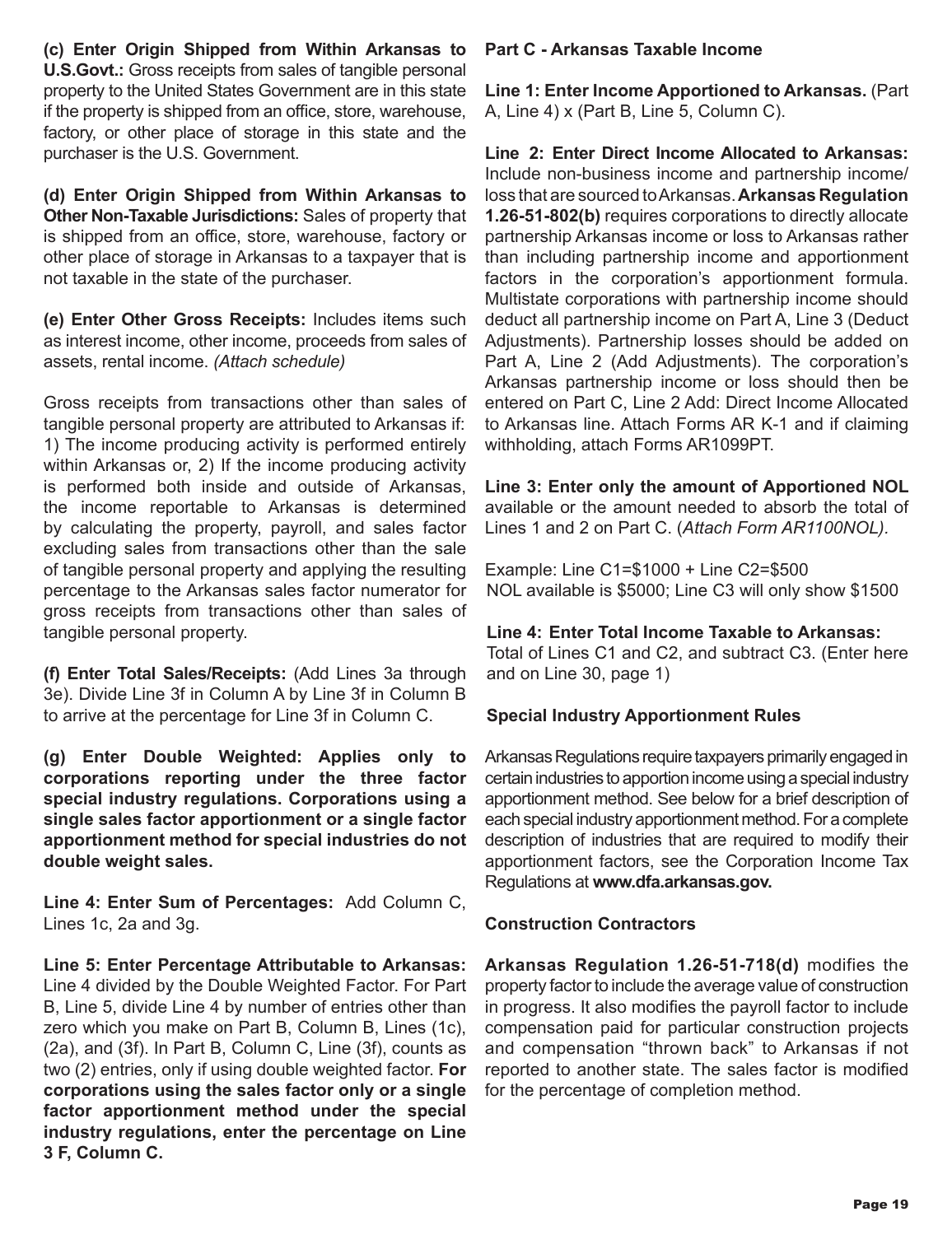#### **Television and Radio Broadcasting**

**Arkansas Regulation 2.26-51-718(d)** modifies the property factor to exclude outer-jurisdictional, film and radio transmission property from the numerator and denominator of the property factor. The numerator of the sales factor shall include all gross receipts of the taxpayer from sources within Arkansas plus a ratable part of film or radio programming revenue including advertising revenue determined by an audience factor. The audience factor is determined based on the ratio that the taxpayer's Arkansas viewing or listening audience bears to its total viewing or listening audience.

#### **Publishing**

**Arkansas Regulation 3.26-51-718(d)** modifies the apportionment factors for taxpayers in the business of publishing, selling, licensing or distribution of books, newspapers, magazines, periodicals, trade journals, or other printed materials that have income from sources both inside and outside of Arkansas. Outer-jurisdictional property shall not be included in the property factor's denominator. The sales factor is modified to include a "circulation factor".

#### **Airlines**

**Arkansas Regulation 4.26-51-718(d)** requires airlines to determine Arkansas net taxable income by taking that portion of total operating revenue that the total passenger and freight receipts in Arkansas bears to total receipts from both inside and outside of Arkansas. The Arkansas and Total Passenger & Freight Receipts should be included on line 3.f. of Schedule A of Form AR1100CT with a notation that this represents Passenger & Freight Receipts.

#### **Bus Lines and Trucking Companies**

**Arkansas Regulation 5.26-51-718(d)** requires a company whose primary business is bus lines or trucking to determine its net income subject to Arkansas income tax by an apportionment formula which is the number of miles operated within Arkansas divided by the total system miles. The Arkansas and Total miles operated should be included on Line 3.f of Schedule A of Form AR1100CT with a notation that this represents mileage.

#### **Pipelines**

Page 20 **Arkansas Regulation 6.26-51-718(d)** establishes special rules for taxpayers operating a pipeline for the transportation of oil or gas both inside and outside of Arkansas. The payroll factor includes compensation paid both inside and outside of Arkansas plus a ratable part for services performed both in and outside the State based on the total number of barrel or unit miles in Arkansas divided by the total barrel or unit miles system-wide. The sales factor includes any gas sales and storage sales within Arkansas plus a proportionate part of system revenue earned in Arkansas determined on the basis of total barrel or unit miles within Arkansas to the total barrel or unit miles in the system.

#### **Railroads**

**Arkansas Regulation 1.26-51-204** modifies the property, payroll, and sales factor to include a mobile component that is calculated based on miles operated in Arkansas divided by total system miles.

#### **Private Railcar Operators**

**Arkansas Regulation 2.26-51-204** requires taxpayers, other than a railroad, engaged in the business of operating railcars or in the business of furnishing or leasing railcars for the transportation of freight or property whether or not owned by such taxpayer, over any railway lines partly within and partly without the State to determine Arkansas net taxable income by taking that portion of total net operating income that the total miles operating in the State bears to total system miles operated.

#### **Public Utilities**

**Arkansas Regulation 3.26-51-204** requires telephone, electric power, and gas distribution companies operating both inside and outside of Arkansas shall allocate and apportion their net income provided under **ACA 26-51-701**.

## **Allocated Income**

#### **Partnership Income**

**Act 482** of 2017 amends **ACA 26-51-802(c)** to require partnership income from activites within and without this State that is reflected on a partnership return shall be apportioned to Arkansas under the uniform Division of Income for Tax Purposes Act **(ACA 26-51-701 et seq)**. Corporations that are partners in a partnership must allocate their share of partnership income as shown on form AR K-1 from the partnership.

#### **Non-Business Income**

**The following items of income to the extent that they do not constitute business income are to be allocated to this State.**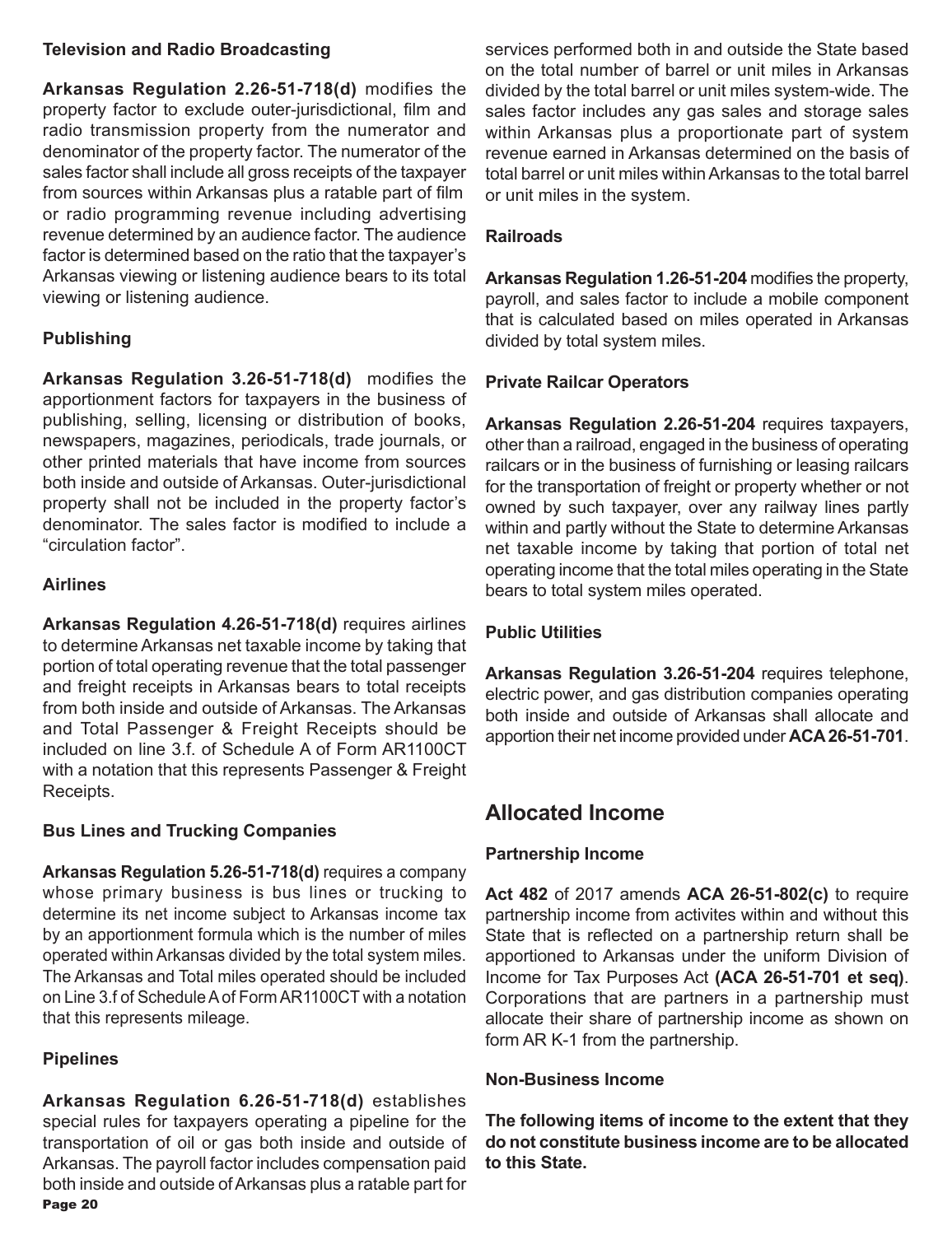#### **1. Rents & Royalties:**

- A) Net rents and royalties from real property located in this State.
- B) Net rents and royalties from tangible personal property
	- 1) If and to the extent that the property is used in this State,
		- **or**
	- 2) In their entirety, if the commercial domicile is in this State and the taxpayer is not organized under the laws of or taxable in the state in which the property is utilized.

The extent of utilization of tangible personal property in a state is determined by multiplying the rents and royalties by a fraction, the numerator of which is the number of days of physical location of the property in the State during the rental or royalty period in the taxable year; and the denominator of which is the number of days of physical location of the property everywhere during all rental or royalty periods in the taxable year.

If the physical location of the property during the rental or royalty period is unknown or unascertainable by the taxpayer, tangible personal property is utilized in the state in which the property is located at the time the rental or royalty payer obtained possession.

#### **2. Gain and Losses:**

Gains and losses from sales of assets:

- A) Sales of real property located in this State.
- B) Sales of tangible personal property.
	- 1) The property had a situs in this State at the time of sale,
		- **or**
	- 2) The taxpayer's commercial domicile is in this State,
		- **or**
	- 3) The property has been included in depreciation which has been allocated to this State; in which event gains or losses on such sales shall be allocated on the percentage that is used in the formula for allocating income to this State.

#### **3. Interest and Dividends:**

Interest and dividends if the taxpayer's commercial domicile is in this State.

#### **4. Patent and Copyright Royalties:**

- A) If and to the extent that the patent or copyright is utilized by the taxpayer in this State, **or**
- B) If and to the extent that the patent or copyright is utilized by the taxpayer in a state in which the taxpayer is not taxable and the taxpayer's commercial domicile is in this State.

A copyright is utilized in a state to the extent that printing or other publications originate in the state. If the basis of receipts from copyright royalties does not permit allocation to states or if the accounting procedures do not reflect states of utilization, the copyright is utilized in the state in which the taxpayer's commercial domicile is located.

#### **Apportionment of Intragroup Intangible Licensing Transactions:**

Regulation 1996-3 clarifies the calculation method for determining the sales factor in apportioning business income received from intragroup intangible licensing transactions. This regulation applies to a corporation that is a passive intangible holding company and receives business income from intragroup intangible licensing transactions with one or more members of the same group. Also, at least one of the other members of the same group from which the business income is received by the taxpayer must be subject to the Arkansas Income Tax Act.

The sales factor for intragroup intangible transactions is modified as follows:

1. If the licensing agreement states a method of measuring the activity between the licensor and licensee, the numerator of the sales factor is the amount of the sales or receipts received as provided in the licensing agreement.

2. If the licensing agreement does not state a method of measuring the activity between the licensor and licensee, the measuring activity will be based on one of the following:

- a. If the licensee's activity generates sales or receipts, the numerator of the sales factor will be the per centage of sales in Arkansas compared to the lic ensee's total sales,**or**
- b. If the licensee's activity does not generate sales or receipts, the numerator of the sales factor will be the percentage of units produced or cost of un its produced in Arkansas compared to the lice-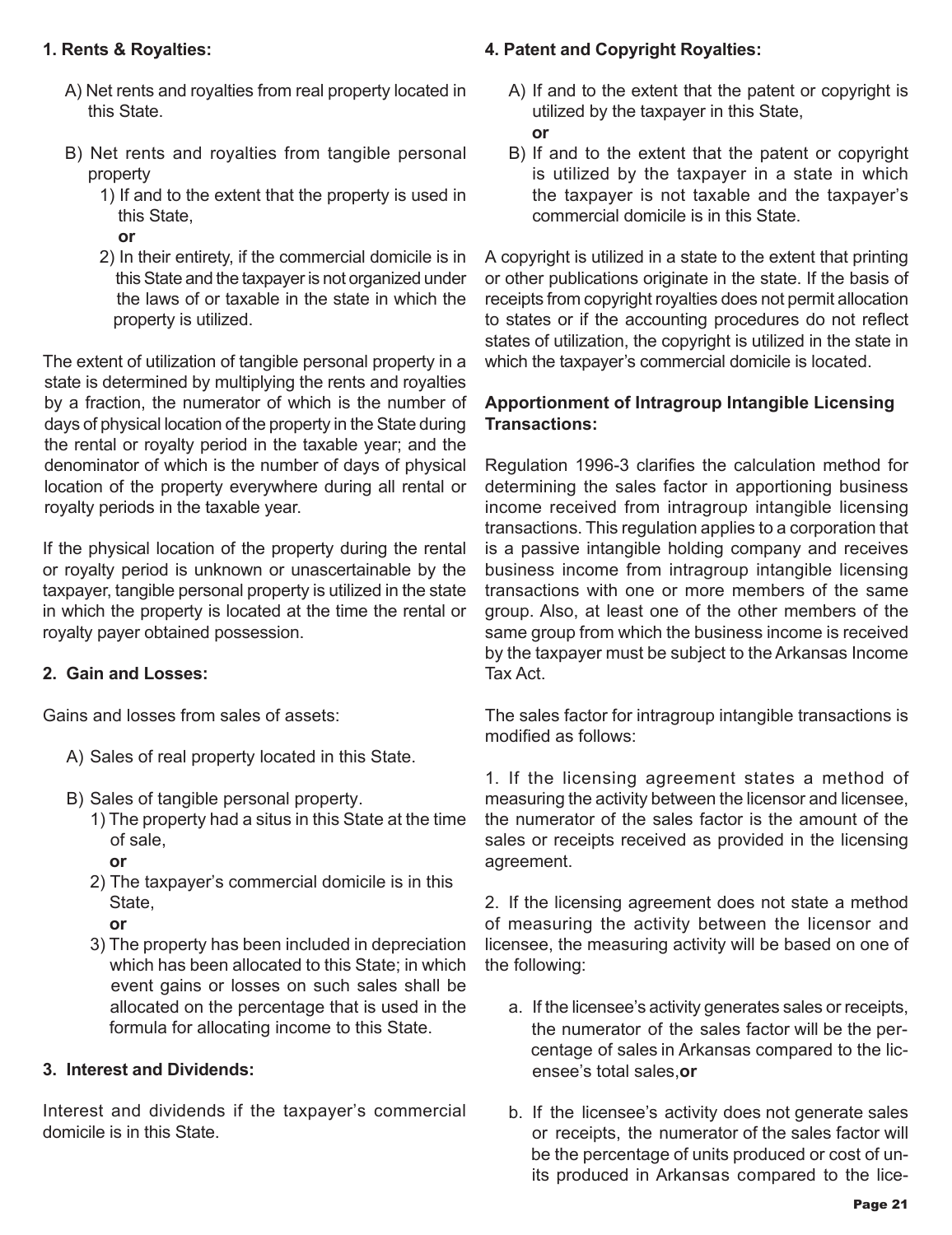nsee's total units produced or total cost of units produced, **or**

 c. If neither of the above methods accurately rep resent the licensor's business activity in Arkansas, the licensor may petition for, or the Director may require, another method.

3. If the licensing agreement states a method of measuring the activity between the licensor and licensee in addition to a specifically stated dollar amount, the numerator of the sales factor will be the stated measuring activity plus the stated dollar amount attributable to Arkansas.

This Regulation modifies the sales factor for intragroup intangible licensing transactions only. Business income from any other source should be apportioned in accordance with **ACA 26-51-709**.

If a passive intangible holding company meets the above characteristics and the licensee elects to forego the intragoup intangible licensing transactions deduction, the passive intangible holding company will not be required to report the business income received from intragroup intangible licensing transactions for Arkansas income tax purposes.

The licensee's election to forego the deduction will be binding unless the licensee and the passive intangible holding company submit a written petition to change the election to the Director, and the Director approves the change.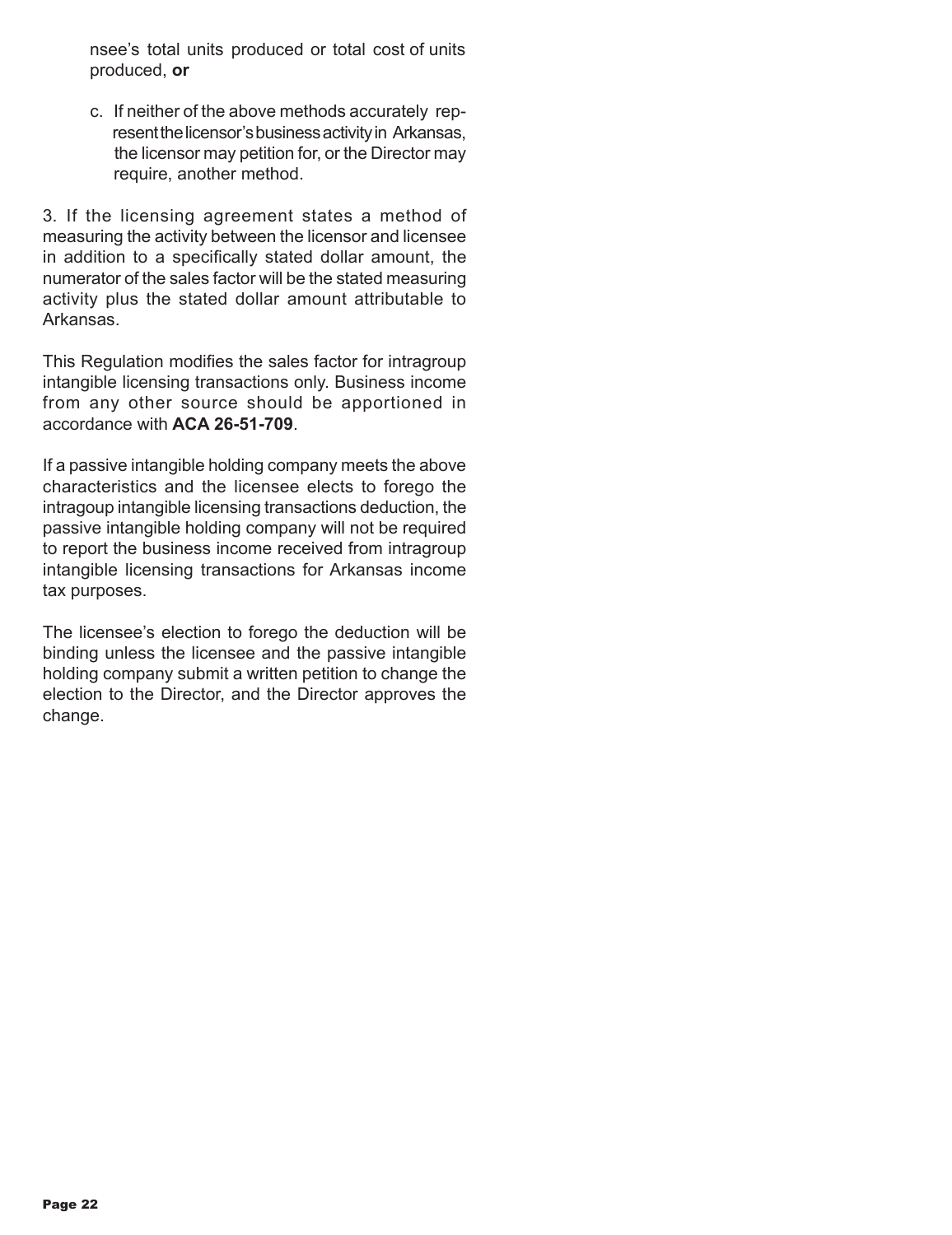# Financial Institutions

In general, all state and national banks, savings and loan, building and loan associations, or any other entity operating as financial institutions are to be taxed under existing law. For a complete definition of "financial institution", refer to **ACA 26-51-1402.**

#### **Who Must File**

- 1) A financial institution having its principal office in this State shall be taxed as a business corporation organized and existing under the laws of this State, **or**
- 2) A financial institution having its principal office outside this State, but doing business in this State, shall be taxed as a foreign business corporation doing business in this State.

This is not intended to recognize the right of a foreign financial institution to conduct any business in this State except to the extent and under the conditions permitted by any acts or any other now existing applicable laws of this State.

**ACA 26-51-702** requires any taxpayer having income from business activity which is taxable both within and without this state, other than activity as a public utility or the rendering of purely personal services by an individual, shall allocate and apportion their net income.

**ACA 26-51-426** adopted Internal Revenue Code Sections 582, 585, and 593 as in effect January 1, 1999, regarding bad debts of financial institutions.

**Act 822 of 2019** amends ACA 26-5-101, Article IV, 26-51-709 through 26-51-718, and ACA 26-51-1401 to ACA 26-51-1405 to provide for a single sales factor to apportion income from within and without Arkansas for tax years beginning on or after 01/01/2021.

**ACA 26-51-1401** requires that a financial institution whose business activity is taxable both within and without this State to allocate and apportion its net income to this State. All business income which is includable in the apportionable income tax base shall be apportioned to this State by multiplying such income by the taxpayer's receipts factor as described in ACA 26-51-1403.

#### **Receipts Factor**

Generally, the receipts factor is a fraction; the numerator is the financial institution's gross receipts in Arkansas during the taxable year, and the denominator is all gross receipts that the financial institution derives from transactions and activities in the regular course of its trade or business. Interest from loans secured by real property is attributed to Arkansas if the property is located in Arkansas. Interest from loans not secured by real property is attributed to Arkansas if the borrower is located in Arkansas. Interest from credit cards receivables and fees charged to card holders are attributable to Arkansas if the billing address of the card holder is in Arkansas. Net gains from the sale of loans and loan servicing fees are sourced in the same manner as the loan interest. Net gains from the sale of credit card receivables are sourced in the same manner as the interest on credit card receivables. Interest, dividends, and net gains from investment and trading assets and activities are attributed to Arkansas if such receipts are properly assigned to a regular place of business of the taxpayer within Arkansas.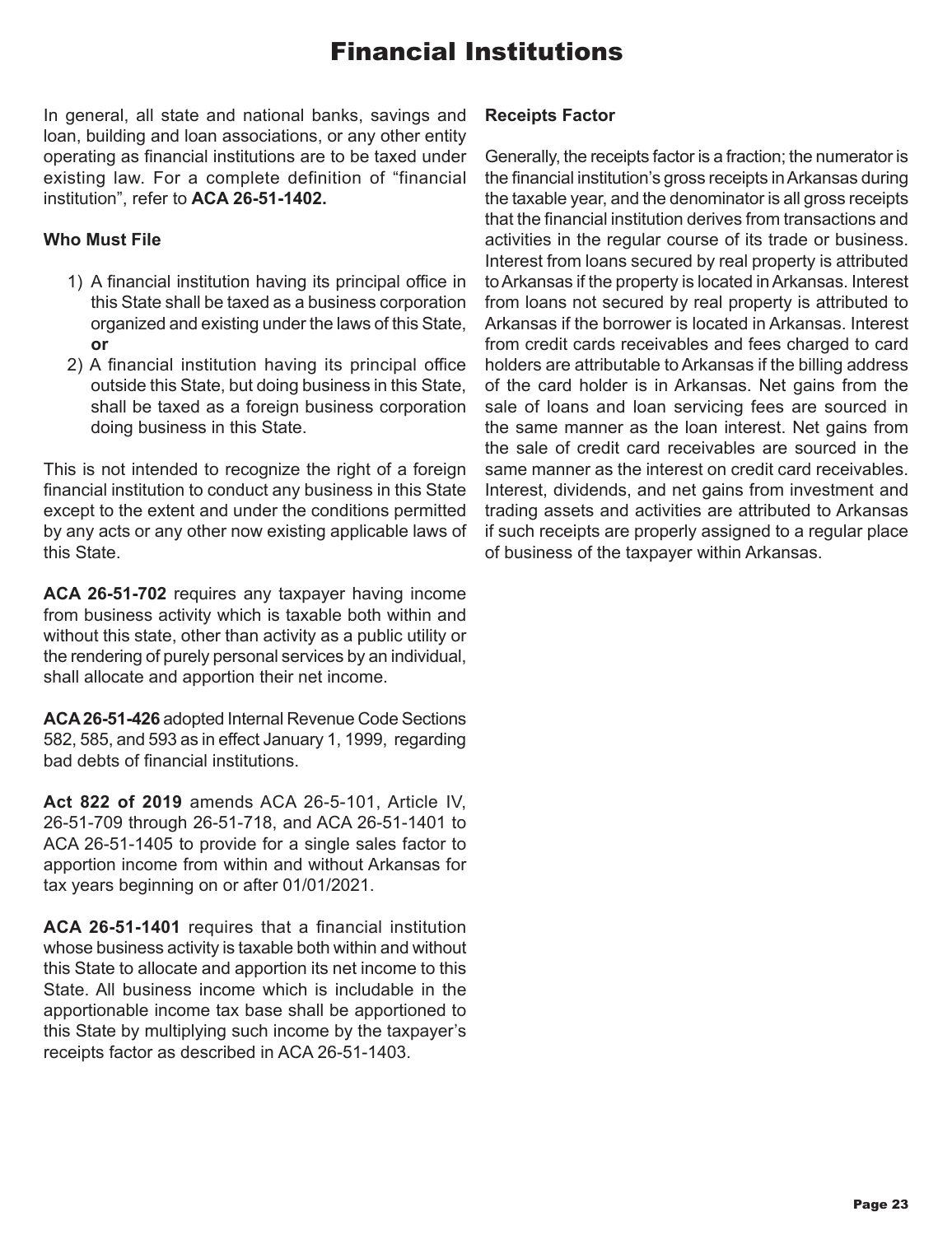#### BUSINESS INCENTIVE TAX CREDITS

#### 1. Purchase of Waste Reduction, Reuse, or Recycling Machinery or Equipment

**ACA 26-51-506** provides an income tax credit equal to 30% of the cost of approved waste reduction, reuse, or recycling machinery and equipment including the cost of installation. No other credit or deductions, except normal depreciation, may be claimed on that equipment. Any unused credit may be carried forward for the next three (3) succeeding tax years or until exhausted, whichever occurs first. **Act 1476 of 2013** also extends the waste reduction, reuse or recycling equipment tax credit to carry forward for a period of fourteen (14) consecutive tax years following the taxable year in which the credit originated for the Big River Steel Mill project. Income tax credits that would otherwise expire during that period shall be claimed first.

#### 2. Consolidated Incentive Act 182 of 2003

#### **Advantage Arkansas Income Tax Credit**

**ACA 15-4-2705** provides an income tax credit for creating new jobs after the company signs a financial incentive agreement with the Arkansas Economic Development Commission. The annual payroll of the new employees must meet the payroll threshold for the county in which the business is located. The income tax credit earned is a percentage of the annual payroll of the new full-time permanent employees for a period of five (5) tax years. Unused credits may be carried forward for nine (9) tax years. The Advantage Arkansas job creation credit cannot offset more than 50% of a business's income tax liability.

**Act 327 of 2019** provides that to qualify for Advantage Arkansas credits beginning on or after July 24, 2019, the business must pay average hourly wages at least equal to the greater of the average hourly wage of the county in which the facility is located, or \$12.50 per hour. A qualified business may receive an additional tax credit of 1% of qualifying wages if the average hourly wage is at least equal to 125% of the lesser of the average hourly wage for the county or state in which the business locates or expands.

#### **ArkPlus Income Tax Credit**

Page 24 **ACA 15-4-2706(b)** allows the AEDC to provide a 10% income tax credit to eligible businesses based on the total investment in a new location or expansion project after signing a financial incentive agreement with AEDC. The minimum investment and payroll requirements depend on the county in which the business is located. Any unused credits may be carried forward for nine (9) tax years. The ArkPlus tax credits taken during any tax year shall not exceed fifty percent (50%) of the business's income tax liability resulting from the project or facility.

The ArkPlus incentive may be awarded by AEDC as an optional income tax credit or sales tax credit to technology based businesses that create a new payroll of at least \$250,000 and pays wages at least 175% of the state or county average hourly wage. The credit is between 2% and 8% of the total investment based on the total amount invested. Depending on the average hourly wage, the credits earned may be used to offset 50%, 75%, or 100% of the tax liability. Any unused credits may be carried forward for nine (9) tax years.

**Act 327 of 2019** provides for projects approved after July 24, 2019, that average hourly wages must exceed 150% of the lesser of state or county average hourly wage to qualify for the credit. The credit may offset 50% of the income tax or sales tax liability if wages exceed 150% of the lesser of state or county average hourly wage. The credit may offset 75% of the income tax or sales tax liability if wages exceed 175% of the lesser of state or county average hourly wage. The credit may offset 100% of the income tax or sales tax liability if wages exceed 200% of the lesser of state or county average hourly wage.

**Act 911 of 2021** amends **ACA 15-4-2703** and 15-4- 2706 to allow project costs to be incurred within 6 years from the date the incentive agreement was approved instead of the current 4 years. Credits earned because of costs incurred more than 4 years after the incentive agreement is approved may not be claimed until on or after 07/01/2023, and the maximum credits for each qualified applicant may not exceed \$750,000 per fiscal year.

#### **Research & Development with Universities Tax Credit**

**ACA 15-4-2708(a)** authorizes a business that contracts with Arkansas colleges or universities in performing research to qualify for an income tax credit as authorized by **ACA 26-51-1102(b)** equal to 33% of qualified expenses. A business must submit an application to AEDC and the Arkansas Science and Technology Authority must also approve the plan. The credit may offset 100% of the tax liability and unused credits may carry forward nine (9) tax years.

**ACA 26-51-1101 (2)(C)** which allows an income tax equal to 33% of a cash donation that is used by a qualified educational institution in Arkansas that is used to purchase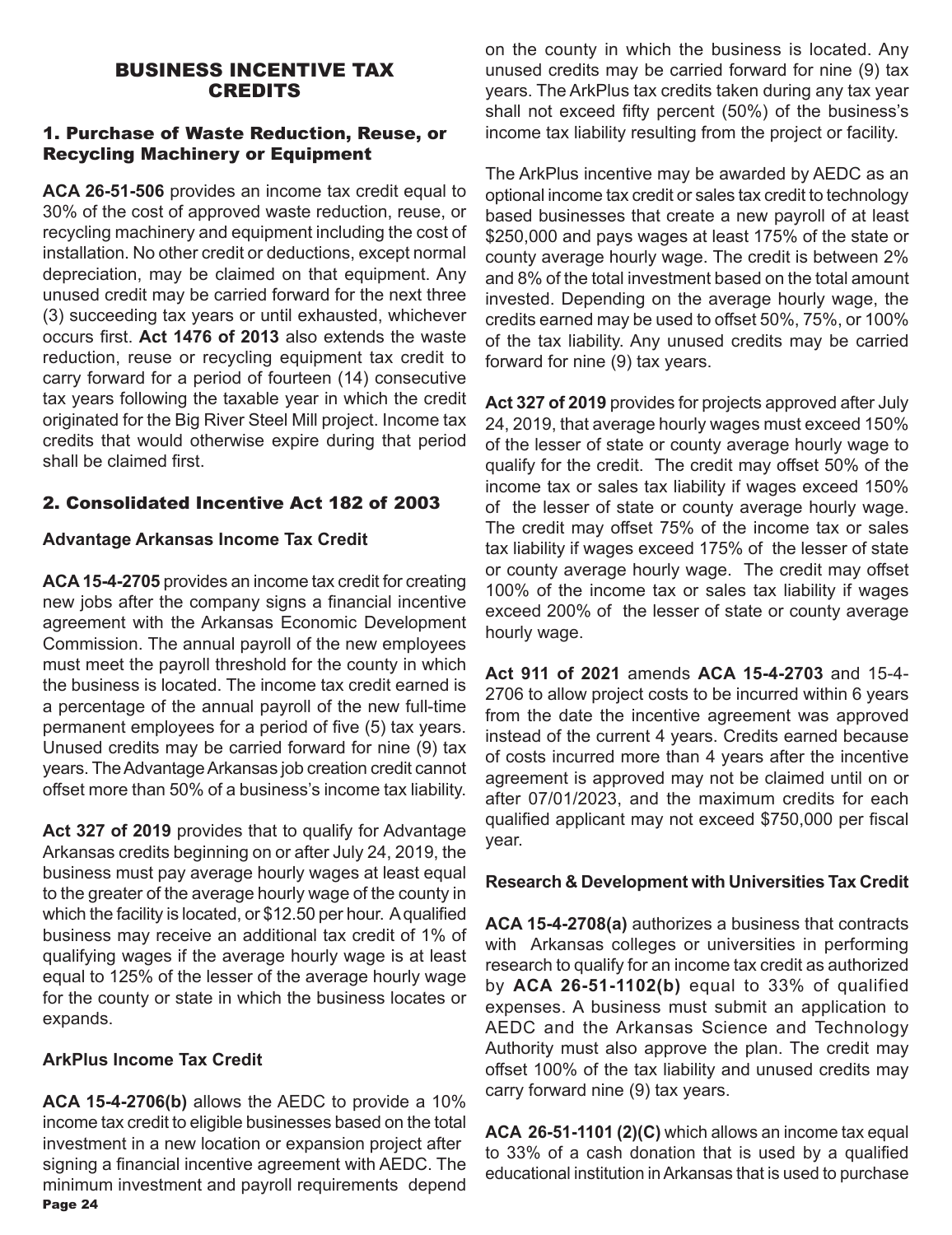new machinery and equipment in connection with a qualified education or research program. Taxpayers must submit an application to the Arkansas Economic Development Commission on forms prescribed by the Commission and if approved have itemized receipts documenting the amount of the cash donation and the purchase costs of the new machinery and equipment. The credit may offset 100% of the tax remaining after all other credits and any unused credits may be carried forward for nine tax years.

#### **In-House Research Income Tax Credit**

**ACA 15-4-2708(b)** authorizes an income tax credit to businesses that conduct "in-house" research. The credit allowed for approved in-house research is 10% of qualified expenditures. However, the maximum credit that can be earned by each business is \$10,000 per tax year and is equal to 20% of qualified expenses. The income tax credit may offset 100% of the income tax liability. Unused credits may be carried forward for nine (9) tax year.

#### **In-House Research by Targeted Business Income Tax Credit**

**ACA 15-4-2708(c)** provides income tax credits for businesses deemed by the AEDC to fit within the six (6) business sectors classified as "targeted businesses". An eligible business may be approved for an income tax credit each year equal to 33% of the qualified research and development expenditures incurred each year for the first five (5) tax years of the financial incentive agreement. The income tax credit for research and development earned by targeted businesses may be sold. The business must make application to AEDC within one year of issuance and the credits may only be sold one time. Any unused credits may be carried forward for nine (9) years.

#### **In-House Research in Area of Strategic Value Tax Credit**

**ACA 15-4-2708(d)** authorizes an income tax credit equal to 33% of qualified research expenditures for an Arkansas taxpayer that invests in: (A) In-house research in an area of strategic value, or (B) A project under the research and development programs approved by the Arkansas Science and Technology Authority. The taxpayer must apply to AEDC in order to qualify for the income tax credit. The tax credit may be earned for the first five (5) tax years following the signing of a financial incentive agreement. The maximum tax credit that may be claimed by a taxpayer under this program is \$50,000 per tax year. Any unused credits may be carried forward nine (9) tax years.

#### **Targeted Business Payroll Income Tax Credit**

**ACA 15-4-2709** provides income tax credits to "targeted businesses" approved by AEDC. Companies must pay wages that are 150% of the state or county average wage and meet requisite payroll and investment thresholds. The credits may be sold upon approval by the AEDC. The buyer of the tax credit shall be allowed the remaining carryforward of the tax credit. Any unused credits may be carried forward for a maximum of nine (9) tax years. The tax credit is equal to 10% of its annual payroll, with a cap of \$100,000 per year. The incentive may be offered for a period not to exceed five (5) tax years.

**To claim the credits authorized under the Consolidated Incentive Act, attach a copy of the Certificate of Tax Credit issued by Tax Credits/Special Refunds Section to the tax return. For information regarding application to any of the incentives under this Act contact Arkansas Economic Development at (501) 682-1121 or their website at http:/arkansasedc.com.** 

#### 3. Equity Investment Incentive Credit

**Act 164 of 2015** amends **ACA 15-4-3305** to provide tax credits for entities investing in eligible businesses and purchases the qualified business in calendar years 2007- 2028. The credit shall not exceed 33.33% of the actual purchase price paid for the equity interest, and shall not exceed 50% of the state income or premium tax liability. The total amount of credits available to all purchasers of equity interest in a qualified business shall not exceed \$6,250,000. Any unused credit may be carried forward for a period of nine (9) tax years and in no event be carried past December 31, 2037. The application must be filed with AEDC.

**Act 537 of 2019** amends Arkansas Code Annotated 15- 4-3305(g) to clarify that an equity investment incentive credit may be sold only 1 time at any time before the credit is exhausted or expires.

#### 4. Child Care Facility

**ACA 26-51-507** provides an income tax credit of 3.9% of the annual salary of employees employed exclusively in providing child care services if the revenue to the business does not exceed the direct operating costs of the facility. Certification of eligible childcare facilities must be made by the Division of Childcare and Early Childhood Education. **ACA 26-51-508** provides that a business, that qualifies for the refund of the Gross Receipts Tax or Compensating Use Tax under **ACA 26- 51-516** or **ACA 26-53-132,** shall be allowed an income tax credit of 3.9% of the annual salary of its employees employed exclusively in providing child care service,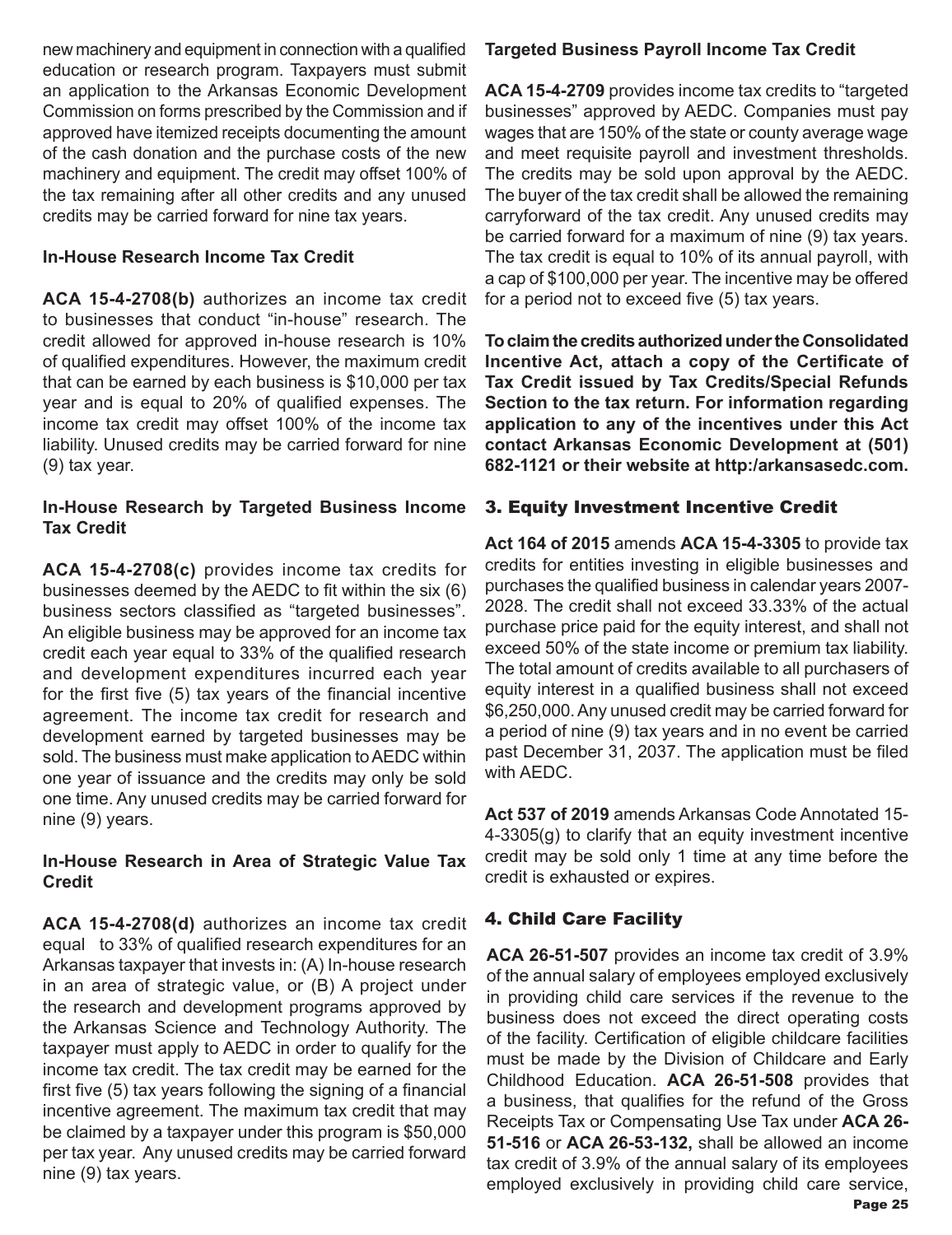or a \$5000 income tax credit for the first tax year the business provides its employees with a child care facility. This credit is for a business which operates a child care facility for its employees only. Any unused credit may be carried forward for the next two (2) succeeding tax years or until exhausted, whichever occurs first.

#### 5. Water Resource Conservation

**All water resource conservation credits must be approved by the Arkansas Natural Resource Commission**.

**Act 1073 of 2019** provides that Water Resource Conservation credits may be transferred for tax years beginning on or after January 1, 2020. The transferor must provide documentation of the transfer to the Department of Finance and Administration within 30 days of the transfer. The transferor of a credit is liable for the repayment of the credit if the transferor fails to complete and maintain the project as required under Arkansas Code Ann. 26-51-1011.

**Act 563 of 2021** amends **ACA 26-51-1101(c)(1)** to allow water conservation projects receiving certificates of tax credit approval on or after 01/01/2017 five years to complete a project instead of the previous three year requirement.

**Act 875 of 2021** amends **ACA 26-51-1013** to state that when the total amount of tax credits used under this subchapter exceeds \$20,000,000 in any calendar year, the tax credits established under the subchapter shall expire on December 31 of the following calendar year.

(a) Water Impoundment outside and within critical areas:

**Act 1125 of 2017** amends **ACA 26-51-1005** to provide an income tax credit equal to 50% of the cost of construction and installation or restoration of water impoundments or water control structures of twenty (20) acre-feet or more designed for the purpose of storing water to be used for agricultural, commercial or industrial purposes. The credit shall not exceed the lesser of 50% of the project cost incurred or \$90,000.

The amount of tax credit allowed to each approved applicant per project shall not exceed the lesser of the amount of individual or corporate income tax otherwise due or \$9,000. Any unused credit may be carried forward for the next fifteen (15) succeeding years or until exhausted, whichever occurs first for projects beginning on or after January 1, 2017. After March 12, 2001, projects used for commercial purposes can qualify for this credit.

**Act 875 of 2021** amends **ACA 26-51-1005** for tax years beginning on or after 01/01/2021 to provide that the income tax credit is equal to the lesser of 50% of the project cost incurred or \$120,000. The amount of tax credit shall not exceed the lesser of the amount of individual or corporate income tax otherwise due or \$18,000.

b) Surface Water Conversion:

1. Outside Critical Areas - **ACA 26-51-1007** provides an income tax credit that shall not exceed the lesser of 10% of the project cost incurred or \$27,000 for the reduction of ground water use by substitution of surface water for water used for industrial, commercial, agricultural or recreational purposes. The credit shall not exceed the lesser of individual or corporate income tax otherwise due or \$9,000 per project and any unused credit may be carried forward for the next two (2) succeeding tax years or until exhausted, whichever occurs first.

**Act 875 of 2021** amends **ACA 26-51-1007** for tax years beginning on or after 01/01/2021 to provide that the income tax credit is equal to the lesser of 25% of the project cost incurred or \$35,000. The amount of tax credit shall not exceed the lesser of the individual or corporate income tax otherwise due or \$18,000. Any unused credits may be carried over for a maximum of 15 consecutive tax years or until exhausted, whichever occurs first.

2. Within Critical Areas - **ACA 26-51-1008** provides an income tax credit not to exceed the lesser of 50% of the cost incurred or \$27,000 for the reduction of groundwater use by substitution of surface water for water used for agricultural or recreational purposes. The credit shall not exceed the lesser of income tax otherwise due or \$9,000 for projects using water for agricultural or recreational purposes. For industrial or commercial projects, there shall be allowed a tax credit to each approved applicant not to exceed the lesser of 50% of the project cost incurred or \$1,000,000. The amount of tax credit allowed is the amount of individual or corporate income tax otherwise due or \$200,000. If the approved applicant is a pass-through entity the amount of tax credit that may be used for a taxable year shall not exceed the lesser of the aggregate amount of individual or corporate income tax due by all members or \$9,000. "Critical areas" means those areas so designated by the Arkansas Natural Resources Commission.

 For projects approved on or after August 1,1997, which utilize water for industrial or commercial pur-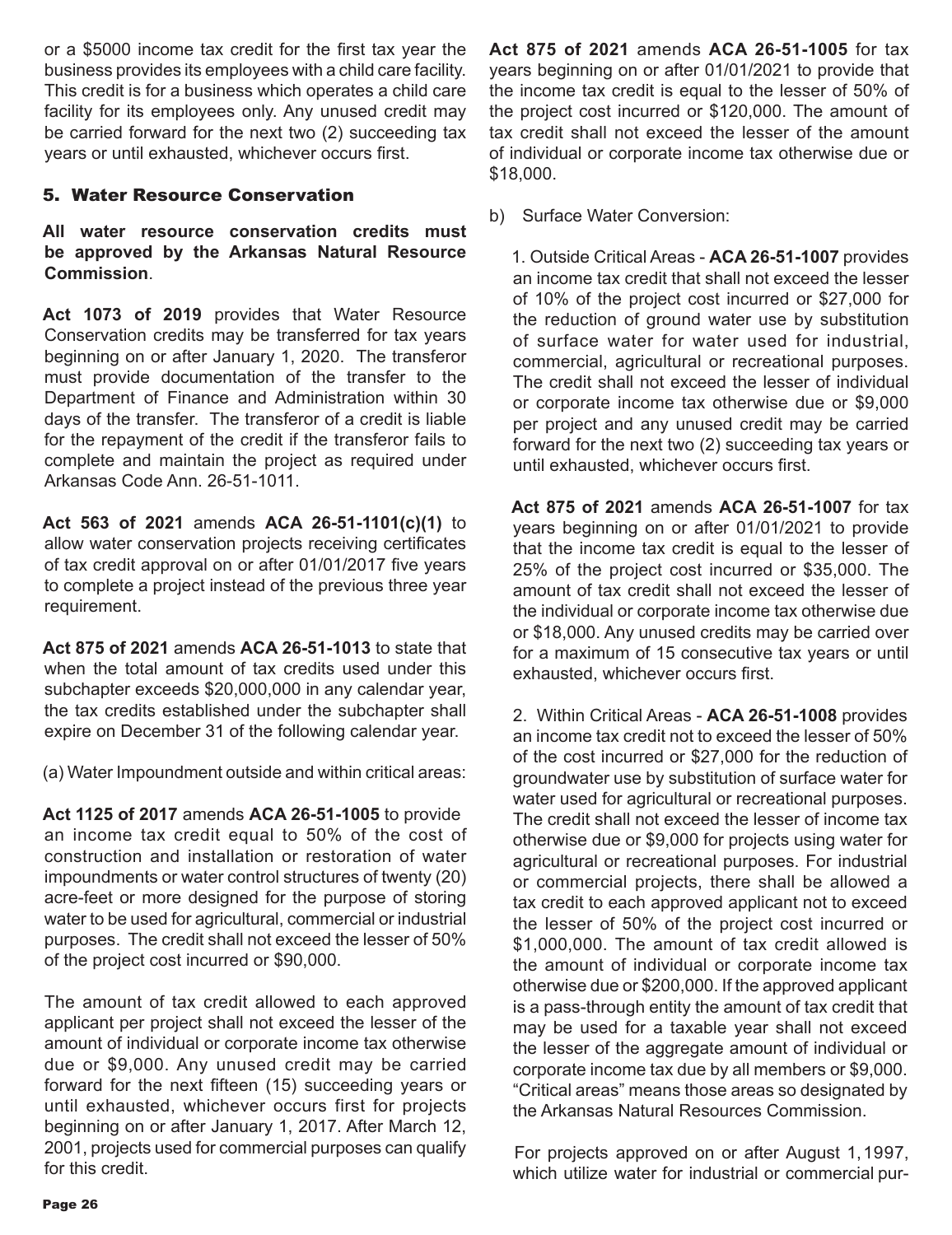poses, any unused credit may be carried forward for the next four (4) succeeding tax years or until exhausted, whichever occurs first.

**Act 875 of 2021** amends **ACA 26-51-1008** for tax years beginning on or after 01/01/2021 to change the definition of within critical groundwater areas to include counties contiguous to counties with areas designated as critical groundwater areas. It also provides that the income tax credit for an agricultural or recreational project is equal to the lesser of 50% of the project cost incurred or \$35,000. The amount of tax credit shall not exceed the lesser of the amount of individual or corporate income tax due or \$18,000. Any unused credits may be carried over for a maximum of 15 consecutive tax years or until exhausted, whichever occurs first.

(c) Land Leveling for Water Conservation:

**ACA 26-51-1009** provides an income tax credit equal to 10% of the project cost incurred or \$27,000 for agricultural land leveling to conserve irrigation water. The credit shall not exceed the lesser of the amount of individual or corporate income tax otherwise due or \$9,000 per project. Any unused credit may be carried forward for the next two (2) succeeding tax years or until exhausted, whichever occurs first.

**Act 875 of 2021** amends **ACA 26-51-1009** for tax years beginning on or after 01/01/2021 to provide that the tax credit shall not exceed the lesser of 25% of the project cost incurred or \$35,000. The amount of tax credit shall not exceed the lesser of the amount of individual or corporate income tax otherwise due or \$18,000. Any unused credits may be carried over for a maximum of 15 consecutive tax years or until exhausted, whichever occurs first.

(d) Wetland and Riparian Zone Creation and Restoration and Conservation Tax Credits Act:

**ACA 26-51-1505** allows the Wetland and Riparian Zone Creation and Restoration Tax Credit amount not to exceed \$50,000 and shall equal 50% of the fair market value of the qualified property interest donation, calculated to exclude any short term capital gain under 26 U.S.C. 170(e)(1)(A) as in effect on January 1, 2009. The amount of credit shall be equal to the project costs not to exceed the lesser of income tax due or \$5,000. An eligible donor may earn only one Wetland and Riparian Zone Conservation Tax Credit per income tax year. The availability of the tax credits shall expire on December 31<sup>st</sup> of the calendar year following the calendar year the tax credits used exceed \$500,000. Any unused credit may be carried forward for a maximum of nine (9) consecutive taxable years.

#### 6. Equipment Donation, Sale Below Cost, or Qualified Research Expenditure & Research Park Authority

**ACA 26-51-1102** provides an income tax credit for a taxpayer who donates or sells below cost new machinery or equipment to a qualified educational institution, or a taxpayer who has qualified research expenditures under a qualified research program. This credit is equal to 33% of the cost of the donation, sale below cost, or qualified expenditure, and the credit may offset 100% of the net income tax liability. Any unused credit may be carried forward for the next nine (9) succeeding tax years or until exhausted, whichever occurs first.

**Act 203 of 2019** provides for an income tax credit equal to 33% of cash donations made to a qualified educational institution for the purpose of purchasing machinery and equipment. The Act is effective July 24, 2019. To qualify for the credit for cash donations, an application must be filed with and approved by the Arkansas Economic Development Commission. The taxpayer must obtain documentation from the qualified educational institution showing the amount of the donation and document the amounts spent purchasing machinery and equipment.

**ACA 14-144-311** authorizes the creation and operation of research park authorities for the purpose of economic development, exempting the property of each research park authority from all state, county and municipal taxes including income tax, inheritance tax and estate tax. The act allows contributions to research park authorities to qualify for the credit provided by **ACA 26-51-1102.** 

#### 7. Workforce Training Credit

**ACA 6-50-702** permits an income tax credit based on a portion of the cost of workforce training. If the training is in an Arkansas state supported educational institution, the credit allowed is the lesser of one-half (1/2) of the amount paid by the company or the hourly training cost up to \$80 per instructional hour for tax years prior to 2014 to increase to \$100 per hour for tax years beginning on or after January 1, 2014. If training is by company employees or company paid consultants, the tax credit cannot be more than \$25 per hour. There is no carryforward period for this credit. Applications for this credit are available from the AEDC at (501) 682-7675.

#### 8. Tourism Development Credit

**ACA 15-11-509** provides an income tax credit equal to 4% of the payroll of the new full-time permanent employees working at a tourism attraction project. To be counted as a new full-time permanent employee, for the purpose of qualifying for the tax credit, the employee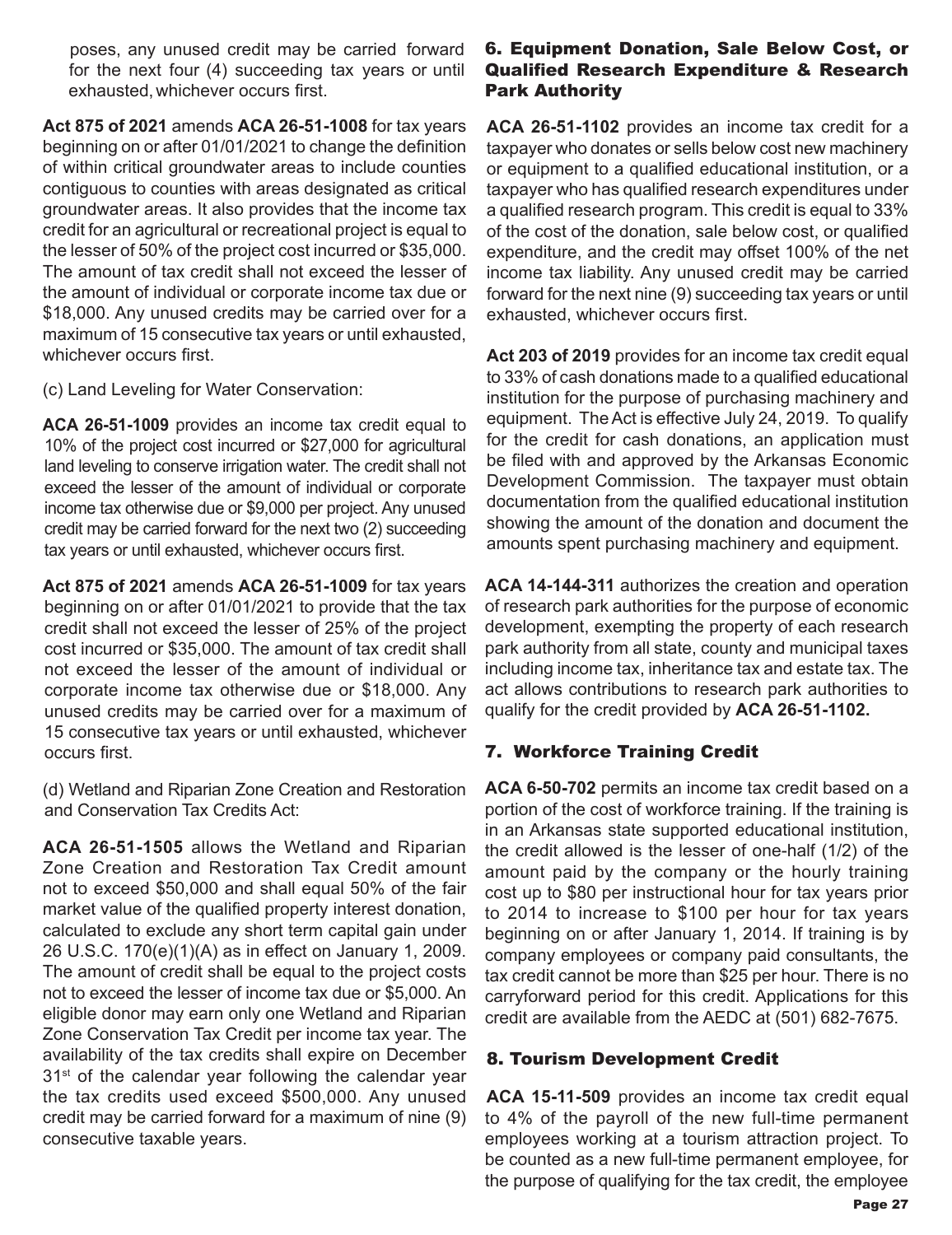in the position must have been an Arkansas taxpayer during the year in which the credit was earned. For projects receiving approval after March 1,1999, the credit may be applied against the approved company's income tax liability for the succeeding nine (9) tax years or until exhausted, whichever occurs first.

#### 9. Apprenticeship Program

**ACT 1042 of 2017** amends **ACA 26-51-509** to provide an income tax credit of \$2,000 or 10% of the wages earned by an apprentice, whichever is less, to a business participating in the United States Department of Labor apprenticeship program. The credit may not exceed the income tax otherwise due and shall not exceed \$10,000 for each corporation. Any unused credit may be carried forward for the next two (2) succeeding tax years or until exhausted, whichever occurs first. Arkansas Code Title 26, Chapter 51, Subchapter 16 is repealed.

#### 10.Tuition Reimbursement Credit

**ACA 26-51-1902** permits an income tax credit equal to 30% of the cost of tuition reimbursed by the employer to a full-time permanent employee on or after July 30, 1999. The credit cannot exceed 25% of the business' income tax liability in any one tax year and has no carryforward provision. The employee must attend a qualified Arkansas institution. Form AR1036 must be attached to the Arkansas return in addition to Form AR1100BIC to claim this credit.

#### 11. Family Savings Initiative Credit

**ACA 20-86-109** creates the Family Savings Initiative Act, which provides a tax credit to those taxpayers who make contributions to a designated fiduciary organization created pursuant to this act. The fiduciary will notify the Department of Human Services of the deposits which will issue a certificate to be attached to the tax return for the first year the credit is taken. The credit allowed is the lesser of the income tax due or \$25,000 per taxpayer. The total tax credit allowed for all taxpayers is \$100,000 per year. Any unused credit may be carried forward for the next three (3) succeeding tax years or until exhausted, whichever occurs first.

#### 12. Public Road Improvement

**ACA 15-4-2306** provides a tax credit for those taxpayers who contribute to the "Public Roads Incentive Fund" for the improvement of public roads. The credit is limited to 33% of the total contributions made to the fund, and in any tax year, is limited to 50% of the net Arkansas tax liability after all other credits have been taken. Any unused credit can be carried forward for the next three

succeeding tax years or until the credit is exhausted, whichever occurs first. This program is administered by the AEDC.

**Act 628 of 2021** amends **ACA 15-4-2306(b**) to allow the credit to offset 100% of the tax liability, and to allow an unused credit maximum carry forward of ten (10) years, for tax years beginning on or after 01/01/2020.

#### 13. Low Income Housing Credit

**ACA 26-51-1702** provides an income or premium tax credit for a taxpayer owning an interest in a qualified low income building which is approved through the Arkansas Development Finance Authority. The tax credit is computed by multiplying the Federal Low Income Housing Tax Credit for the qualified project by 20%.The credit may not exceed \$250,000 or the income or annual premium tax otherwise due. Any unused credit may be carried forward for the next five (5) succeeding tax years or until exhausted, whichever occurs first.

#### 14. Purchase of Equity in a Capital Development Company

**ACA 15-4-1026** allows the original purchaser of an equity interest in a Capital Development Company in calendar years 2003-2015 to be entitled to an income or annual premium tax credit equal to 33.33% of the actual purchase price, limited to 50% of the net Arkansas income or premium tax liability in any one tax year. No capital development company shall enter into an agreement or commitment for the purchase by any person of equity interests in the capital development company on or after July 1, 2007. Any unused credit may be carried forward for the next succeeding tax year and annually thereafter for a total of eight (8) years succeeding the year in which the equity interest was purchased or until exhausted, whichever occurs first. In no event may the credit be allowed for any tax year ending after December 31, 2021.

#### 15. Affordable Neighborhood Housing Tax Credit

**ACA 15-5-1301** et seq. provides an income or annual premium tax credit for any business firm engaged in providing affordable housing which is approved through the Arkansas Development Finance Authority. The tax credit is limited to 30% of the total amount invested in affordable housing assistance activities. The credit may not exceed \$750,000 or the income or premium tax otherwise due in any taxable year. Any unused credit may be carried forward for the next five (5) succeeding tax years or until exhausted, whichever occurs first.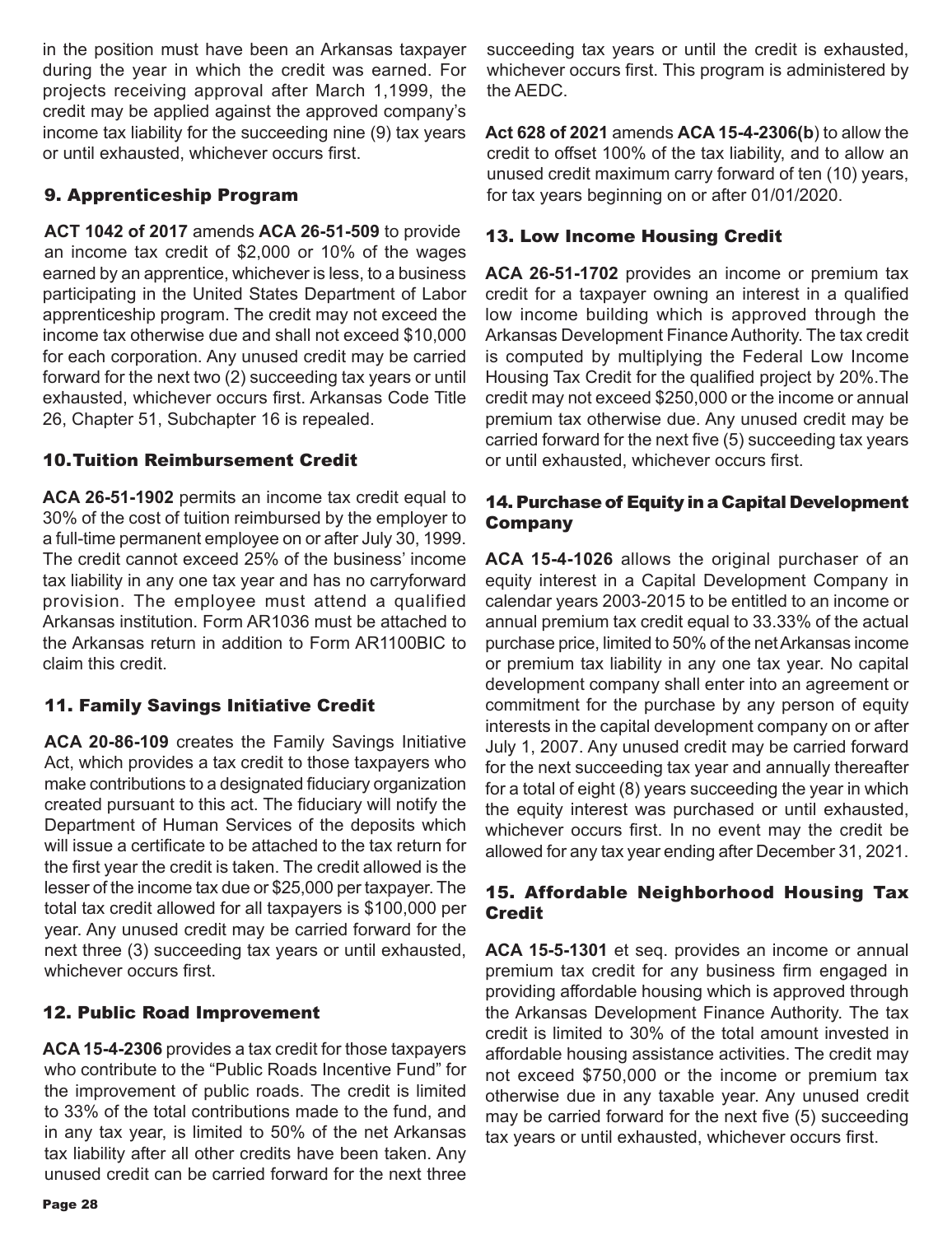#### 16. Coal Mining Tax Credit

**ACA 26-51-511** provides an income or annual premium tax credit of \$2.00 per ton of coal mined, produced, or extracted on each ton of coal mined in Arkansas in a tax year. An additional credit of \$3.00 per ton will be allowed for each ton of coal mined in Arkansas in excess of 50,000 tons in a tax year. The credit can only be earned if the coal is sold to an electric generation plant for less than \$40.00 per ton excluding freight charges. The credit expires five (5) tax years following the tax year in which the credit was earned.

#### 17.Venture Capital Investment Credit

**ACA 15-5-1401** et seq. provides an income tax credit up to \$10 million per fiscal year as recommended by the Arkansas Development Finance Authority and approved by the State Board of Finance. The credit may not exceed the income tax otherwise due and is non-refundable. Any unused credit may be carried forward for five (5) succeeding tax years after the tax year in which the credit was first earned.

#### 18. Rice Straw Tax Credit

**ACA 26-51-512** allows an income tax credit in the amount of \$15.00 for each ton of rice straw over 500 tons that is purchased by an Arkansas taxpayer who is the end user of the straw (person processing, manufacturing, generating energy, or producing ethanol). The amount of the credit is limited to 50% of the income tax due for the tax year. Any unused credit may be carried forward for ten (10) consecutive tax years following the tax year the credit was earned and is effective for tax years beginning on or after January 1, 2006.

#### 19. Delta Geotourism Incentive Act

The Delta Geotourism Incentive Act of 2007 as amended allows an income tax credit equal to 25% of an investment of up to \$250,000 in a geotourism-supporting business, a tourism attraction, or tourism-supporting business project that attracts out of state visitors in an economically distressed area of the Lower Mississippi River Delta in Arkansas. Application must be made to the Tax Credits Section of the Department of Finance and Administration and must also be approved by the Arkansas Department of Parks and Tourism. The credit may be transferred to another tourism related business in Arkansas upon approval by DFA and Parks and Tourism. The minimum investment to qualify for the credit is \$25,000 and a transferee of a credit must invest a minimum of \$100,000 in a tourism related business project in Arkansas. Unused tax credits may be carried forward five (5) taxable years after the year the credit is earned or until exhausted,

whichever occurs first. The credit expires and no credit may be established for a tax year ending after December 31, 2021. The amount of credit that may be used by a taxpayer for any taxable year shall not exceed twentyfive thousand dollars (\$25,000).

#### 20. Arkansas Historic Rehabilitation Income Tax Credit

**ACA 26-51-2201** creates a credit for income taxes or premium taxes for qualified historic rehabilitation expenses in an amount equal to 25% of the total cost incurred by a person, firm or corporation subject to state income tax or an insurance company paying annual premium tax to complete a certified rehabilitation project up to the first \$500,000 of expenses on income producing property or \$100,000 on nonincome producing property. The minimum investment to obtain the credit is \$25,000. Historic rehabilitation credits are approved by the Department of Arkansas Heritage. The maximum tax credits that may be approved in one year is \$4,000,000. The credit may offset 100% of income or annual premium tax due. Any unused credit may be carried forward for five (5) tax years or until exhausted.

The Arkansas Historic Rehabilitation tax credits program is effective for tax years on or after January 1, 2009, and ending on or before December 31, 2037. The holder of rehabilitation tax credits may sell or assign all or a portion of unused credits by notifying the Department of Arkansas Heritage and the Department of Finance & Administration if the credit is an income tax credit.

**Act 393 of 2017** increases the maximum costs eligible for the historic rehabilitation credit to \$1,600,000 for projects starting on or after July 1, 2017. **Act 470 of 2019** reduces the minimum investment necessary for non-income producing properties to \$5,000 for tax years beginning on or after January 1, 2019.

**Act 855 of 2019** provides for a Major Historic Rehabilitation Credit equal to 25% of qualified rehabilitation incurred by the owner to complete a certified rehabilitation approved by the Department of Arkansas Heritage. The minimum investment for the credit is \$1,500,000. The Department of Arkansas Heritage may charge an application fee of up to 1% of the amount of the credit and may charge a fee of 0.75% of the amount of any credit transferred. Applications for the credit must be made between July 1, 2020 and June 30, 2025.

**Act 840 of 2021** amends ACA 26-51-2204 to increase the maximum tax credits that may be approved in one year from \$4 million to \$8 million per fiscal year beginning with fiscal year 2022.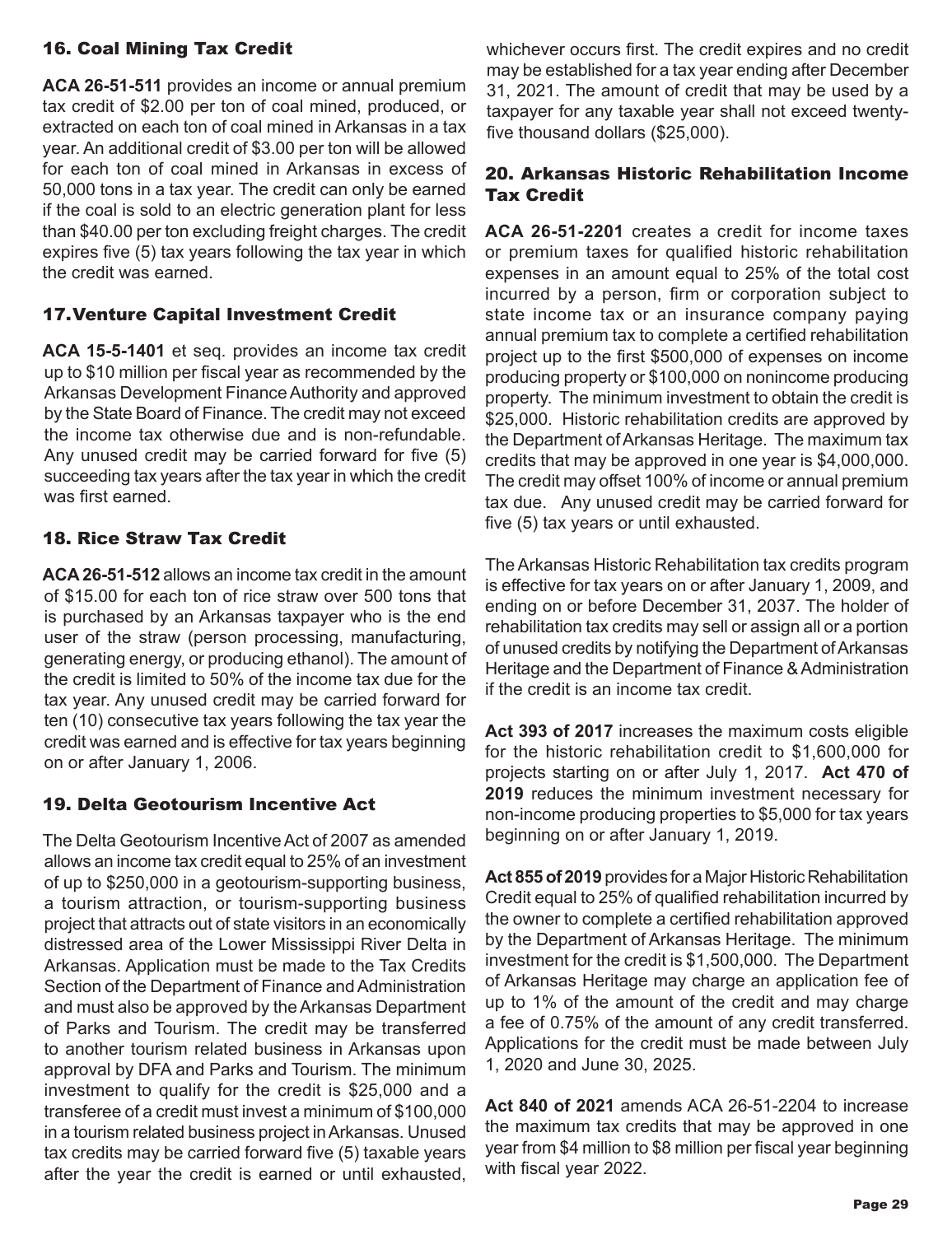#### 21. Arkansas Central Business Improvement District Rehabilitation and Development Investment Tax Credit

**ACA 26-51-2407** amends Arkansas Code 26, Chapter 51 to add Subchapter 24 to establish an investment tax credit equal to 25% for a qualified rehabilitation or development expenditure incurred for a qualified project up to the first \$500,000 on income-producing property or \$200,000 on non-income-producing property with a minimum investment of \$30,000. The total credit will be issued for up to \$1,000,000 in any one fiscal year on a first come, first serve basis. The credit may be transferred, sold or assigned only one (1) time and will offset up to 100% of the state income tax due. Any unused tax credit may carryforward for five (5) consecutive taxable years or until exhausted whichever occurs first. This act will take effect only if the Chief Fiscal Officer of the State certifies that sufficient funds are available. The credit will not be funded for tax year 2018. If it is determined that funding is available the act will be effective for tax years beginning on or after January 1 of the year following the certification and continue for a period of two (2) years.

#### 22. Delta Music Trail Credit

**Act 1066 of 2019** provides for an income tax credit equal to the lesser of 100% of the cost or \$25,000 for an art project that promotes awareness and encourages enjoyment of the stories, biographies, and points of interest in blues, rock and roll, country and country music throughout the Arkansas Delta. Taxpayers must apply for the credit with the Arkansas Delta Music Commission and the commission may not approve more than \$250,000 of expenses in any one calendar year. The credit may offset 100% of the tax due and unused credits may be carried forward up to five tax years.

#### 23. Arkansas Wood Energy Products and Forest Maintenance Credit

**Act 594 of 2021** provides for an income tax credit equal to 30% of the cost of qualifying equipment with a minimum investment greater than \$50 million required in a project approved by the Arkansas Economic Development Commission with a signed economic incentive agreement. Each project must create at least 100 new full-time jobs with an average salary of \$60,000 per year. Up to \$5 million of the credit may be claimed each year, and the State of Arkansas may purchase the tax credits at 80% of face value. Unused credits may be carried forward in perpetuity until fully claimed. Act 594 is effective for tax years beginning on or after 01/01/2021.

#### 24. Motion Picture Credit

**Act 797 of 2021** provides for a rebate or tax credit for approved film projects. The income tax credit or rebate is equal to 20% of all qualified production and postproduction costs for an approved project that spends at least \$200,000 in a six-month period. An additional 10% of payroll costs for full-time Arkansas residents, or veterans, or veteran owned small businesses is allowed. The credit is limited to the first \$500,000 of a highly compensated individual's salary. The Arkansas Economic Development Commission shall not approve more than \$4 million in motion picture tax credits in any fiscal year. Unused credits may be carried forward for 5 tax years, and unused credits may be transferred.

#### 25. Steel Specialty Products Manufacturing **Credit**

**Act 895 of 2021** amends ACA 26-51-506 to provide a tax credit equal to 30% of the cost of equipment including installation costs for an approved project that invests in excess of at least \$200 million and employs at least 150 net new employee positions with an average salary of at least \$75,000 per year. The maximum credit that may be claimed is \$4 million if the total investment is \$200 million to \$275 million, \$5 million if the total investment is \$275 million to \$350 million, and \$6.5 million if the investment exceeds \$350 million. The State of Arkansas has the option to purchase the credits for 80% of face value. If the State fails to purchase credits the taxpayer or a transferee may carry forward unused credits for 3 tax years. The act is effective for tax years beginning on or after 01/01/2021.

#### 26. Philanthropic Investment in Arkansas Kids Scholarship Program Credit

**Act 904 of 2021** provides for a tax credit equal to 100% of the eligible contributions to a scholarship granting organization. Total tax credits awarded shall not exceed \$2 million per calendar year, and unused credits may be carried forward for 3 tax years. Tax credit applications must be submitted to and approved by the Tax Credits and Special Refunds Section of the Department of Finance & Administration. The act is effective for tax years beginning on or after 01/01/2022.

#### 27. Railroad Modernization Tax Credit

**Act 967 of 2021** provides a tax credit for Class II and Class III railroad track maintenance. The credit is equal to 50% of railroad track maintenance expenditures up to \$5,000 per track mile. The credit claimed may not exceed the tax liability, and unused credits may be carried forward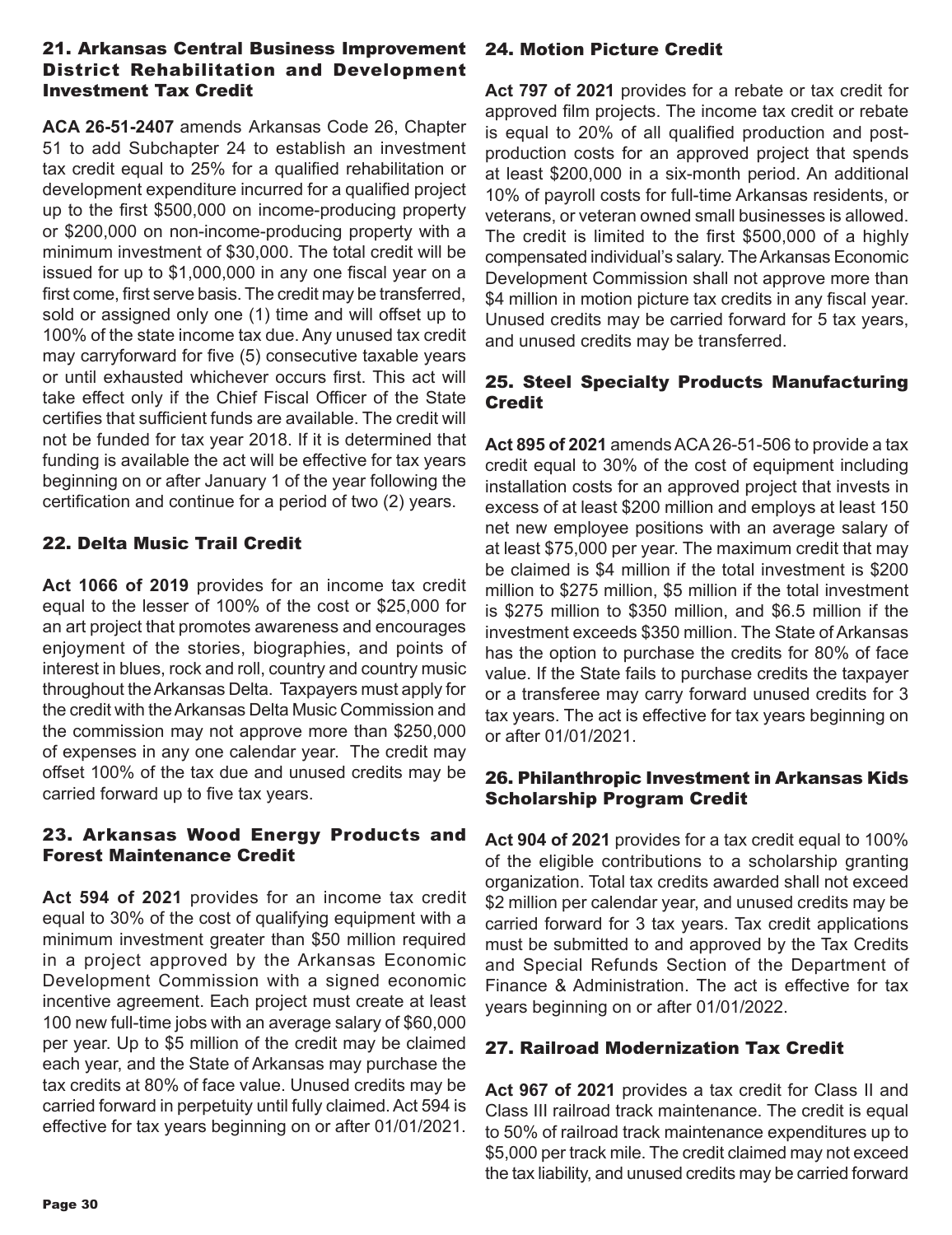up to 5 tax years and may be transferred. Maintenance projects must be approved by the Department of Commerce before expenditures are incurred. Certification of the tax credits is issued by the Department of Finance & Administration. The act is effective for tax year beginning on or after 01/01/2021.

The Business and Incentive Tax Credit forms and instructions may be obtained from:

> Department of Finance and Administration Tax Credit/Special Refunds Section P O Box 1272 Little Rock, AR 72203-1272 or call (501) 682-7106 website: **www.dfa.arkansas.gov**

**NOTE: On any credit issued to a taxpayer that is sold/ transferred to another taxpayer, the owner of the credit must contact the issuing agency and request a Transfer Document. The issuing agency will send a copy of the approved transfer documents to the Tax Credit Section upon completion of the sale/transfer. For verification purposes, the taxpayer claiming the credit should attach a copy of the approved transfer document to the return claiming credit.**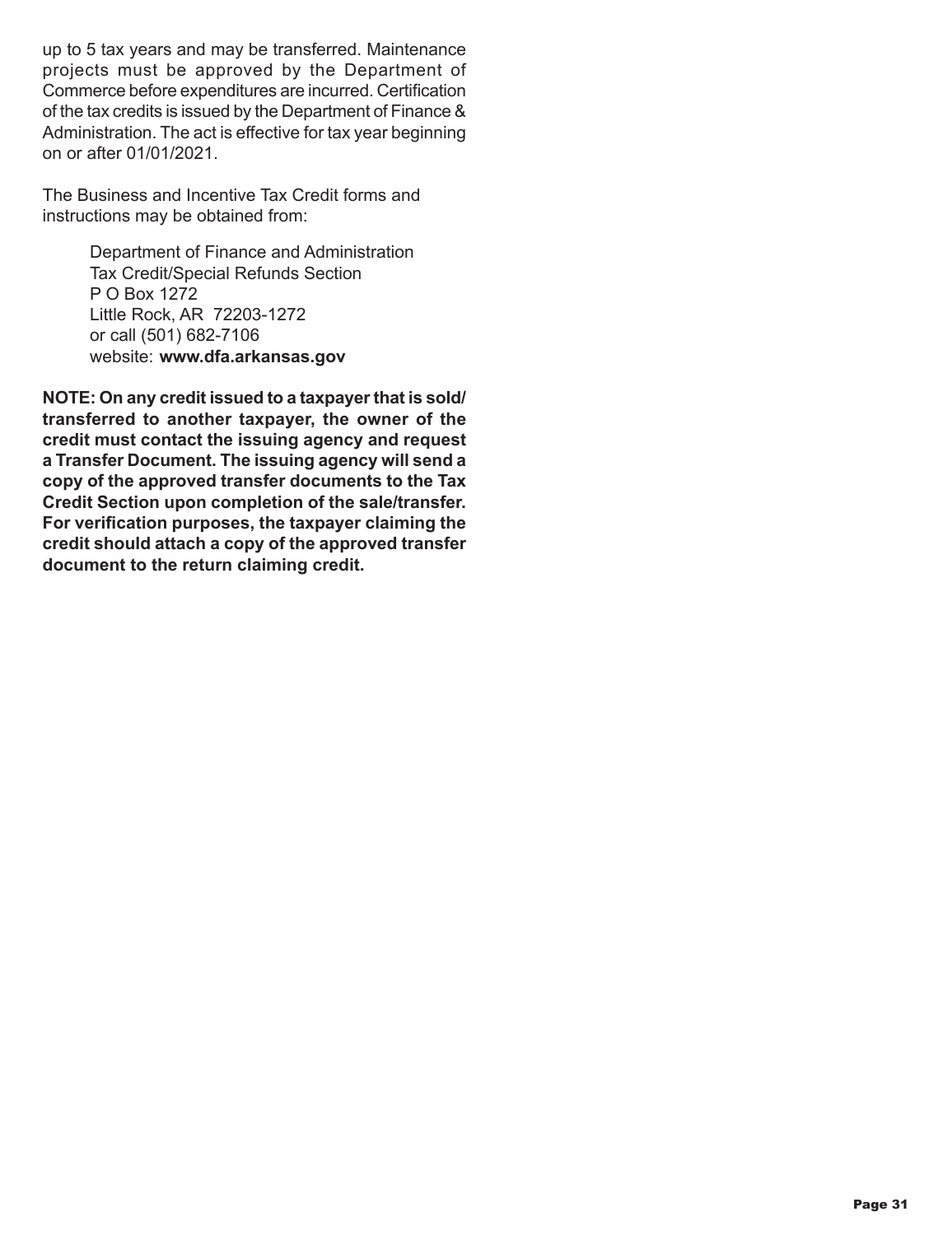# **Exempt Organizations**

**ACA 26-51-303** provides exemption from income taxation for certain types of organizations.

The Non-Profit Corporation **Act of 1993** sets out filing requirements of the Secretary of State as well as action to be taken for receiving recognition of income tax exempt status by the Arkansas Revenue Division. Guidelines for filing with the Secretary of State may be obtained by contacting that office at:

| Telephone numbers: | $(501)$ 682-3409 |
|--------------------|------------------|
|                    | (888) 233-0325   |

#### Website: **www.sos.arkansas.gov**

Non-Profit corporations, unincorporated groups or associations shall be eligible to receive Arkansas income tax exempt status upon submitting proper documentation and application to:

> Arkansas Department of Finance and Administration Corporation Income Tax Section P. O. Box 919 Little Rock, AR 72203-0919 Telephone number (501) 682-4775

The following information must be submitted for review in determining income tax exempt status:

- A) Organizations with an IRS Ruling letter: 1) Copy of IRS Ruling letter.
	- 2) Copy of pages 1 and 2 of IRS Form 1023 or 1024.
	- 3) Statement declaring Arkansas Code exemption.
- B) Organizations without an IRS Ruling letter:
	- 1) Arkansas Form AR1023CT.
	- 2) Copy of Articles of Incorporaton, Article of Association,copy of Trust Indenture or Agreement.
	- 3) Copy of Bylaws.

Income derived from investments made by nonprofit organizations which is not for the sole purpose of prviding pension and annuity benefits to members should be reported on Form AR1100CT. Attach a copy of the applicable federal form.

Page 32 Exemption from income taxation does not apply to Sales Tax exemption. For Sales Tax forms or procedures, please refer to the website at **www.dfa.arkansas. gov,** or phone (501) 682-1895.

# **Small Business (S) Corporations**

For tax years beginning on or after January 1, 2018. **ACA 26-51-409(b)(2)** requires corporations that have elected Subchapter S treatment for federal tax purposes must file Subchapter S returns for Arkansas income tax purposes for the same tax year.

- 1) It is treated as a Small Business Corporation with the Internal Revenue Service (IRS).
- 2) It has no more than 100 shareholders. Members of a family (and their estates) are treated as one sharehold er for this requirement. All other persons are treated as separate shareholders.
- 3) It must be a corporation organized or created under the laws of the United States or a state or territory or it is a similar association taxed as a corporation.
- 4) Its shareholders are individuals, estates and certain trusts described in IRC 1361.
- 5) It has no nonresident alien shareholders.
- 6) It has only one class of stock.
- 7) It is not an ineligible corporation as defined in IRC 1361.
- 8) Banks may elect S Corporation status even though the bank stock is owned by an individual's IRA rather than the individual.

**A corporation that is treated as Qualified Subchapter S Subsidiary (QSSS) for federal purposes is not allowed to file a separate Arkansas corporation return. Instead, the federal parent of any QSSS doing business in Arkansas must file an Arkansas return and report the Arkansas activity of the QSSS.**

All shareholders are required to file Arkansas Individual income tax returns or be included in a composite return. Please refer to the 2021 Subchapter S tax instructions for details on filing as an S corporation. **Act 434 of 2017 repeals ACA 26-51-413(b).**

For tax years beginning after December 31, 2017, it will no longer be necessary to file a separate Subchapter S election for Arkansas. Taxpayers will file a federal S return and an S state return. **Federal Subchapter S filers will no longer be able to file an Arkansas C corporation return.**

**Act 362 of 2021** creates a new Chapter 65 to Arkansas Code Title 26 and creates the Elective Pass-Through Entity Tax for tax years beginning on or after January 1,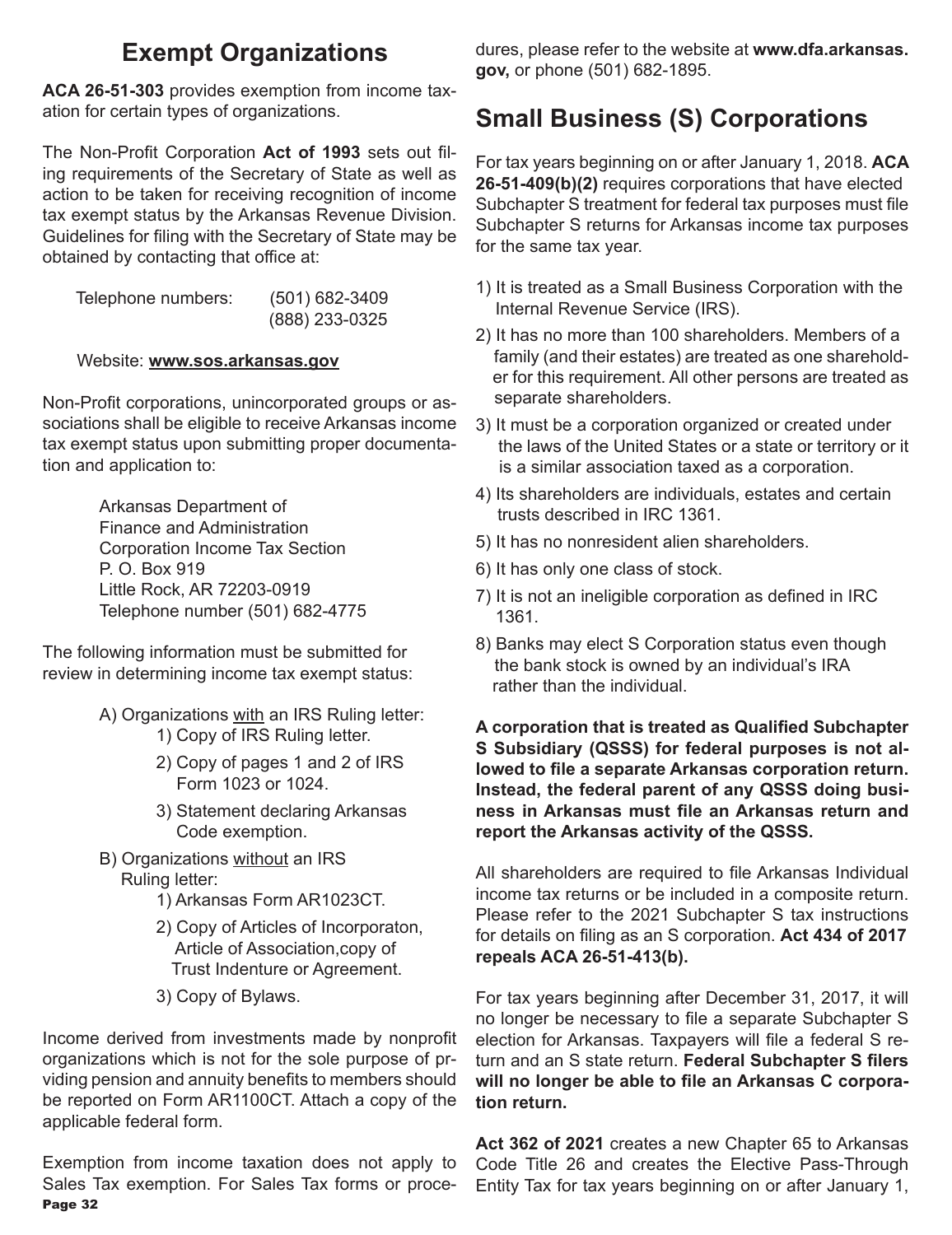2022. Act 362 allows members holding 50% or more of a pass-through entity to elect to have the pass-through entity pay Arkansas income taxes itself instead of passing the income through to the members to pay income tax on their personal income tax returns or on a composite return. Act 362 also amends Arkansas-Code Annotated 26-51-404 to exempt income subject to similar taxes in other states from Arkansas income tax for residents and part-year residents for tax years beginning in 2022 and after. The pass-through entity tax election must be made by the extended due date of the income tax return, but may be made at any time prior by registering for the tax on combined registration forms or by completing Form AR362. Form AR362 and vouchers for estimated payments for the Pass-through Entity Tax should be available in January, 2022. The election to be taxed at the entity level and the exemption from income tax of income subject to similar taxes in other states is not available for 2021.

The annual income tax return of a small business corporation is to be submitted on Arkansas Form AR1100S and should be submitted to:

> Department of Finance and Administration Corporation Income Tax Manager P. O. Box 919 Little Rock, AR 72203-0919

Physical address: 1816 West 7th Street Room 2250 Little Rock, AR 72201

Telephone number... (501) 682-4775 Website. ........ **www.dfa.arkansas.gov**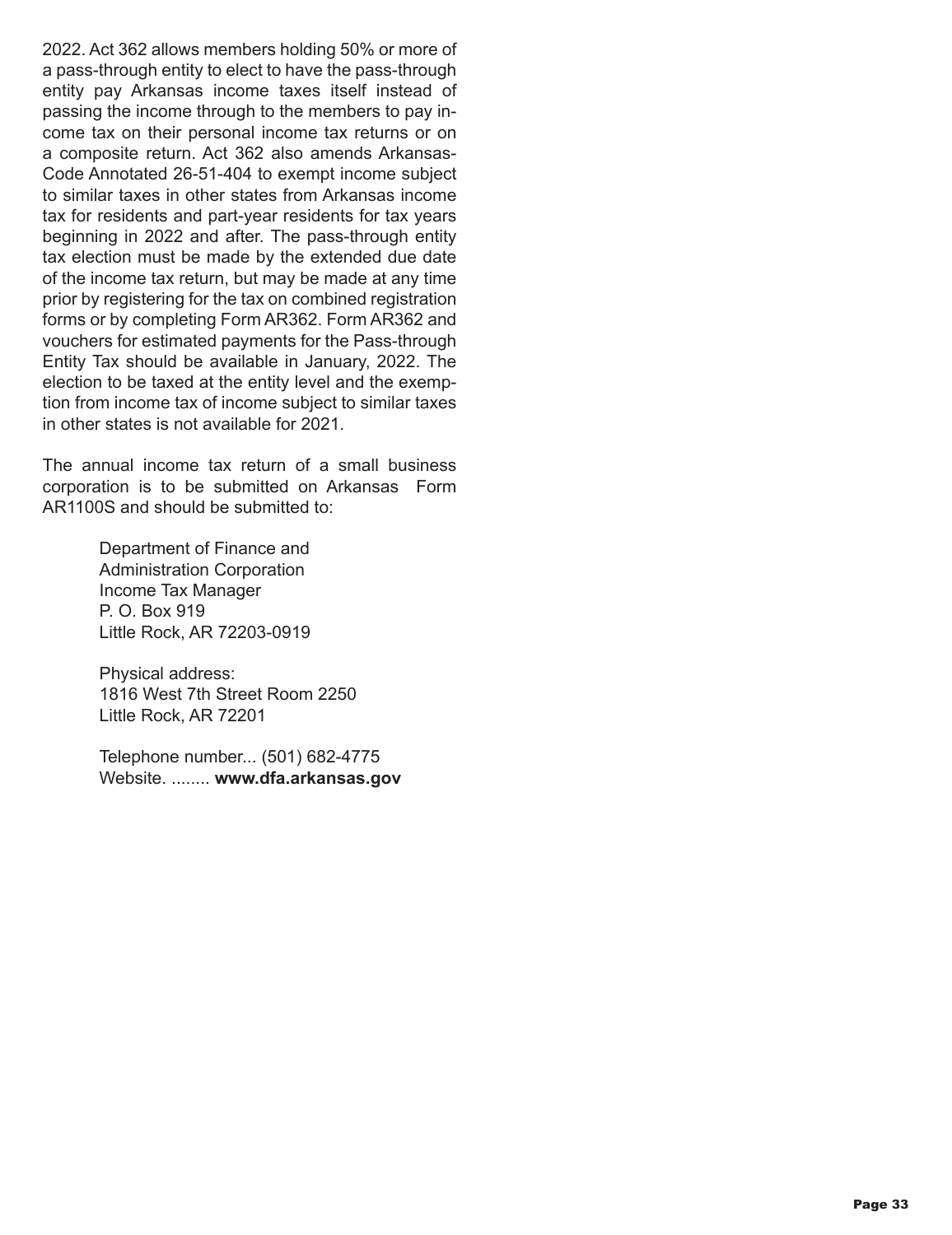# Corporation Income Tax Table

#### 1. Find your income from Line 30; Enter tax on Line 31.

|                   | IF YOUR INCOME IS  |                           |                              | <b>IF YOUR INCOME IS</b> |                           | <b>IF YOUR INCOME IS</b> |                    |                           |
|-------------------|--------------------|---------------------------|------------------------------|--------------------------|---------------------------|--------------------------|--------------------|---------------------------|
|                   |                    |                           |                              |                          |                           |                          |                    |                           |
| AS<br><b>MUCH</b> | <b>BUT</b><br>LESS | <b>YOUR</b><br><b>TAX</b> | $\mathsf{AS}$<br><b>MUCH</b> | <b>BUT</b><br>LESS       | <b>YOUR</b><br><b>TAX</b> | AS<br><b>MUCH</b>        | <b>BUT</b><br>LESS | <b>YOUR</b><br><b>TAX</b> |
| AS                | THAN               | IS                        | AS                           | <b>THAN</b>              | <b>IS</b>                 | AS                       | <b>THAN</b>        | IS                        |
|                   |                    |                           |                              |                          |                           |                          |                    |                           |
| $\theta$          | 100                | $\mathbf 0$               | 5,000                        | 5,100                    | 71                        | 10,000                   | 10,100             | 212                       |
| 100               | 200                | 1                         | 5,100                        | 5,200                    | 73                        | 10,100                   | 10,200             | 215                       |
| 200               | 300                | 3                         | 5,200                        | 5,300                    | 75                        | 10,200                   | 10,300             | 218                       |
| 300               | 400                | 4                         | 5,300                        | 5,400                    | 77                        | 10,300                   | 10,400             | 221                       |
| 400               | 500                | 5                         | 5,400                        | 5,500                    | 79                        | 10,400                   | 10,500             | 224                       |
| 500               | 600<br>700         | $\,6$<br>7                | 5,500                        | 5,600                    | 81                        | 10,500<br>10,600         | 10,600             | 227<br>230                |
| 600<br>700        | 800                | 8                         | 5,600<br>5,700               | 5,700<br>5,800           | 83<br>85                  | 10,700                   | 10,700<br>10,800   | 233                       |
| 800               | 900                | 9                         | 5,800                        | 5,900                    | 87                        | 10,800                   | 10,900             | 236                       |
| 900               | 1,000              | 10                        | 5,900                        | 6,000                    | 89                        | 10,900                   | 11,000             | 239                       |
| 1,000             | 1,100              | 11                        | 6,000                        | 6,100                    | 92                        | 11,000                   | 11,100             | 243                       |
| 1,100             | 1,200              | 12                        | 6,100                        | 6,200                    | 95                        | 11,100                   | 11,200             | 248                       |
| 1,200             | 1,300              | 13                        | 6,200                        | 6,300                    | 98                        | 11,200                   | 11,300             | 253                       |
| 1,300             | 1,400              | 14                        | 6,300                        | 6,400                    | 101                       | 11,300                   | 11,400             | 258                       |
| 1,400             | 1,500              | 15                        | 6,400                        | 6,500                    | 104                       | 11,400                   | 11,500             | 263                       |
| 1,500             | 1,600              | 16                        | 6,500                        | 6,600                    | 107                       | 11,500                   | 11,600             | 268                       |
| 1,600             | 1,700              | 17                        | 6,600                        | 6,700                    | 110                       | 11,600                   | 11,700             | 273                       |
| 1,700             | 1,800              | 18                        | 6,700                        | 6,800                    | 113                       | 11,700                   | 11,800             | 278                       |
| 1,800             | 1,900              | 19                        | 6,800                        | 6,900                    | 116                       | 11,800                   | 11,900             | 283                       |
| 1,900             | 2,000              | 20                        | 6,900                        | 7,000                    | 119                       | 11,900                   | 12,000             | 288                       |
| 2,000             | 2,100              | 21                        | 7,000                        | 7,100                    | 122                       | 12,000                   | 12,100             | 293                       |
| 2,100             | 2,200              | 22                        | 7,100                        | 7,200                    | 125                       | 12,100                   | 12,200             | 298                       |
| 2,200             | 2,300              | 23                        | 7,200                        | 7,300                    | 128                       | 12,200                   | 12,300             | 303                       |
| 2,300             | 2,400              | 24                        | 7,300                        | 7,400                    | 131                       | 12,300                   | 12,400             | 308                       |
| 2,400             | 2,500              | 25                        | 7,400                        | 7,500                    | 134                       | 12,400                   | 12,500             | 313                       |
| 2,500             | 2,600              | 26                        | 7,500                        | 7,600                    | 137                       | 12,500                   | 12,600             | 318                       |
| 2,600             | 2,700              | 27                        | 7,600                        | 7,700                    | 140                       | 12,600                   | 12,700             | 323                       |
| 2,700             | 2,800              | 28                        | 7,700                        | 7,800                    | 143                       | 12,700                   | 12,800             | 328                       |
| 2,800             | 2,900              | 29                        | 7,800                        | 7,900                    | 146                       | 12,800                   | 12,900             | 333                       |
| 2,900             | 3,000              | 30                        | 7,900                        | 8,000                    | 149                       | 12,900                   | 13,000             | 338                       |
| 3,000             | 3,100              | 31                        | 8,000                        | 8,100                    | 152                       | 13,000                   | 13,100             | 343                       |
| 3,100             | 3,200              | 33                        | 8,100                        | 8,200                    | 155                       | 13,100                   | 13,200             | 348                       |
| 3,200             | 3,300              | 35                        | 8,200                        | 8,300                    | 158                       | 13,200                   | 13,300             | 353                       |
| 3,300             | 3,400              | 37                        | 8,300                        | 8,400                    | 161                       | 13,300                   | 13,400             | 358                       |
| 3,400             | 3,500              | 39                        | 8,400                        | 8,500                    | 164                       | 13,400                   | 13,500             | 363                       |
| 3,500             | 3,600              | 41                        | 8,500                        | 8,600                    | 167                       | 13,500                   | 13,600             | 368                       |
| 3,600             | 3,700              | 43                        | 8,600                        | 8,700                    | 170                       | 13,600                   | 13,700             | 373                       |
| 3,700             | 3,800              | 45                        | 8,700                        | 8,800                    | 173                       | 13,700                   | 13,800             | 378                       |
| 3,800             | 3,900              | 47                        | 8,800                        | 8,900                    | 176                       | 13,800                   | 13,900             | 383                       |
| 3,900             | 4,000              | 49                        | 8,900                        | 9,000                    | 179                       | 13,900                   | 14,000             | 388                       |
| 4,000             | 4,100              | 51                        | 9,000                        | 9,100                    | 182                       | 14,000                   | 14,100             | 393                       |
| 4,100             | 4,200              | 53                        | 9,100                        | 9,200                    | 185                       | 14,100                   | 14,200             | 398                       |
| 4,200             | 4,300              | 55                        | 9,200                        | 9,300                    | 188                       | 14,200                   | 14,300             | 403                       |
| 4,300             | 4,400              | 57                        | 9,300                        | 9,400                    | 191                       | 14,300                   | 14,400             | 408                       |
| 4,400             | 4,500              | 59                        | 9,400                        | 9,500                    | 194                       | 14,400                   | 14,500             | 413                       |
| 4,500             | 4,600              | 61                        | 9,500                        | 9,600                    | 197                       | 14,500                   | 14,600             | 418                       |
| 4,600             | 4,700              | 63                        | 9,600                        | 9,700                    | 200                       | 14,600                   | 14,700             | 423                       |
| 4,700             | 4,800              | 65                        | 9,700                        | 9,800                    | 203                       | 14,700                   | 14,800             | 428                       |
| 4,800             | 4,900              | 67                        | 9,800                        | 9,900                    | 206                       | 14,800                   | 14,900             | 433                       |
| 4,900             | 5,000              | 69                        | 9,900                        | 10,000                   | 209                       | 14,900                   | 15,000             | 438                       |